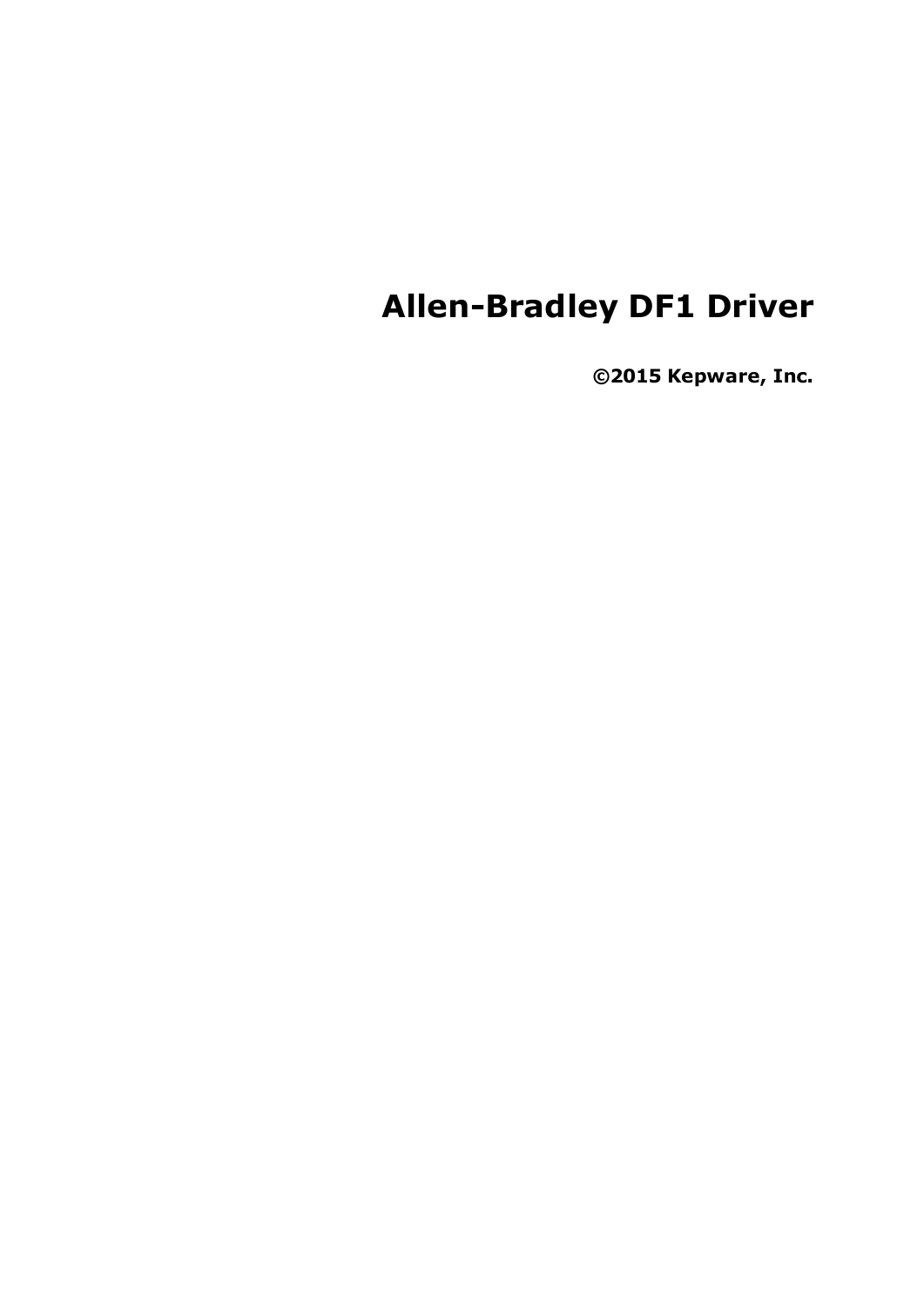## <span id="page-1-0"></span>**Table of Contents**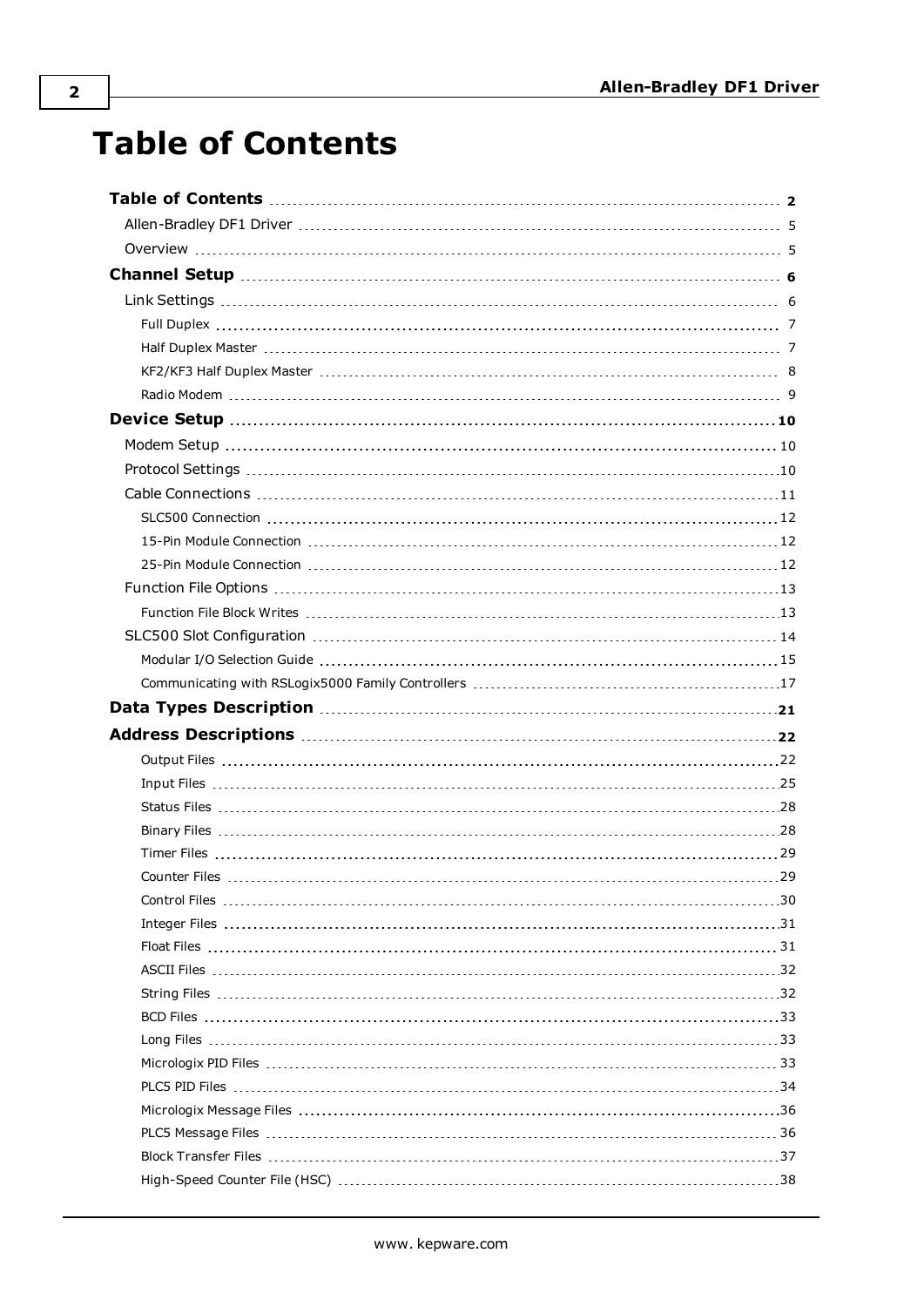| Checksum error occurred writing to address < address > on device < device name>. 46                                                              |  |
|--------------------------------------------------------------------------------------------------------------------------------------------------|--|
|                                                                                                                                                  |  |
| Error writing to address <address> on device <device name="">. Slave sink/source full.  47</device></address>                                    |  |
| Error writing to address <address> on device <device name=""> [Status=<sts>, Ext. Status=<ext.< td=""><td></td></ext.<></sts></device></address> |  |
| Error writing to address <address> on device <device name="">. Framing error.  47</device></address>                                             |  |
|                                                                                                                                                  |  |
| Unable to read data starting at <start address=""> on device <device name=""> [Status=<sts>, Ext.</sts></device></start>                         |  |
| Unable to read data starting at <start address=""> on device <device name=""> [Status=<sts>, Ext.</sts></device></start>                         |  |
| Unable to read function file <fun. element="" file=""> on device <device name=""> [Status=<sts>, Ext.</sts></device></fun.>                      |  |
| Unable to read function file <fun. element="" file=""> on device <device name=""> [Status=<sts>, Ext.</sts></device></fun.>                      |  |
| Unable to read data starting at <start address=""> on device <device name="">. Framing error.  49</device></start>                               |  |
| Unable to read function file <fun. element="" file=""> on device <device name="">. Framing error. 49</device></fun.>                             |  |
| Unable to read data starting at <start address=""> on device <device name="">. checksum error.  49</device></start>                              |  |
| Unable to read function file <fun. element="" file=""> on device <device name="">. Checksum error. 50</device></fun.>                            |  |
| Unable to read data starting at <start address=""> on device <device name="">. Slave sink/source full.  50</device></start>                      |  |
| Unable to read function file <fun. element="" file=""> on device <device name="">. Slave sink/source full. 50</device></fun.>                    |  |

**3**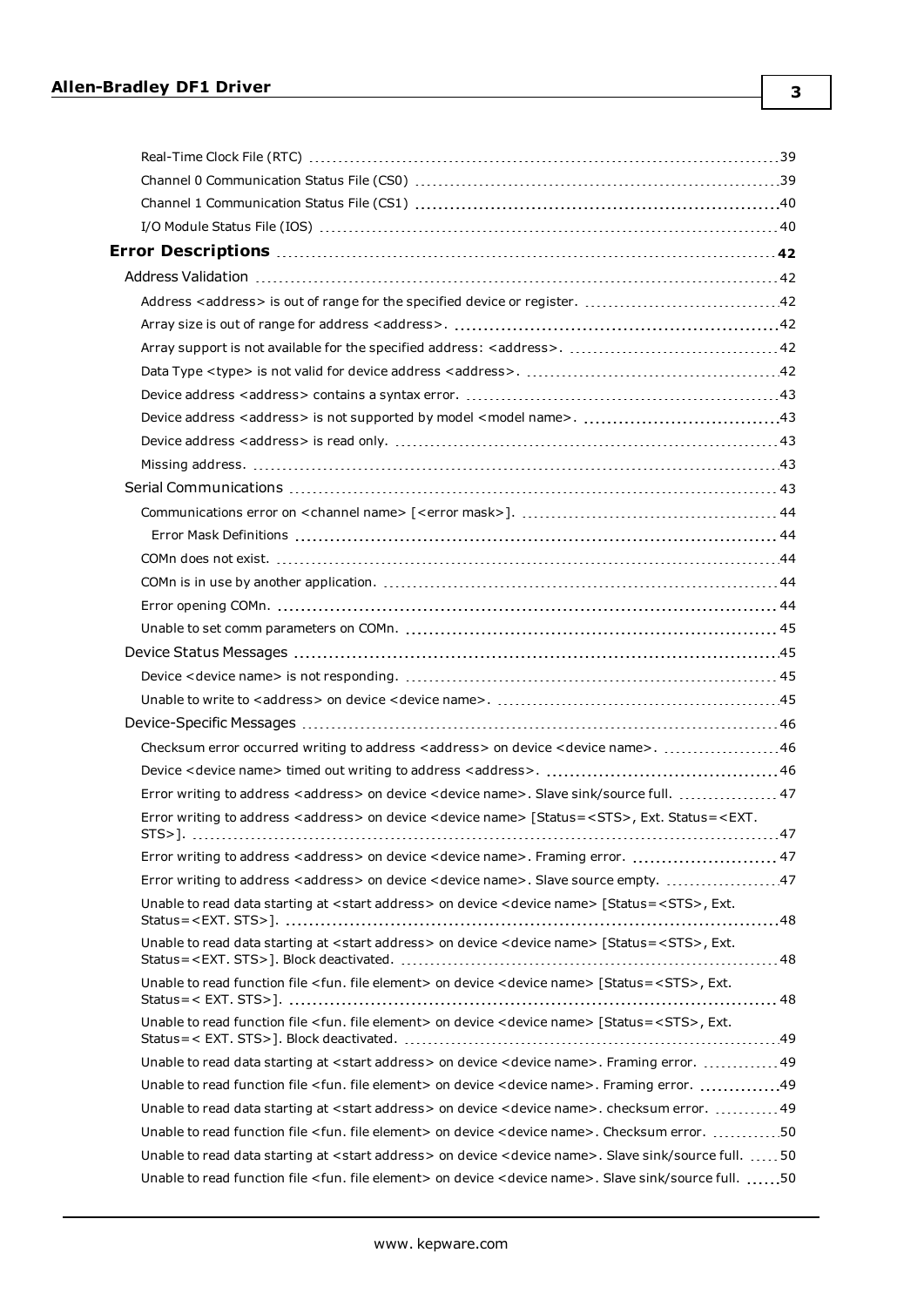| Unable to read function file <fun. element="" file=""> on device <device name="">. Device replied with an</device></fun.>         |  |
|-----------------------------------------------------------------------------------------------------------------------------------|--|
| Unable to read data starting at <start address=""> on device <device name="">. Device replied with an</device></start>            |  |
| Unable to read function file < fun. file element> on device < device name>. Memory map error. 51                                  |  |
| Unable to read data starting at <start address=""> on device <device name="">. Memory map error.  51</device></start>             |  |
| Unable to read function file <fun. element="" file=""> on device <device name="">. Device replied with a NAK. .51</device></fun.> |  |
| Unable to read data starting at <start address=""> on device <device name="">. Device replied with a NAK. 51</device></start>     |  |
| Unable to read function file < fun. file element> on device < device name>. Slave source empty. 50                                |  |
| Unable to read data starting at <start address=""> on device <device name="">. Slave source empty.  50</device></start>           |  |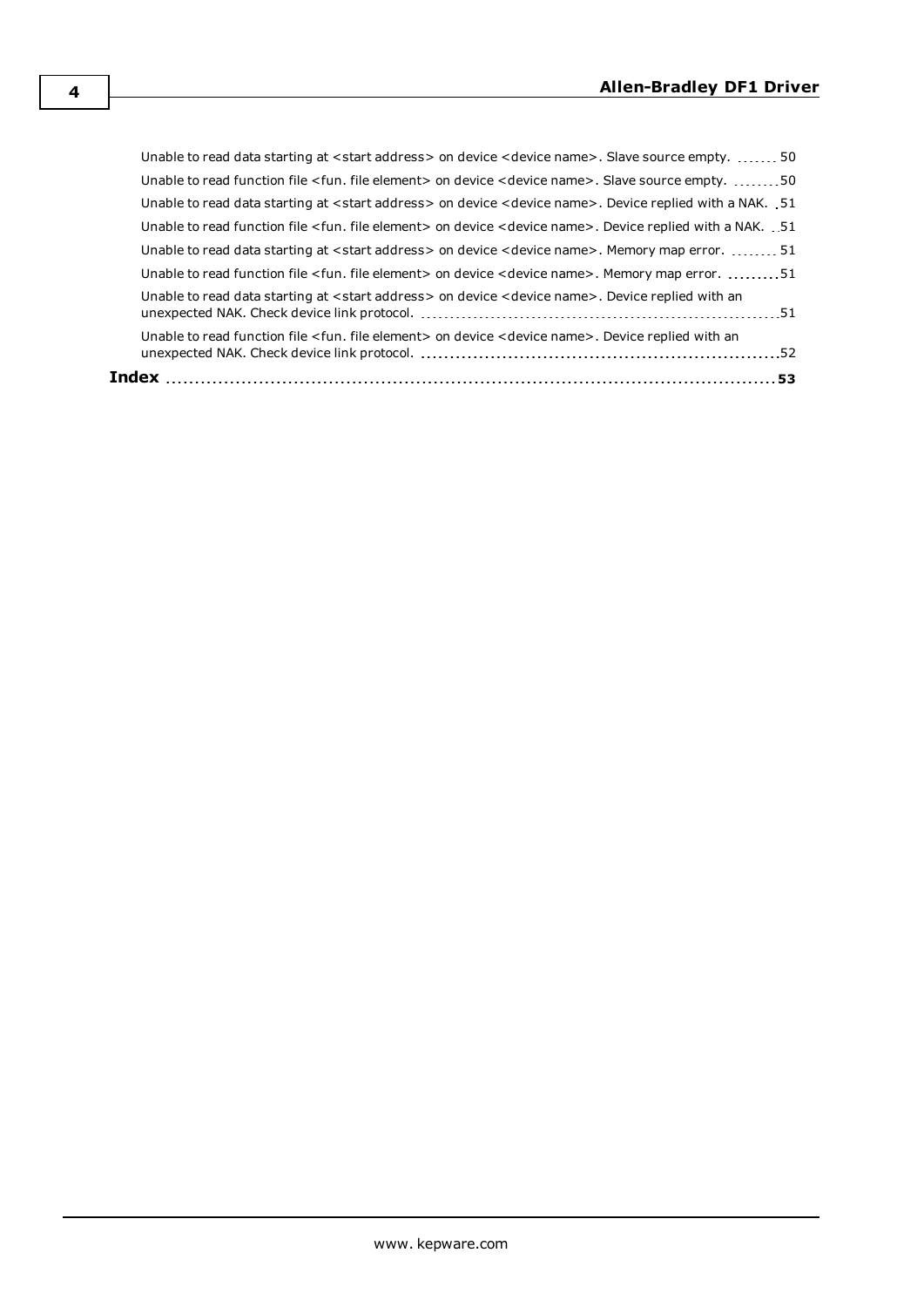#### <span id="page-4-0"></span>**Allen-Bradley DF1 Driver**

Help version 1.039

#### **CONTENTS**

**[Overview](#page-4-1)**

What is the Allen-Bradley DF1 Driver?

#### **[Channel](#page-5-0) Setup**

How do I configure a channel for use with this driver?

#### **[Device](#page-9-0) Setup**

How do I configure a device for use with this driver?

#### **Data Types [Description](#page-20-0)** What data types are supported by this driver?

#### **Address [Descriptions](#page-21-0)**

How do I address a data location on an Allen-Bradley DF1 device?

#### **Error [Descriptions](#page-41-0)**

What error messages are produced by the Allen-Bradley DF1 Driver?

#### <span id="page-4-1"></span>**Overview**

The Allen-Bradley DF1 Driver provides a reliable way to connect Allen-Bradley DF1 devices to OPC Client applications, including HMI, SCADA, Historian, MES, ERP, and countless custom applications. This driver supports Allen-Bradley Micrologix, SLC500, and PLC5 series PLCs.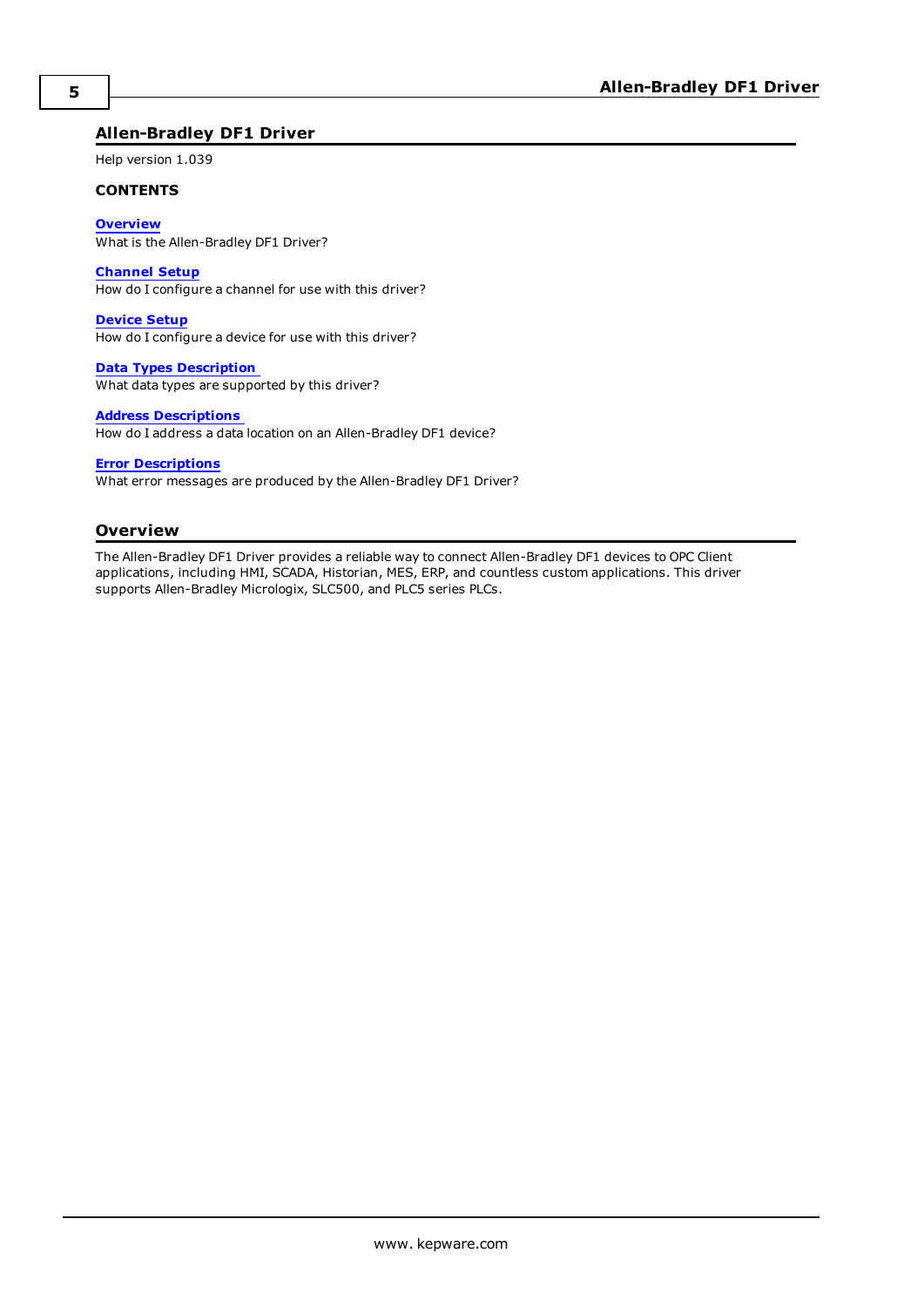#### <span id="page-5-0"></span>**Channel Setup**

#### **Supported Link Protocols**

Allen-Bradley DF1 Full-Duplex (point-to-point communication) Allen-Bradley DF1 Half-Duplex Master (multi-drop communication) also known as Allen-Bradley DF1 Polled-Mode.\* Allen-Bradley DF1 Radio Modem (point-to-point and multi-drop communication).\*\*

\*Slave-to-slave communication is not supported. \*\*Store and forward feature is not supported.

<span id="page-5-2"></span>**Note:** For required firmware versions for Allen-Bradley DF1 Radio Modem support, refer to **[Device](#page-9-0) Setup**.

#### **Supported Communication Parameters\***

Baud Rate: 300, 600, 1200, 2400, 9600, 19200 Parity: None, Even, or Odd Data Bits: 5, 6, 7 or 8 Stop Bits: 1 or 2

\*Not all devices may support all listed configurations.

<span id="page-5-3"></span>**Note:** Error Checking should be set to CRC or BCC within the device.

#### <span id="page-5-1"></span>**See Also: Link [Settings](#page-5-1)**

#### **Link Settings**

To access the Link Settings dialog after the Channel Wizard has closed, left-click on the channel and select **Properties**. Then, select the **Link Settings** tab.

| <b>New Channel - Link Settings</b> |                                                                                                                                                                                                                                                                                                                                                                                                                                                                | $\vert x \vert$ |
|------------------------------------|----------------------------------------------------------------------------------------------------------------------------------------------------------------------------------------------------------------------------------------------------------------------------------------------------------------------------------------------------------------------------------------------------------------------------------------------------------------|-----------------|
|                                    | Set a unique network id for the local machine.<br>In KF2/KF3 configurations, set to the KF2/KF3<br>Node Address.<br>Station Num:<br>0<br>(dec)<br>Select the link protocol to use. For comms with<br>Half Duplex KF2/KF3 Slaves, select KF2/KF3<br>Half Duplex Master. Radio Modem supports<br>both peer-to-peer and multidrop communications.<br>Link Protocol: Full Duplex<br>픺<br>500<br>Slave Re-Poll Delay (ms):<br>Only accept responses for Station Num |                 |
|                                    | $\leq$ $\underline{B}$ ack<br>Cancel<br>Next                                                                                                                                                                                                                                                                                                                                                                                                                   | Help            |

#### <span id="page-5-5"></span><span id="page-5-4"></span>**Station Number**

The Station Number should be set based on the device being communicated with (excluding radio modems). The following should be taken into account:

If the destination device is on a DH+ or DH-485 network, communication must go through a Serial-to-DH+/DH-485 converter (i.e. KF2/KF3 module). In this case, the device being communicated with is the converter, not the destination device itself (which is a Micrologix, SLC500, or PLC-5). The station number for this configuration should be set to the converter's node address.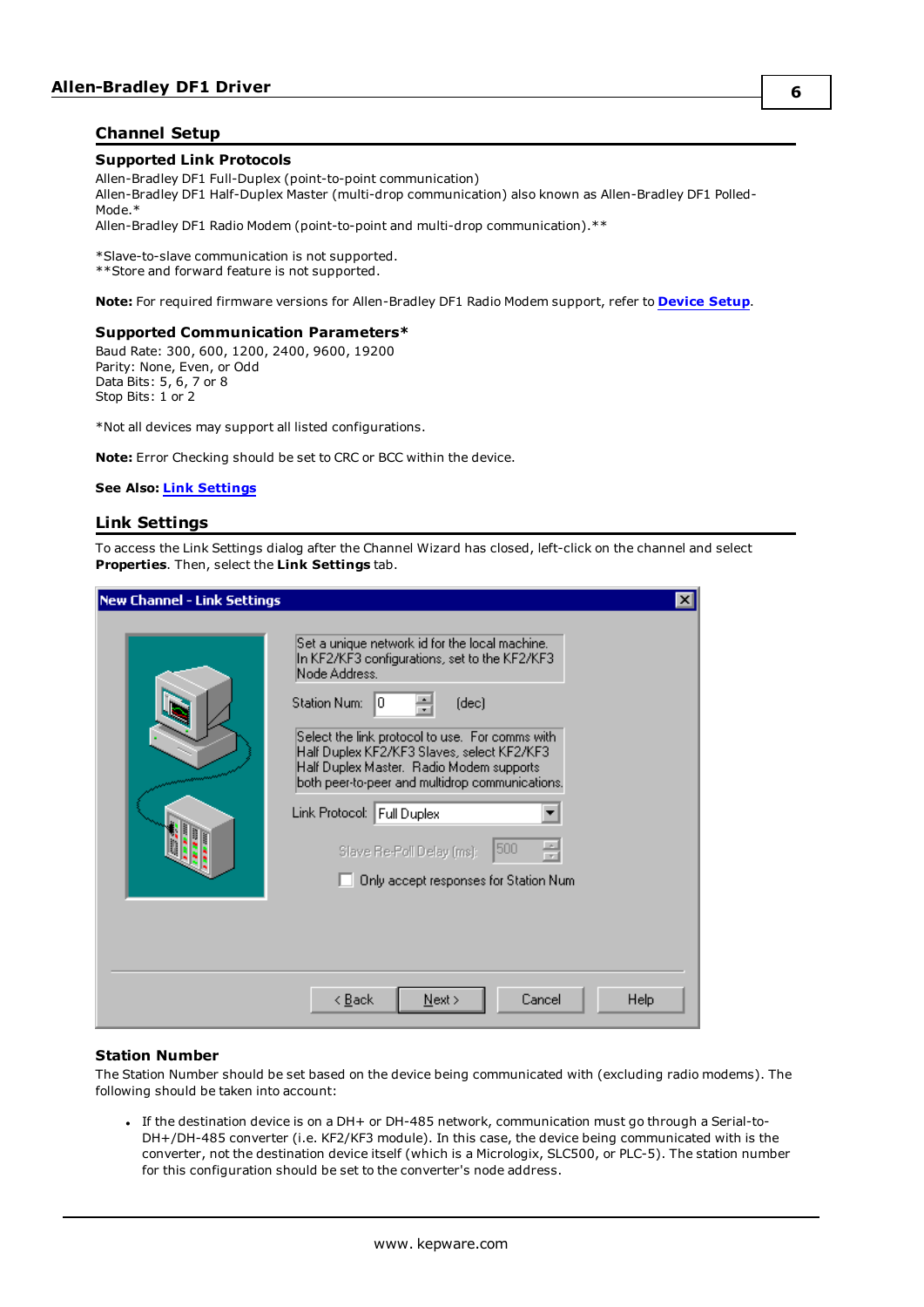• If the destination device is not on a DH+ or DH-485 network, the device being communicated with is a Micrologix, SLC500, or PLC-5 PLC. The station number for this configuration can be set to an arbitrary unique address.

#### **Standard Serial Configuration**

Station Number = Arbitrary unique address on the network for the local PC. The range for DH-485 is 1 to 63. Otherwise, the range is 0 to 255.

#### **DH+/DH-485 Converter Configuration**

Station Number = Converter's node address (e.g. KF2/KF3 node address).

#### <span id="page-6-5"></span>**Link Protocol**

The Allen-Bradley DF1 Driver implements the following link protocols:

#### <span id="page-6-3"></span>**Standard Serial Configuration**

<span id="page-6-4"></span>**Full-Duplex (a.k.a [Allen-Bradley](#page-6-0) DF1 ) Half-Duplex Master (a.k.a [Polled-Mode\)](#page-6-1) KF2/KF3 [Half-Duplex](#page-7-0) Master Radio [Modem](#page-8-0)**

**DH+/DH-485 Converter Configuration Full-Duplex (a.k.a [Allen-Bradley](#page-6-0) DF1 ) KF2/KF3 [Half-Duplex](#page-7-0) Master**

#### **Slave Re-Poll Delay (ms)** For more information, refer to **Slave [Re-Poll](#page-7-1) Delay**.

#### **Only accept responses for Station Num**

<span id="page-6-0"></span>For more information, refer to **[Full-Duplex](#page-6-2)**.

#### **Full Duplex**

Full-duplex protocol is used over a point-to-point link, allowing for high performance two-way communications between peers.

#### <span id="page-6-2"></span>**Only accept responses for Station Num:**

When checked, this parameter limits the acceptance of responses to those that are destined for the station as indicated by the Station Num field.

#### <span id="page-6-1"></span>**Half Duplex Master**

Half-Duplex Protocol is a multi-drop protocol with one master and one or more slaves. Generally, Half-Duplex provides lower data throughput than Full Duplex, but it adds the flexibility of being able to communicate with multiple devices from a single COM port. Half-Duplex is a master/slave protocol. In Half-Duplex Master mode, the driver is the master and all devices on the network are slaves. It is necessary that all the devices on the network be configured as Half-Duplex Slave since only one master is allowed on the network. For more information on configuring the Micrologix/SLC500/PLC5 device using RSLogix, refer to the Rockwell documentation.

**Note:** If the destination device is on a DH-485 or DH+ network, communication must go through a KF2/KF3 module respectively. If the KF2/KF3 module is configured as a Half-Duplex Slave, the **KF2/KF3 [Half-Duplex](#page-7-0) [Master](#page-7-0)** Link Protocol must be chosen.

#### **Master Responsibilities and Update Rates**

The driver (master) is responsible for polling the slaves for data. In general, slaves would be polled in a roundrobin manner. Due to the nature of OPC, how often a slave gets polled depends on the slave tags' update rate. In this manner, slaves are only polled when a Read/Write operation is requested from them. This reduces the traffic on the network and prevents unnecessary requests from taking place. In essence, the design of the client project (specifically update rates assigned) determines the traffic on the network. The faster the update rate, the more often a slave will be polled.

#### **Messages, Sink and Source**

There are three messages exchanged between master and slave in a Read/Write operation. The first is the master message requesting the slave to perform a Read/Write operation. The slave does not respond immediately with data as in full-duplex mode. The second message is a poll message from the master to the slave requesting the data gathered from the last master message operation. The third is the slave response with the data requested in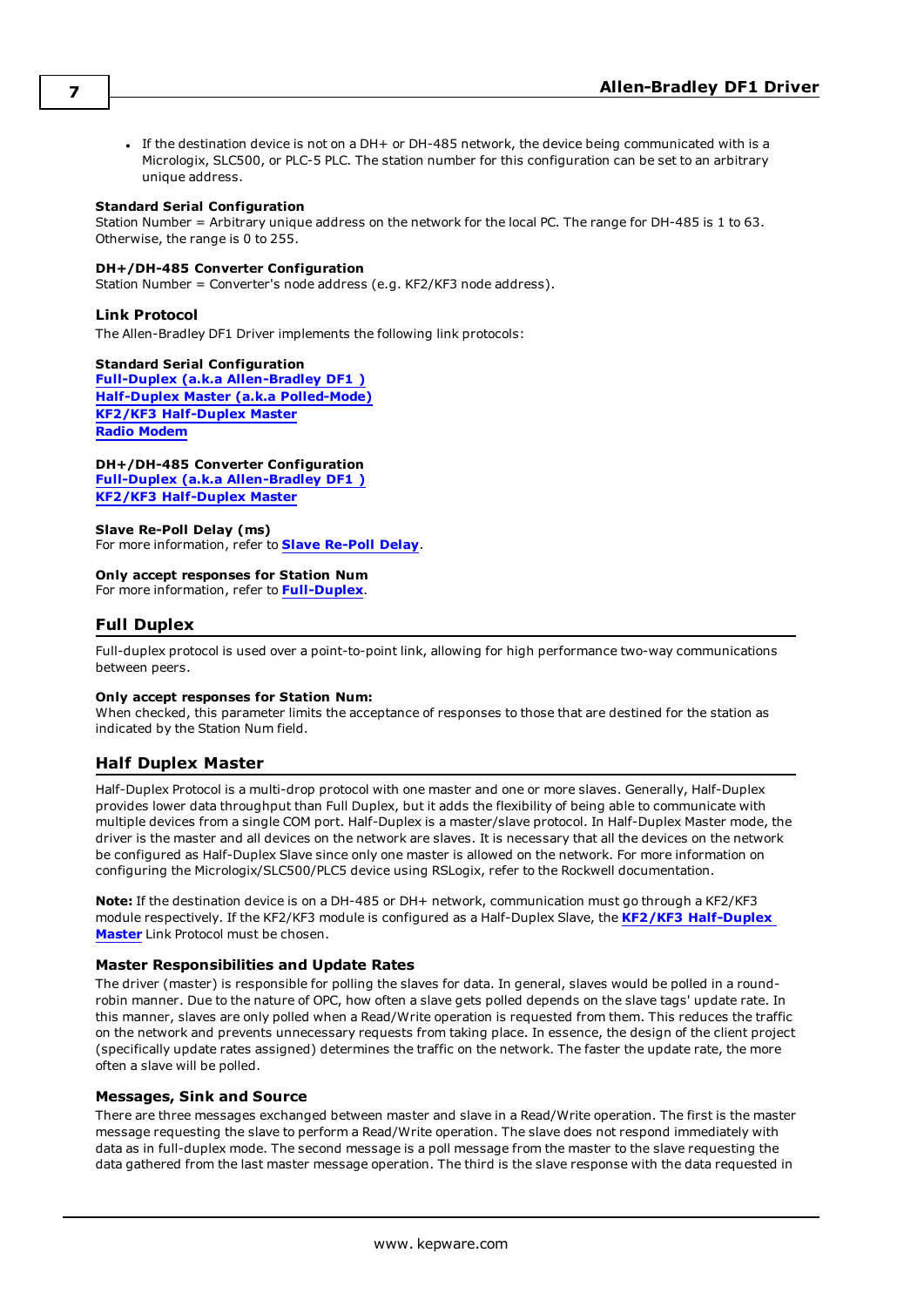the master message. Incoming requests to the slave are placed in what is termed a "sink". Once the slave performs the operation requested, it places the result in what is termed a "source".

#### **Number of Attempts**

The number of attempts for master messages and polls share the same number of attempts as configured in the device **Fail after xxx successive timeouts**. This attempt count is misleading in Half-Duplex mode since there are multiple messages sent from the master in a single data request. For all intents and purposes:

Let cnAttempts = xxx in Fail after xxx successive timeouts

 $#$  attempts for master message timeout = cnAttempts

 $#$  attempts for poll timeout = cnAttempts

# attempts for request timeout =  $#$  attempts for master message timeout +  $#$  attempts for poll timeout == cnAttempts X 2

#### <span id="page-7-1"></span>**Source Empty and Slave Re-Poll Delay**

The Allen-Bradley DF1 Driver is optimized to send master messages and polls as quickly as possible to increase data throughput. The initial slave poll will not be delayed since a delay is unnecessary. If the slave needs time to process requests in its sink, it will be apparent in the initial poll response. It is at this time in which the driver introduces a delay and re-polls the slave. Such a delay allows the slave time to process the request before the next poll. This delay is set with the **Slave Re-Poll Delay** field. The slave will be re-polled cnAttempts times.

#### **Sink and Source Full**

Both sink and source are essentially buffers and buffers have limitations. More importantly, it is possible for the sink to fill up with requests. If this occurs, the slave will not acknowledge any master messages it receives. If after cnAttempts the slave does not ACK the master, it is most likely the case that the slave sink is full. The driver will then poll the slave emptying any responses the slave may have, making room for responses of the requests that were in the full sink. This polling action will take place until the slave source is empty after cnAttempts. On the next slave request, it is likely that the sink will be empty. If it is not, it may mean the driver is polling the slave too quickly. If this is the case, increase the Slave Re-Poll Delay. Likewise, the slave source may also become full and the driver will again poll the slave until the source is empty after cnAttempts.

#### **Accepted and Discarded Slave Responses**

In the above sections, it has been mentioned that the slave is polled until the emptied. This is possible if the slave source is full of queued up responses. On any given poll, only the response to the last master message is accepted, all others are discarded.

<span id="page-7-0"></span>**Note:** Slave-to-slave communication is not supported.

#### **KF2/KF3 Half Duplex Master**

Half-Duplex Protocol is a multi-drop protocol with one master and one or more slaves. Generally, Half-Duplex provides lower data throughput than Full Duplex, but it adds the flexibility of being able to communicate with multiple KF2/KF3 modules from a single COM port. Half-Duplex is a master/slave protocol. In Half-Duplex Master mode, the driver is the master and all KF2/KF3 modules on the network are slaves. It is necessary that all the devices on the network be configured as Half-Duplex Slave since only one master is allowed on the network. For more information on configuring the KF2/KF3 module for Half-Duplex slave operation, refer to the Rockwell documentation.

#### **Master Responsibilities and Update Rates**

The driver (master) is responsible for polling the slaves for data. In general, slaves would be polled in a roundrobin manner. Due to the nature of OPC, how often a slave gets polled depends on the update rate of the slave's tags. In this manner, slaves are only polled when a Read/Write operation is requested from them. This reduces the traffic on the network and prevents unnecessary requests from taking place. In essence, the design of the client project (specifically update rates assigned) determines the traffic on the network. The faster the update rate, the more often a slave will be polled.

#### **Messages, Sink and Source**

There are three messages exchanged between master and slave in a Read/Write operation. The first is the master message requesting the slave to perform a Read/Write operation. The slave does not respond immediately with data as in full-duplex mode. The second message is a poll message from the master to the slave requesting the data gathered from the last master message operation. The third is the slave response with the data requested in the master message. Incoming requests to the slave are placed in what is termed a "sink". Once the slave performs the operation requested, it places the result in what is termed a "source".

#### **Number of Attempts**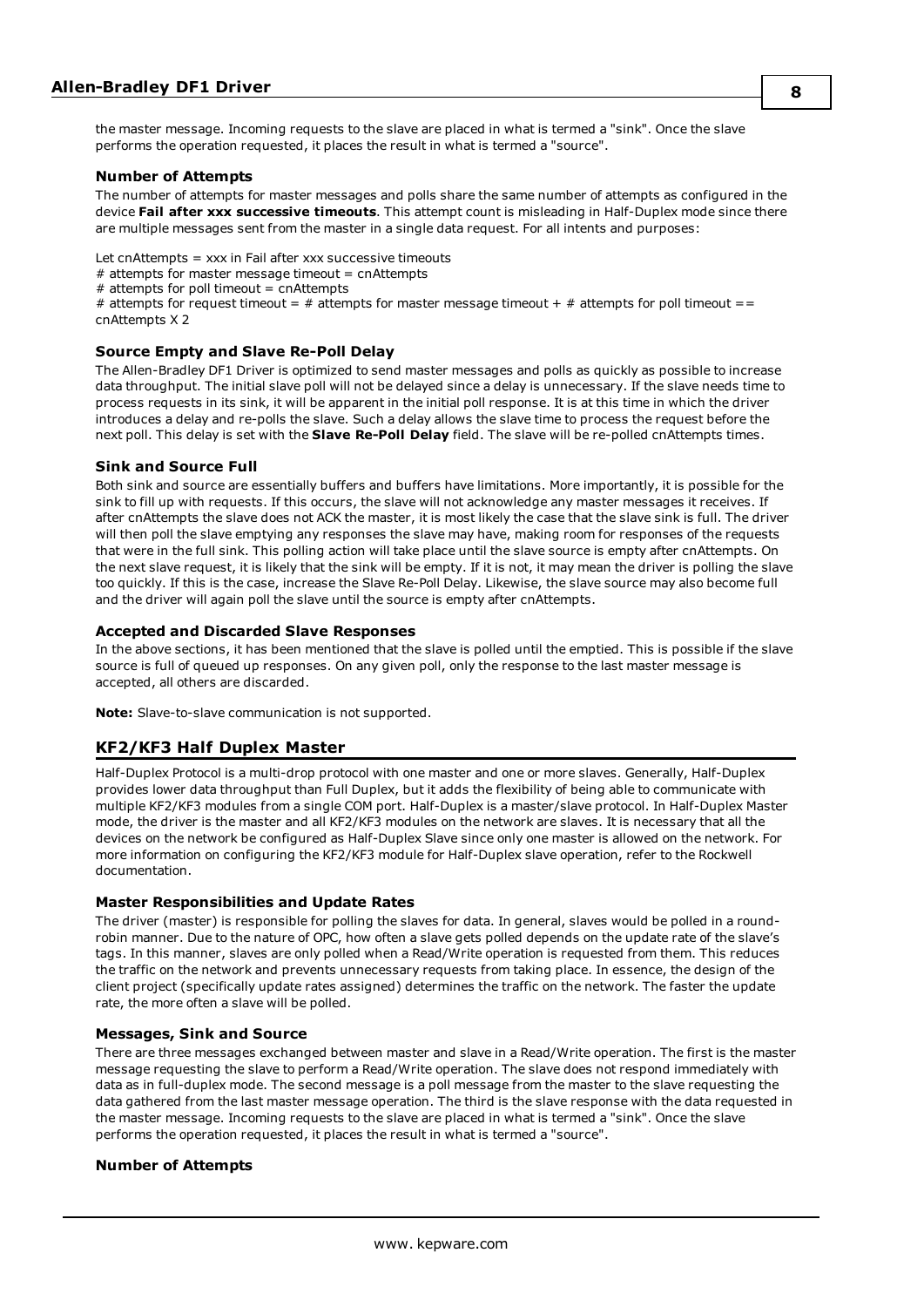The number of attempts for master messages and polls share the same number of attempts as configured in the device **Fail after xxx successive timeouts**. This attempt count is misleading in Half-Duplex mode since there are multiple messages sent from the master in a single data request. For all intents and purposes:

Let cnAttempts = xxx in Fail after xxx successive timeouts

 $#$  attempts for master message timeout = cnAttempts

 $#$  attempts for poll timeout = cnAttempts

# attempts for request timeout =  $#$  attempts for master message timeout +  $#$  attempts for poll timeout == cnAttempts X 2

#### **Source Empty and Slave Re-Poll Delay**

The Allen-Bradley DF1 Driver is optimized to send master messages and polls as quickly as possible to increase data throughput. The initial slave poll will not be delayed since a delay is unnecessary. If the slave needs time to process requests in its sink, it will be apparent in the initial poll response. It is at this time in which the driver introduces a delay and re-polls the slave. Such a delay allows the slave time to process the request before the next poll. This delay is configured in Channel Properties (under the Protocol tab) and is called **Slave Re-Poll Delay**. The slave will be re-polled cnAttempts times.

#### **Sink and Source Full**

Both sink and source are essentially buffers and buffers have limitations. More importantly, it is possible for the sink to fill up with requests. If this occurs, the slave will not acknowledge any master messages it receives. If after cnAttempts the slave does not ACK the master, it is most likely the case that the slave sink is full. The driver will then poll the slave emptying any responses the slave may have, making room for responses of the requests that were in the full sink. This polling action will take place until the slave source is empty after cnAttempts. On the next slave request, it is likely that the sink will be empty. If it is not, it may mean the driver is polling the slave too quickly. If this is the case, increase the Slave Re-Poll Delay. Likewise, the slave source may also become full and the driver will again poll the slave until the source is empty after cnAttempts.

#### **Accepted and Discarded Slave Responses**

In the above sections, it has been mentioned that the slave is polled until the emptied. This is possible if the slave source is full of queued up responses. On any given poll, only the response to the last master message is accepted: all others are discarded.

<span id="page-8-0"></span>**Note:** Slave-to-slave communication is not supported.

#### **Radio Modem**

The Radio Modem protocol is a command/reply protocol. There are no ACKs or NAKs during the request/response procedure. This reduces the number of bytes the radio modems have to transmit and receive to complete a transaction. This protocol supports full-duplex communications over a point-to-point link allowing for high performance two-way communications between peers. It also supports master/slave communications allowing for multi-drop configurations. Performance exceeds both Full-Duplex and Half-Duplex Protocols.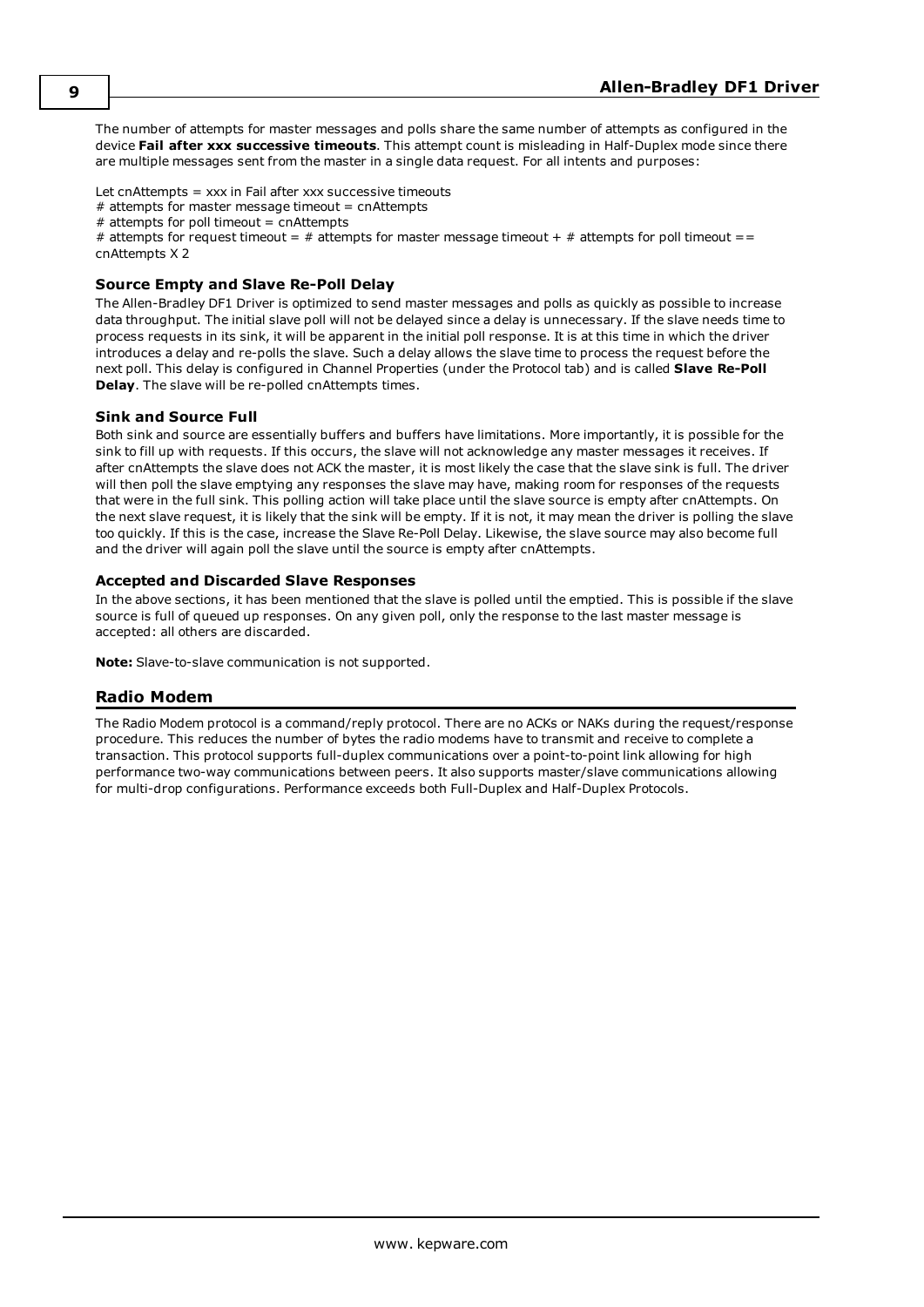#### <span id="page-9-8"></span><span id="page-9-0"></span>**Device Setup**

#### **Supported Devices**

Micrologix Series\* SLC500 Series\* PLC-5 Series (excluding the PLC-5/250 and PLC-5/VME series) RSLogix5000 Controllers with DF1 Port

\*Radio Modem link protocol requires the following firmware upgrades:

SLC 5/03, SLC 5/04 and SLC 5/05: Series C FRN6 MicroLogix 1200: Series C FRN7 MicroLogix 1500: Series C FRN8

#### <span id="page-9-4"></span>**Device ID**

The Device ID is the Allen-Bradley DF1 network address of the PLC. For PLCs on a DH-485 or DH+ network, the range is 1-63. Otherwise, the range is 0-255.

For Full Duplex, the default address of 1 will work. For Half-Duplex, the address must match the slave address. For Radio Modem, the address must match the slave/peer address.

#### <span id="page-9-6"></span>**Ethernet Encapsulation**

This driver supports Ethernet Encapsulation, which allows the driver to communicate with serial devices attached to an Ethernet network using a terminal server. Ethernet Encapsulation mode may be invoked through the COM ID dialog in Channel Properties. For more information, refer to the OPC Server's help documentation.

#### **DH-485 and DH+ Support**

An Allen Bradley KF3 or compatible device is needed to connect the driver to the DH-485 network. There are four options for communicating to a device on DH+ using the Allen-Bradley DF1 Driver.

- Allen Bradley KF2 or compatible device.
- . 1784-U2DHP USB converter. This converter appears as a new serial port to the system.
- <sup>l</sup> DataLink DL Interface Cards (PCI/ISA/PC104). These cards add virtual serial ports for seamless configuration.
- DataLink DL4500 Ethernet-to-DH+ Converter. Configure the device for Ethernet Encapsulation. NIC is required.

#### **See Also:**

**Cable [Connections](#page-10-0) [Function](#page-12-0) File Options SLC500 Slot [Configuration](#page-13-0) [Communicating](#page-16-0) with RSLogix5000 Family Controllers**

#### <span id="page-9-1"></span>**Modem Setup**

This driver supports modem functionality. For more information, please refer to the topic "Modem Support" in the OPC Server Help documentation.

#### <span id="page-9-5"></span><span id="page-9-2"></span>**Protocol Settings**

#### <span id="page-9-3"></span>**Error Checking Method**

There are two methods of error checking available in the Allen-Bradley DF1 Driver: Block Check Character (BCC) and 16-bit Cyclic Redundancy Check (CRC-16). Users must choose the checksum method expected by the device; otherwise, the device will not respond.

#### **Request Size**

This parameter is used to change the size of a data request. It can be important in refining the application's performance. If the application accesses large areas of PLC memory consecutively, then a large request size may be beneficial. If the data is spread throughout the PLC, then a small request size may be beneficial. The default setting is the large request size.

#### <span id="page-9-7"></span>**Swap PLC-5 Float Words?**

PLC-5 Floats follow the IEEE 754 standard. They contain a sign bit S, an exponent E and a mantissa M. The 32-bit layout of this IEEE 754 Float is as shown below.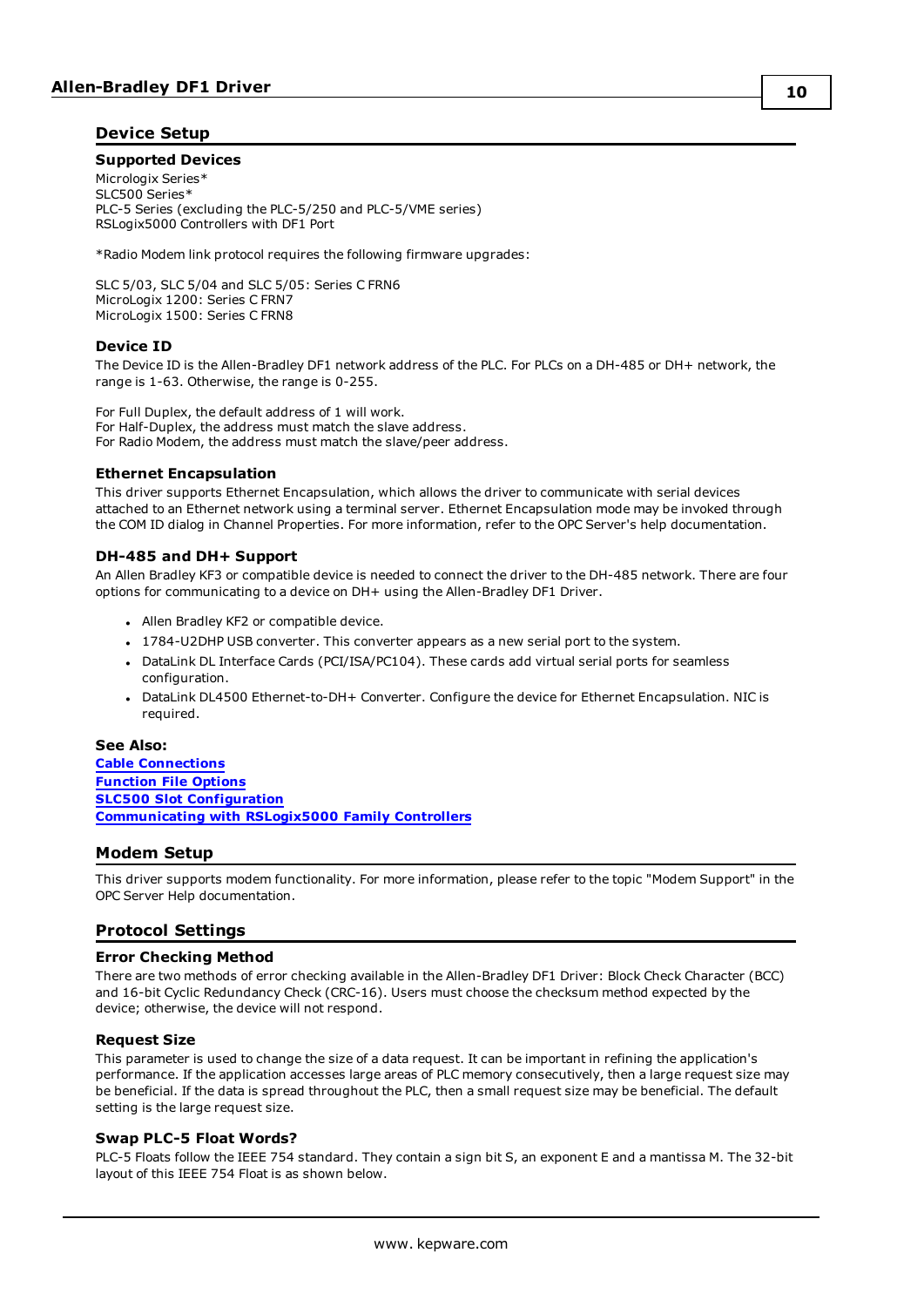Upper Word Lower Word SEEEEEEE EMMMMMMM MMMMMMM MMMMMMMM Byte 3 Byte 2 Byte 1 Byte 0

Allen-Bradley PLC-5 devices transfer binary Floating-point data on the serial link in the following order: Upper Word Lower Word Byte 2 Byte 3 Byte 0 Byte 1

This means the upper word is received first, followed by the lower word. Due to this ordering, a swap of the words is required, providing: Lower Word Upper Word Byte 0 Byte 1 Byte 2 Byte 3

The result passed on to the client is as follows: Byte 3 Byte 2 Byte 1 Byte 0

<span id="page-10-1"></span>Some PLC-5 emulated devices (such as the Avtron ADDvantage-32) already transfer binary Floating point data on the serial link with the lower word first. Lower Word Upper Word Byte 0 Byte 1 Byte 2 Byte 3

In this case, no swap is required. The result passed on to the client is as follows: Byte 3 Byte 2 Byte 1 Byte 0

Generally is if the device transfers the lower word first, the upper word in the packet on the serial link does not require word swapping. This only applies to PLC-5 emulated devices; that is, devices that use the Allen-Bradley DF1 protocol with PLC-5 commands. Allen-Bradley PLC-5 devices always transfer the upper word first followed by the lower word so the Float words must be swapped. This is the default setting.

#### **Support Float Access to SLC/Micrologix N Files?**

SLC and Micrologix users can select whether the driver will natively support Float access to Integer Files. The default setting is Yes.

#### <span id="page-10-0"></span>**Cable Connections**

This driver is an Allen-Bradley DF1 RS232 serial driver. It does not handle the token ring passing of a DH-485 or DH+ network. When testing cable connections for this driver, first verify communications using the Allen Bradley programming software.

- For Micrologix and SLC500 series PLCs, if the APS driver selected is KF3/KE, Full-Duplex, Half-Duplex Slave or Full Duplex (Micro) and communication is available with the PLC, this driver will also be able to communicate using the same cabling and communication settings.
- For PLC5 series PLCs, if the PLC-5 programming software driver selected is Serial to PLC or KE/KF and communication is available with the PLC, this driver will also be able to communicate using the same cabling and communication settings.

#### **Micrologix Series**

Use the same cable as when using the Allen Bradley APS software.

#### **SLC500 Series - Direct connection**

If the PLC has an RS232 port it can be connected directly using a standard RS232 null modem cable (which is the same cable used in Allen Bradley APS software). The PLC port must be configured for Allen-Bradley DF1 communications, not DH-485 Master.

**Note:** This driver does not work in a direct connection to the DH-485 port of a SLC500 series PLC using a 1747- PIC converter the way the APS software does.

#### **PLC5 Series - Direct connection**

A direct connection can be made to the CH0 port of enhanced PLC5 processors using a standard RS232 null modem cable. The port must be configured for Allen-Bradley DF1 communications.

#### **DH-485 Networks**

An Allen Bradley KF3 or compatible device is needed to connect the driver to the DH-485 network. A standard null modem cable is used to connect the PC to the KF3 device.

#### **DH+ Networks**

There are three options for communicating to a device on DH+ using the Allen-Bradley DF1 Driver: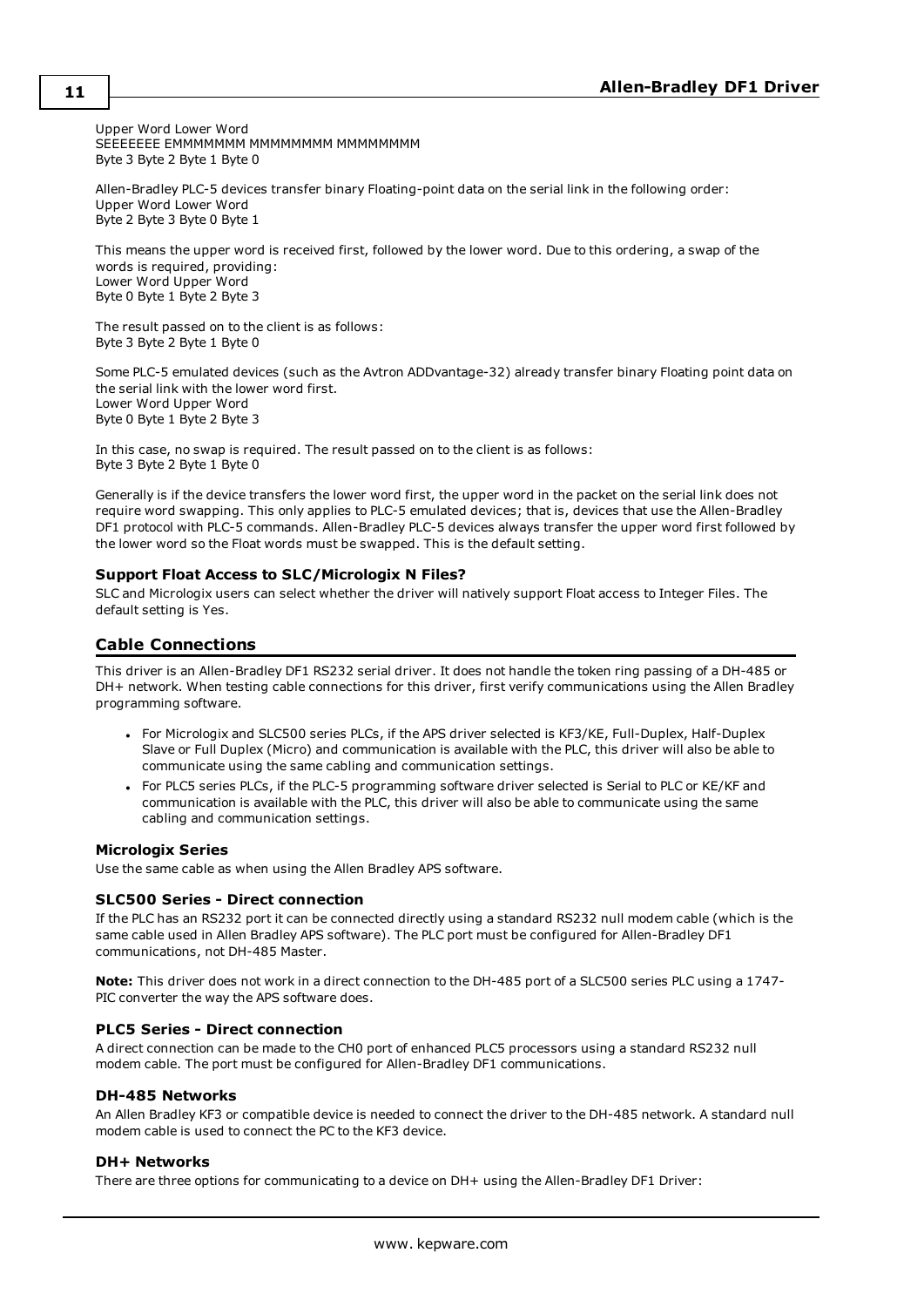- <sup>l</sup> Allen Bradley KF2 or compatible device. A standard null modem cable is used to connect the PC to the KF2 device.
- DataLink DL Interface Cards (PCI/ISA/PC104). Consult AB documentation for DH+ wiring.
- DataLink DL4500 Ethernet-to-DH+ Converter. Consult DL4500 documentation for wiring.

#### <span id="page-11-0"></span>**SLC500 Connection**



#### <span id="page-11-1"></span>**15-Pin Module Connection**



#### <span id="page-11-2"></span>**25-Pin Module Connection**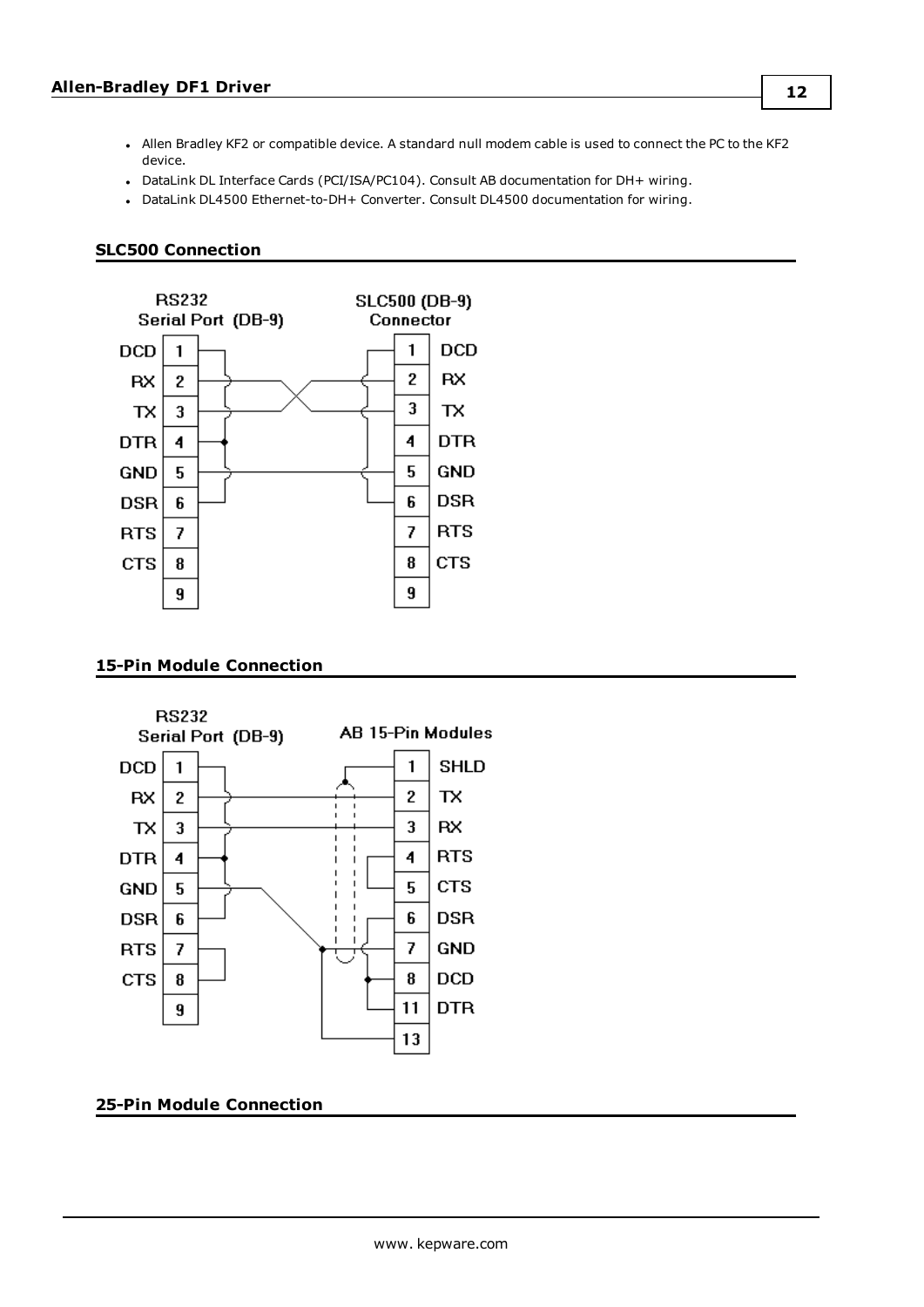

#### <span id="page-12-0"></span>**Function File Options**

Function files are structure-based files, similar to PD and MG data files, and are unique to the Micrologix 1200 and 1500. For more information on a specific function file are supported in the Allen-Bradley DF1 Driver, select a link from the list below.

**[High-Speed](#page-37-0) Counter File (HSC) [Real-Time](#page-38-0) Clock File (RTC) Channel 0 [Communication](#page-38-1) Status File (CS0) Channel 1 [Communication](#page-39-0) Status File (CS1) I/O [Module](#page-39-1) Status File (IOS)**

#### <span id="page-12-1"></span>**Function File Block Writes**

For applicable function files, data can be written to the device in a single operation. By default, when data is written to a function file sub element (field within the function file structure), a write operation occurs immediately for that tag. For such files as the RTC file, whose sub elements include hour (HR), minute (MIN) and second (SEC), individual writes are not always acceptable. With such sub elements relying solely on time, values must be written in one operation to avoid time elapsing between sub elements writes. For this reason, there is the option to "block write" these sub elements.

#### **Applicable Function Files/Sub Elements**

| <b>RTC</b>  |            |
|-------------|------------|
| Year        | <b>YR</b>  |
| Month       | <b>MON</b> |
| Day         | <b>DAY</b> |
| Day of Week | <b>DOW</b> |
| Hour        | <b>HR</b>  |
| Minute      | <b>MIN</b> |
| Second      | <b>SEC</b> |

#### **How Block Writes Work**

Block writing involves writing to the device the values of every Read/Write sub element in the function file in a single write operation. It is not necessary to write to every sub element prior to performing a block write. Sub elements not affected (written to) will have their current value written back to them. For example, if the current (last read) date and time is  $1/1/2001$ ,  $12:00.00$ , DOW = 3, and the hour is changed to 1 o'clock, then the values written to the device would be  $1/1/2001$ ,  $1:00.00$ , DOW = 3.

#### **Instructions**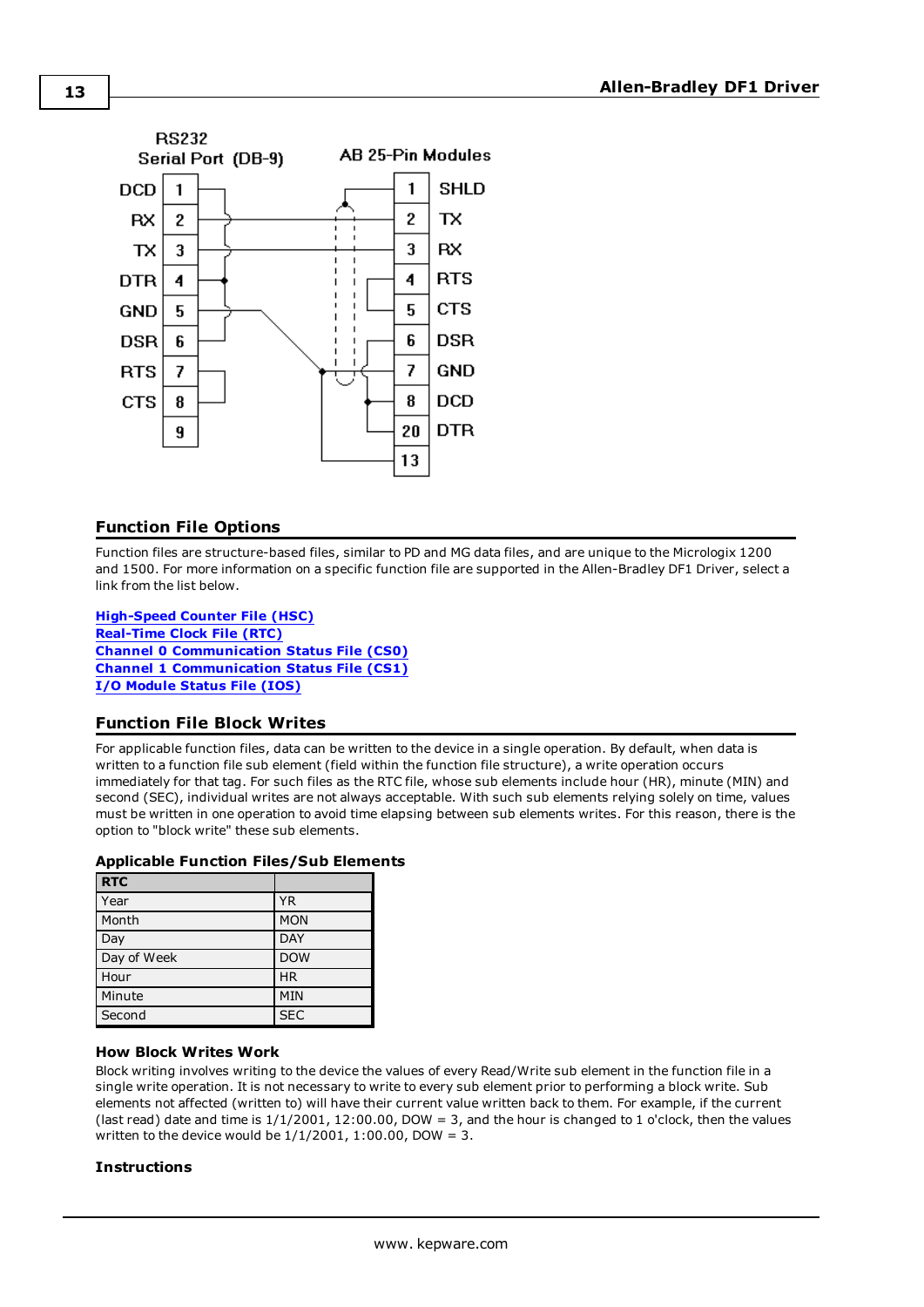- 1. Go to the Function File Options tab in the Device Properties dialog. Check the checkbox labeled **Block write supporting function files?**. This notifies the driver to utilize block writes on function files supporting block writes. The changes will be effective immediately after hitting the **OK** or **Apply** buttons.
- 2. Write the desired value to the sub element tag(s) in question. The sub element tag(s) will immediately take on the value(s) written to it.

**Note:** After a sub element is written to at least once in block write mode, the tag's value does not originate from the controller, but instead from the driver's write cache. After the block write is done, all sub element tag values will originate from the controller.

3. Once the entire desired sub elements are written to, the block write that will send these values to the controller may be performed. To instantiate a block write, reference tag address **RTC:<element>.\_SET**. Setting this tag's value to "True" will cause a block write to occur based on the current (last read) sub elements and the sub elements affected (written to). The \_SET tag is treated as a Write Only tag; meaning, a write to this tag is not reflected in subsequent reads on it. Setting this tag's value to "False" performs no action.

#### <span id="page-13-0"></span>**SLC500 Slot Configuration**

SLC500 models (with modular I/O racks) must be configured for use with this driver if the I/O is to be accessed by the driver. Up to 30 slots can be configured per device.

| <b>New Device - Slot Configuration</b> |                                                                                                                                                                                                                                                                           | $\boldsymbol{\mathsf{x}}$ |
|----------------------------------------|---------------------------------------------------------------------------------------------------------------------------------------------------------------------------------------------------------------------------------------------------------------------------|---------------------------|
| Q                                      | Module<br>Slot<br><no module=""><br/>2<br/><no module=""><br/>3<br/><no module=""><br/>4<br/><no module=""><br/>5<br/><no module=""></no></no></no></no></no>                                                                                                             |                           |
|                                        | Available Modules<br>0000-Generic Module<br>1203-SM1 SCANport Comm. Module - Basic<br>1203-SM1 SCANport Comm. Module - Enhanced<br>1394-SJT GMC Turbo System<br>1746-BAS Basic Module 5/02 Configuration<br>1746-BAS Basic Module 500 5/01 Configuration<br>Add<br>Remove |                           |
|                                        | Cancel<br>$N$ ext ><br>Help<br>< <u>B</u> ack                                                                                                                                                                                                                             |                           |

To use the slot configuration dialog, follow the instructions below:

- 1. Select the slot that will be configured by left-clicking on the row in the slot/module list box.
- 2. To select a module, left-click on it from the available modules list box.
- 3. Click **Add:** to include the selected module.
- 4. To delete a slot/module, select it and click **Remove**.
- 5. When finished, click **Next**.

**Tip:** Use the 0000-Generic Module to configure I/O that is not contained in the list of Available Modules.

**Note:** It is common to have open slots in the rack which do not contain a physical module. To correctly access data for the various slots that do contain a module, the preceding module(s) must have the correct number of words mapped. For example, if only interested in the I/O in slot 3, but slots 1 and 2 contain I/O modules, the correct modules must be selected for slots 1, 2, and 3 from this slot configuration tab.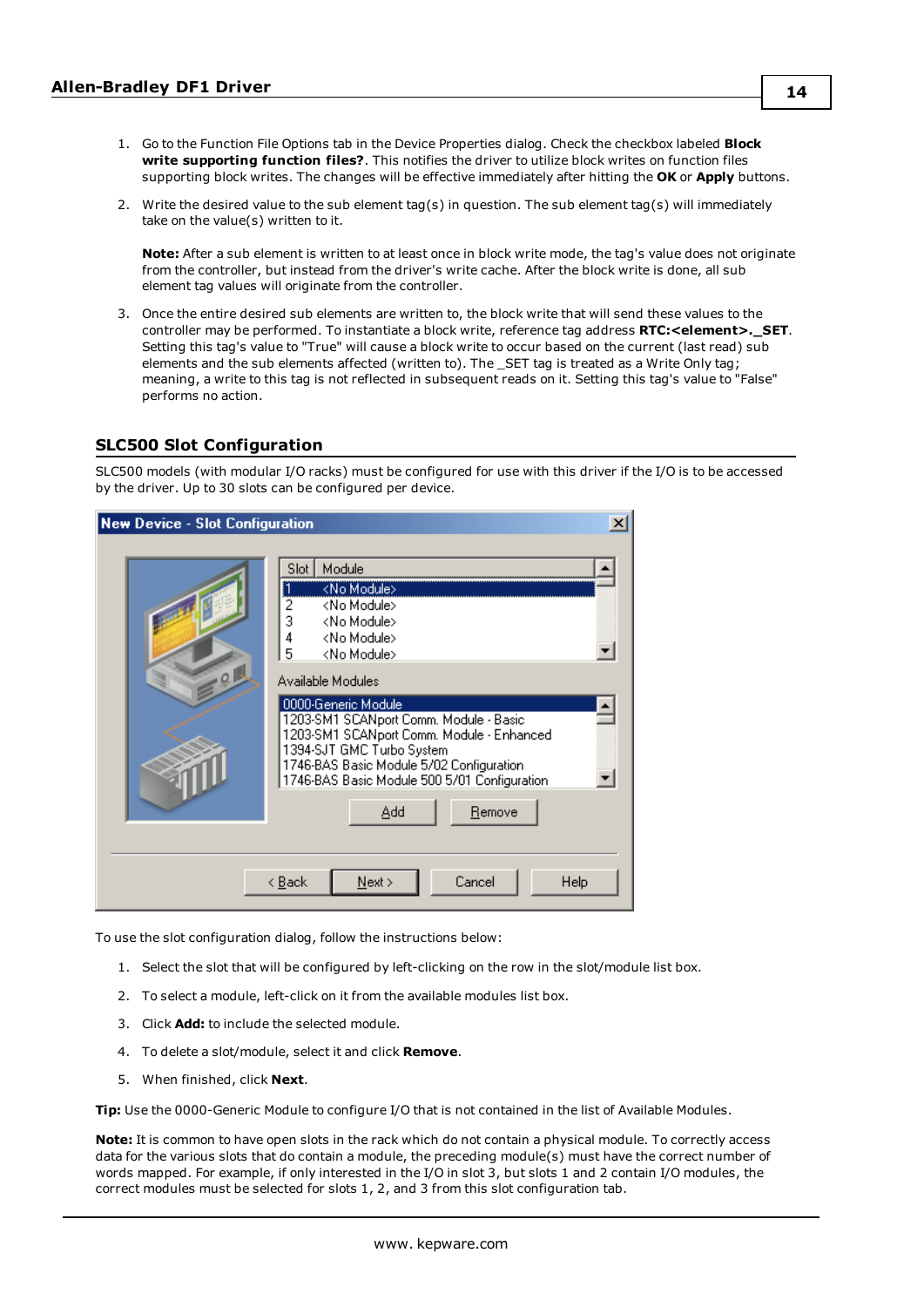#### **Use of 0000-Generic Module**

Use the Generic Module to map Input and Output words for modules that are not represented in the list of available modules. To correctly use the Generic Module users must know the number of Input and Output words required for each module. Consult Allen-Bradley I/O user manual documentation to confirm Input and Output requirements and be aware that requirements may be different based on Class 1 or Class 3 operation.

**Note:** For information on the number of input and output words available for each I/O module, refer to **[Modular](#page-14-0) I/O [Selection](#page-14-0) Guide**.

#### <span id="page-14-0"></span>**Modular I/O Selection Guide**

The following table lists the number of input and output words available for each I/O module in the Slot Configuration list.

**Tip:** Use the Generic Module to map input and output words for modules that are not represented in the list of available modules. The range of accepted values is shown in the table below. Consult the Allen-Bradley user manual for the specific I/O module to configure to confirm input and output requirements. Requirements may be different based on Class 1 or Class 3 operation.

| <b>Module Type</b>                                 | <b>Input Words</b> | <b>Output Words</b> |
|----------------------------------------------------|--------------------|---------------------|
| 0000-Generic Module                                | $0 - 255$          | $0 - 255$           |
| 1203-SM1 SCANport Comm Module - Basic              | 8                  | 8                   |
| 1203-SM1 SCANport Comm Module - Enhanced           | 32                 | 32                  |
| 1394-SJT GMC Turbo System                          | 32                 | 32                  |
| 1746-BAS Basic Module 500 5/01 Configuration       | 8                  | 8                   |
| 1746-BAS Basic Module 5/02 Configuration           | 8                  | 8                   |
| 1746-HS Single Axis Motion Controller              | $\overline{4}$     | $\overline{4}$      |
| 1746-HSCE High-Speed Counter/Encoder               | 8                  | $\mathbf{1}$        |
| 1746-HSRV Motion Control Module                    | 12                 | 8                   |
| 1746-HSTP1 Stepper Controller Module               | 8                  | 8                   |
| 1746-I*16 Any 16 pt Discrete Input Module          | $\mathbf{1}$       | $\mathbf 0$         |
| 1746-I*32 Any 32 pt Discrete Input Module          | $\overline{2}$     | $\mathbf 0$         |
| 1746-I*8 Any 8 pt Discrete Input Module            | $1\,$              | $\mathbf 0$         |
| 1746-IA16 16 Input 100/120 VAC                     | $\mathbf{1}$       | $\mathbf 0$         |
| 1746-IA4 4 Input 100/120 VAC                       | $\mathbf{1}$       | $\mathbf 0$         |
| 1746-IA8 8 Input 100/120 VAC                       | $\mathbf{1}$       | $\Omega$            |
| 1746-IB16 16 Input (Sink) 24 VDC                   | $\mathbf{1}$       | $\mathbf 0$         |
| 1746-IB32 32 Input (Sink) 24 VDC                   | $\overline{2}$     | $\mathbf 0$         |
| 1746-IB8 8 Input (Sink) 24 VDC                     | $\mathbf{1}$       | $\Omega$            |
| 1746-IC16 16 Input (Sink) 48 VDC                   | $\mathbf{1}$       | $\mathbf 0$         |
| 1746-IG16 16 Input [TTL] (Source) 5 VDC            | $1\,$              | 0                   |
| 1746-IH16 16 Input [Trans] (Sink) 125 VDC<br>$1\,$ |                    | $\mathbf 0$         |
| 1746-IM16 16 Input 200/240 VAC<br>1                |                    | $\mathbf 0$         |
| 1746-IM4 4 Input 200/240 VAC                       | $1\,$              | $\mathbf 0$         |
| 1746-IM8 8 Input 200/240 VAC                       | $\mathbf{1}$       | $\mathbf 0$         |
| 1746-IN16 16 Input 24 VAC/VDC                      | $\mathbf{1}$       | $\mathbf 0$         |
| 1746-INI4I Analog 4 Ch. Isol. Current Input        | 8                  | 8                   |
| 1746-INI4VI Analog 4 Ch. Isol. Volt./Current Input | $\overline{8}$     | 8                   |
| 1746-INO4I Analog 4 Ch. Isol. Current Input        | 8                  | 8                   |
| 1746-INO4VI Analog 4 Ch. Isol. Volt./Current Input | 8                  | 8                   |
| 1746-INT4 4 Ch. Isolated Thermocouple Input        | 8                  | 8                   |
| 1746-IO12 6 In 100/120 VAC 6 Out [Rly] VAC/VDC     | $\mathbf{1}$       | $\mathbf{1}$        |
| 1746-IO12DC 6 Input 12 VDC, 6 Output [Rly          | $1\,$              | $\mathbf{1}$        |
| 1746-IO4 2 In 100/120 VAC 2 Out [Rly] VAC/VDC3     | $\mathbf{1}$       | $\mathbf{1}$        |
| 1746-IO8 4 In 100/120 VAC 4 Out [Rly] VAC/VDC4     | 1                  | 1                   |
| 1746-ITB16 16 Input [Fast] (Sink) 24 VDC           | 1                  | $\mathbf 0$         |
| 1746-ITV16 16 Input [Fast] (Source) 24 VDC         | $1\,$              | 0                   |
| 1746-IV16 16 Input (Source) 24 VDC                 | $1\,$              | $\mathbf 0$         |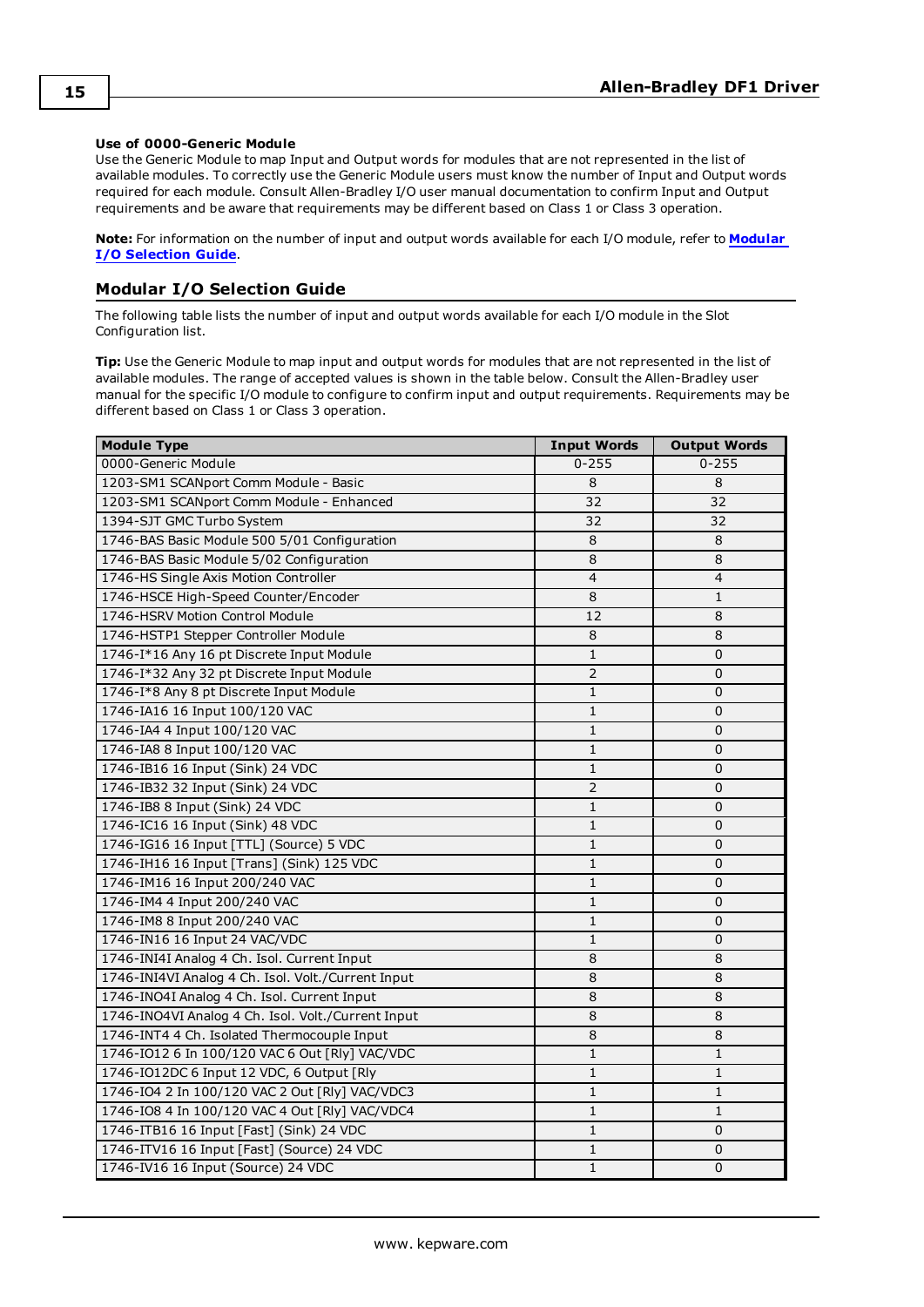| <b>Module Type</b>                               | <b>Input Words</b>       | <b>Output Words</b> |
|--------------------------------------------------|--------------------------|---------------------|
| 1746-IV32 32 Input (Source) 24 VDC               | 2                        | 0                   |
| 1746-IV8 8 Input (Source) 24 VDC                 | 1                        | 0                   |
| 1746-NI4 4 Ch Analog Input                       | $\overline{4}$           | 0                   |
| 1746-NI8 8 Ch Analog Input, Class 1              | 8                        | 8                   |
| 1746-NI8 8 Ch Analog Input, Class 3              | 16                       | 12                  |
| 1746-NIO4I Analog Comb 2 in & 2 Current Out      | $\overline{2}$           | $\overline{2}$      |
| 1746-NIO4V Analog Comb 2 in & 2 Voltage Out      | $\overline{2}$           | $\overline{2}$      |
| 1746-NO4I 4 Ch Analog Current Output             | 0                        | $\overline{4}$      |
| 1746-NO4V 4 Ch Analog Voltage Output             | 0                        | $\overline{4}$      |
| 1746-NR4 4 Ch Rtd/Resistance Input Module        | 8                        | 8                   |
| 1746-NT4 4 Ch Thermocouple Input Module          | 8                        | 8                   |
| 1746-NT8 Analog 8 Ch Thermocouple Input          | 8                        | 8                   |
| 1746-0*16 Any 16 pt Discrete Output Module       | $\pmb{0}$                | $\mathbf{1}$        |
| 1746-0*32 Any 32 pt Discrete Output Module       | $\pmb{0}$                | $\overline{2}$      |
| 1746-O*8 Any 8 pt Discrete Output Module         | 0                        | 1                   |
| 1746-0A16 16 Output (Triac) 100/240 VAC          | 0                        | 1                   |
| 1746-OA8 8 Output (Triac) 100/240 VAC            | 0                        | 1                   |
| 1746-OAP12 12 Output [Triac] 120/240 VDC         | 0                        | 1                   |
| 1746-OB16 16 Output [Trans] (Source) 10/50 VDC   | $\pmb{0}$                | $\mathbf{1}$        |
| 1746-OB16E 16 Output [Trans] (Source) Protected  | 0                        | 1                   |
| 1746-0B32 32 Output [Trans] (Source) 10/50 VDC   | 0                        | $\overline{2}$      |
| 1746-OB32E 32 Output [Trans] (Source) 10/50 VDC  | 0                        | $\overline{2}$      |
| 1746-OB6EI 6 Output [Trans] (Source) 24 VDC      | 0                        | 1                   |
| 1746-OB8 8 Output [Trans] (Source) 10/50 VDC     | 0                        | 1                   |
| 1746-OBP16 16 Output [Trans 1 amp] (SRC) 24 VDC  | $\pmb{0}$                | 1                   |
| 1746-OBP8 8 Output [Trans 2 amp] (Source) 24 VDC | 0                        | 1                   |
| 1746-OG16 16 Output [TLL] (SINK) 5 VDC           | 0                        | 1                   |
| 1746-OV16 16 Output [Trans] (Sink) 10/50 VDC     | 0                        | $\mathbf{1}$        |
| 1746-OV32 32 Output [Trans] (Sink) 10/50 VDC     | 0                        | $\overline{2}$      |
| 1746-OV8 8 Output [Trans] (Sink) 10/50 VDC       | $\pmb{0}$                | $\mathbf{1}$        |
| 1746-OVP16 16 Output [Trans 1 amp] (Sink) 24VDC3 | $\pmb{0}$                | $\mathbf{1}$        |
| 1746-OW16 16 Output [Relay] VAC/VDC              | 0                        | 1                   |
| 1746-OW4 4 Output [Relay] VAC/VDC                | $\pmb{0}$                | $\mathbf{1}$        |
| 1746-OW8 8 Output [Relay] VAC/VDC                | $\pmb{0}$                | $\mathbf{1}$        |
| 1746-OX8 8 Output [Isolated Relay] VAC/VDC       | 0                        | 1                   |
| 1747-DCM Direct Communication Module (1/2 Rack)  | $\overline{\mathcal{L}}$ | 4                   |
| 1747-DCM Direct Communication Module (1/4 Rack)  | $\overline{2}$           | $\overline{2}$      |
| 1747-DCM Direct Communication Module (3/4 Rack)  | 6                        | 6                   |
| 1747-DCM Direct Communication Module (Full Rack) | 8                        | 8                   |
| 1747-DSN Distributed I/O Scanner 30 Blocks       | 32                       | 32                  |
| 1747-DSN Distributed I/O Scanner 7 Blocks        | 8                        | 8                   |
| 1747-KE Interface Module, Series A               | 1                        | 0                   |
| 1747-KE Interface Module, Series B               | 8                        | 8                   |
| 1747-MNET MNET Network Comm Module               | $\mathbf 0$              | 0                   |
| 1747-QS Synchronized Axes Module                 | 32                       | 32                  |
| 1747-QV Open Loop Velocity Control               | 8                        | 8                   |
| 1747-RCIF Robot Control Interface Module         | 32                       | 32                  |
| 1747-SCNR ControlNet SLC Scanner                 | 32                       | 32                  |
| 1747-SDN DeviceNet Scanner Module                | 32                       | 32                  |
| 1747-SN Remote I/O Scanner                       | 32                       | 32                  |
| AMCI-1561 AMCI Series 1561 Resolver Module       | 8                        | 8                   |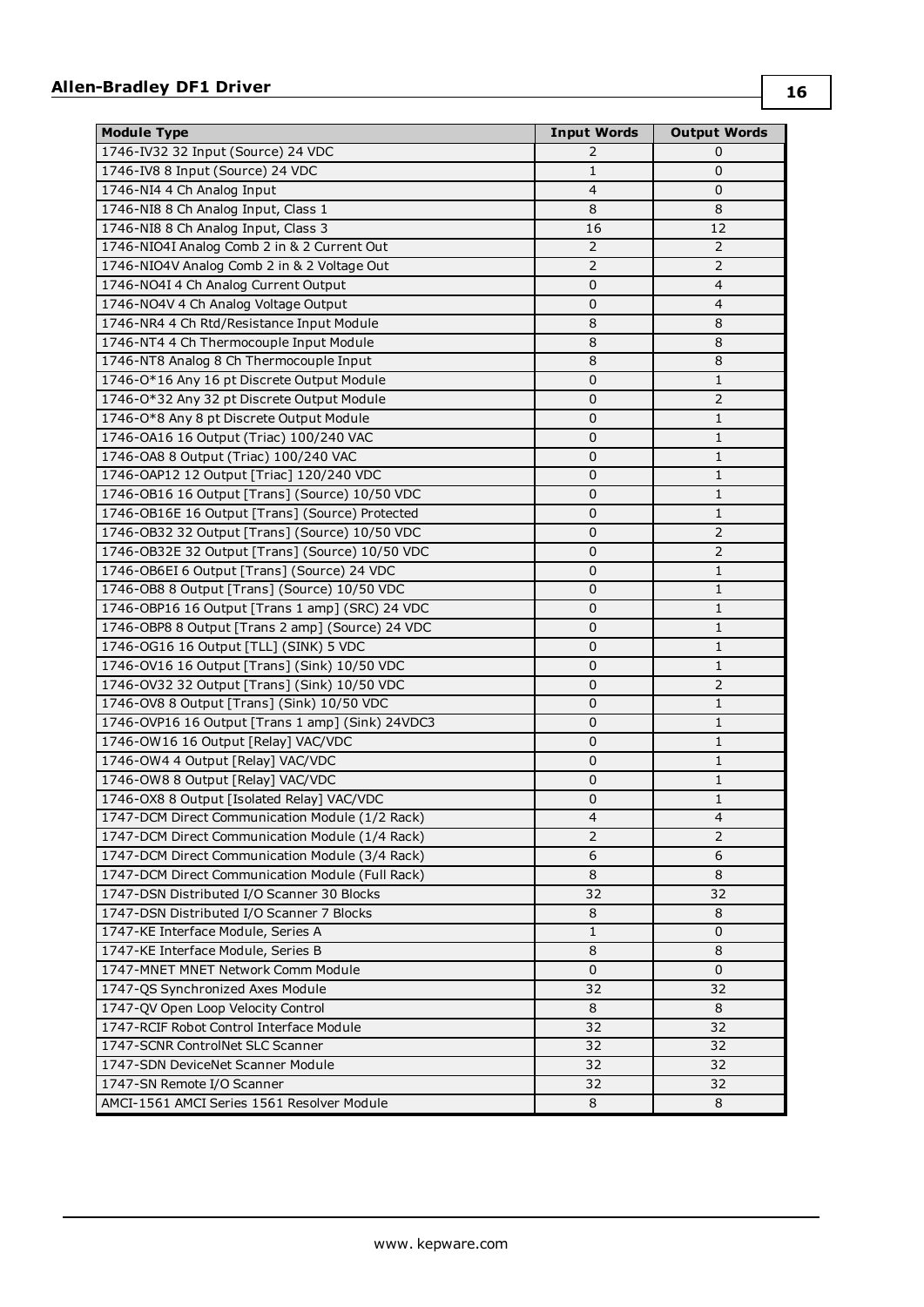#### <span id="page-16-0"></span>**Communicating with RSLogix5000 Family Controllers**

The Allen-Bradley DF1 Driver can be used to connect to an RSLogix5000 controller's serial port. Users must configure the RSLogix5000 Controller Tags to be mapped to the PLC/SLC data tables. For information on enabling communications, refer to the instructions below.

**Note:** A NULL Modem cable is required for this connection.

1. To start, open an RSLogix5000 development software application (such as RSLogix5000 or Studio 5000 Logix Designer). Then, select **Logic** | **Map PLC/SLC Messages**.

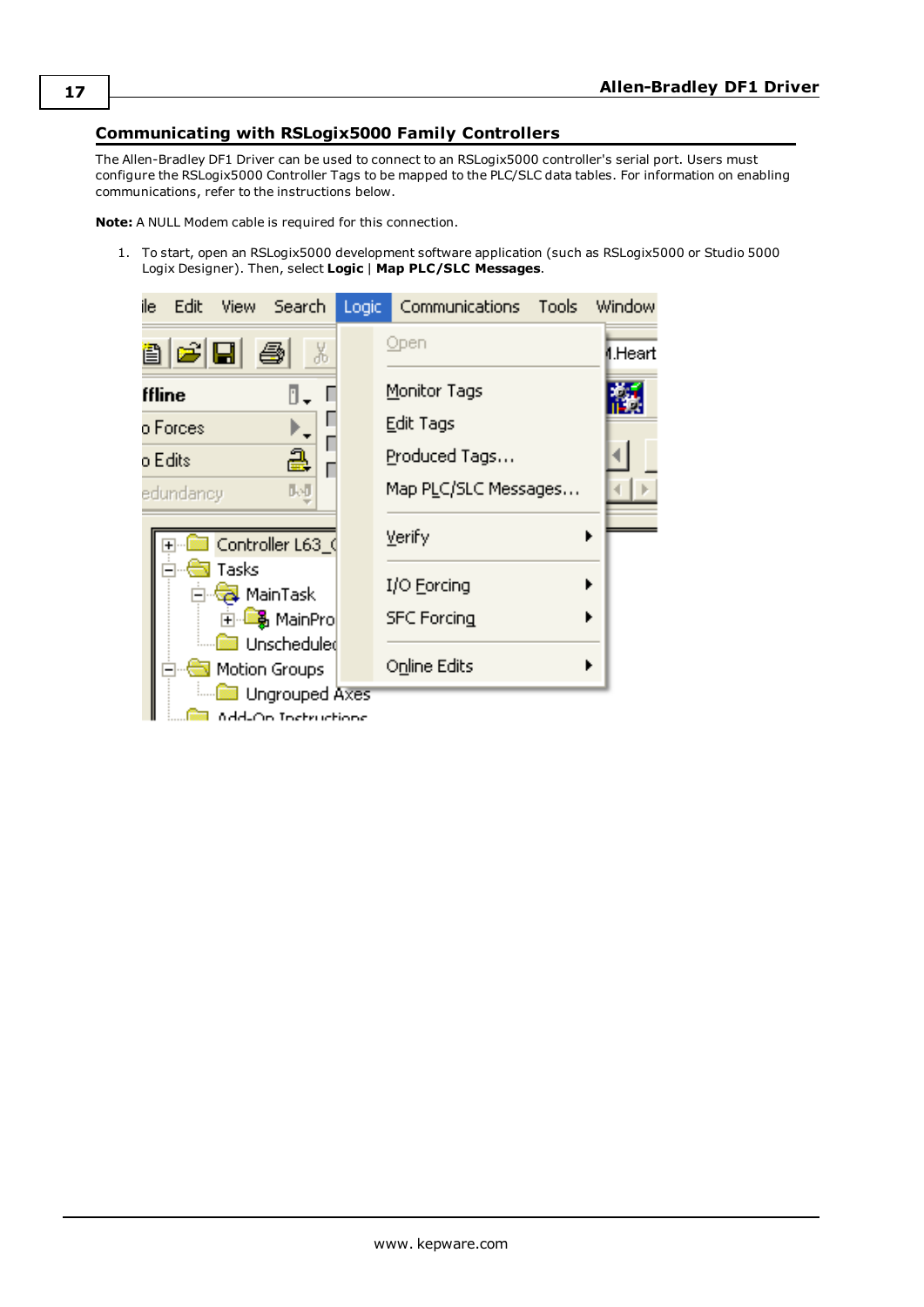2. Next, map the tags to the different data files as shown in the image below.

| PLC2, 3, 5 / SLC Mapping           |                   |                |
|------------------------------------|-------------------|----------------|
| PLC 3,5 / SLC Mapping              |                   | 0K             |
| <b>File Number</b>                 | Tag Name          | Cancel         |
| 9                                  | <b>ADINTARRAY</b> |                |
| 8                                  | AREALARRAY        | Help           |
| 7                                  | AINTARRAY         |                |
|                                    | Tag Name          | Data Type<br>D |
|                                    | a_int0            | INT            |
|                                    | a_int1            | INT            |
|                                    | a_int2            | INT            |
|                                    | AASTRING          | INT[50]        |
|                                    | ADINTARRAY        | DINT[100]      |
|                                    | AINTARRAY         | INT[100]       |
|                                    | AREALARRAY        | REAL[100]      |
| PLC 2 Mapping                      | Array_N12         | INT[10]        |
| Array_S1<br>SINT[10]<br>Tag Name : |                   |                |
|                                    |                   |                |

3. Ensure that the Allen-Bradley DF1 Driver and controller have matching settings for the Serial Port and System Protocol (such as the baud rate, data bits, and parity parameters shown in the images below).

**Note:** The **System Protocol** tab's **Protocol** option should be set to **DF1 Point to Point**.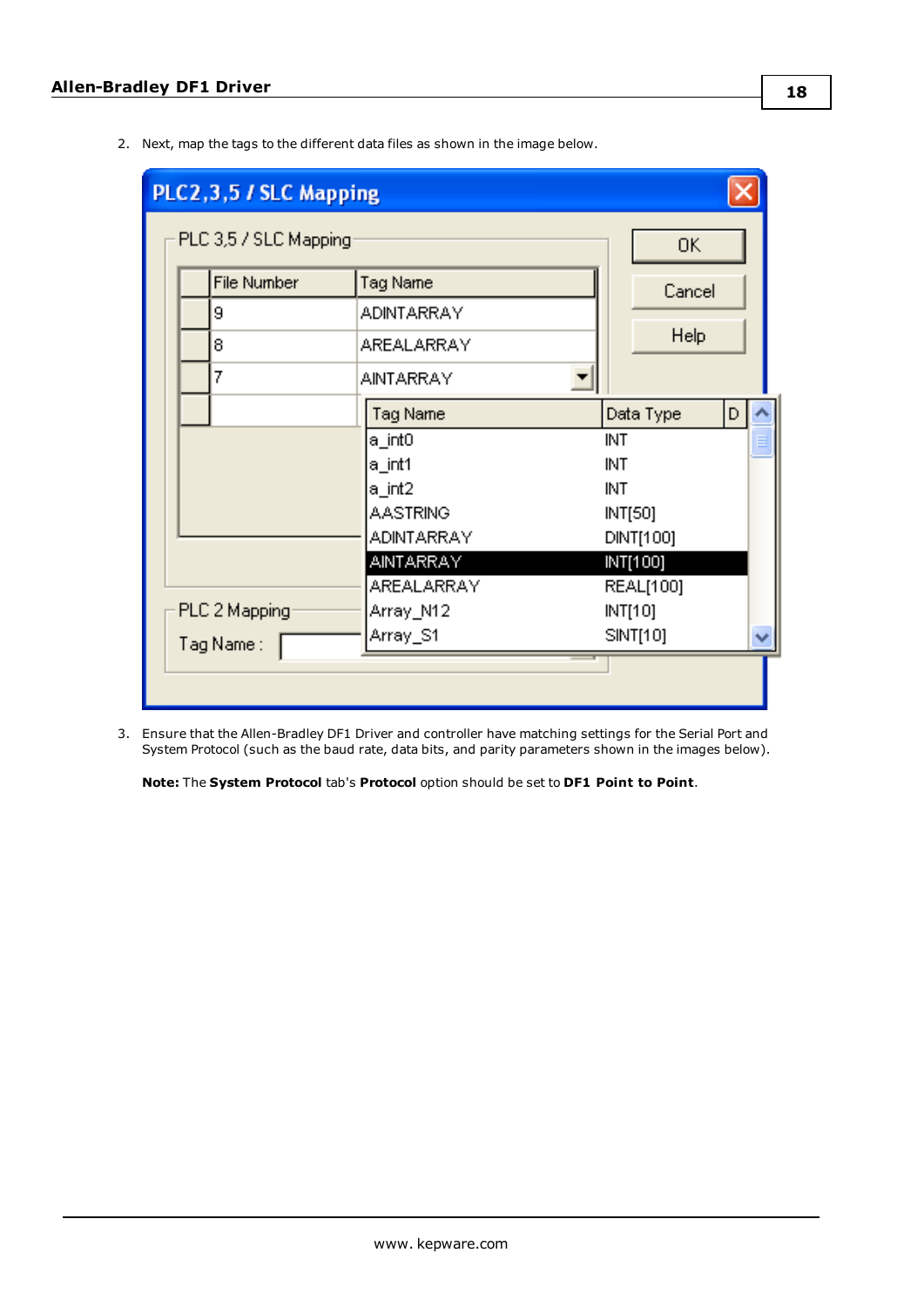|                         | <b>S Controller Properties - Wall_Mount</b>             |                                                                             |        |                        |                         |
|-------------------------|---------------------------------------------------------|-----------------------------------------------------------------------------|--------|------------------------|-------------------------|
| Minor Faults<br>General | Date/Time<br>Advanced<br>Serial Port<br>System Protocol | <b>SFC Execution</b><br><b>User Protocol</b>                                | File   | Memory<br>Major Faults |                         |
| Mode:                   | System                                                  |                                                                             |        | Show Offline Values    |                         |
| Baud Rate:              | 19200                                                   |                                                                             |        |                        |                         |
| Data Bits:              | 8                                                       |                                                                             |        |                        |                         |
| Parity:                 | None                                                    |                                                                             |        |                        |                         |
| Stop Bits:              | 1                                                       | <b>Channel Properties</b>                                                   |        |                        | $\overline{\mathbf{x}}$ |
| Control Line:           | No Handshake                                            | Write Optimizations                                                         |        | Advanced               | <b>Link Settings</b>    |
|                         | Continuous Carrier<br>п                                 | General                                                                     |        |                        | Communications          |
|                         |                                                         | <b>Connection type</b><br>$=$                                               |        |                        |                         |
| RTS Send Delay:         | $\vert 0 \vert$<br>$(x20 \text{ ms})$                   | Physical medium                                                             |        | <b>COM Port</b>        |                         |
| RTS Off Delay:          | lo.<br>$[x20 \text{ ms}]$                               | Serial Port Settings                                                        |        |                        |                         |
|                         |                                                         | COM ID                                                                      |        | 1                      |                         |
|                         |                                                         | <b>Baud</b> rate                                                            |        | 19200                  |                         |
|                         |                                                         | Data bits                                                                   |        | 8                      |                         |
|                         |                                                         | Parity                                                                      |        | None                   |                         |
|                         | OK.                                                     | Stop bits                                                                   |        | 1                      |                         |
|                         |                                                         | Flow control                                                                |        | None                   |                         |
|                         |                                                         | <b>El Operational Behavior</b>                                              |        |                        |                         |
|                         |                                                         |                                                                             |        |                        |                         |
|                         |                                                         |                                                                             |        |                        |                         |
|                         |                                                         | <b>Serial Port Settings</b><br>Hardware configuration of the physical port. |        |                        |                         |
|                         |                                                         | OK                                                                          | Cancel | Apply                  | Help                    |

4. Next, create the desired tags within the Allen-Bradley DF1 Driver.

**Note:** The MicroLogix model is the only model that supports "L" data types, which are 32-bit data types equivalent to the controller's DINT data type.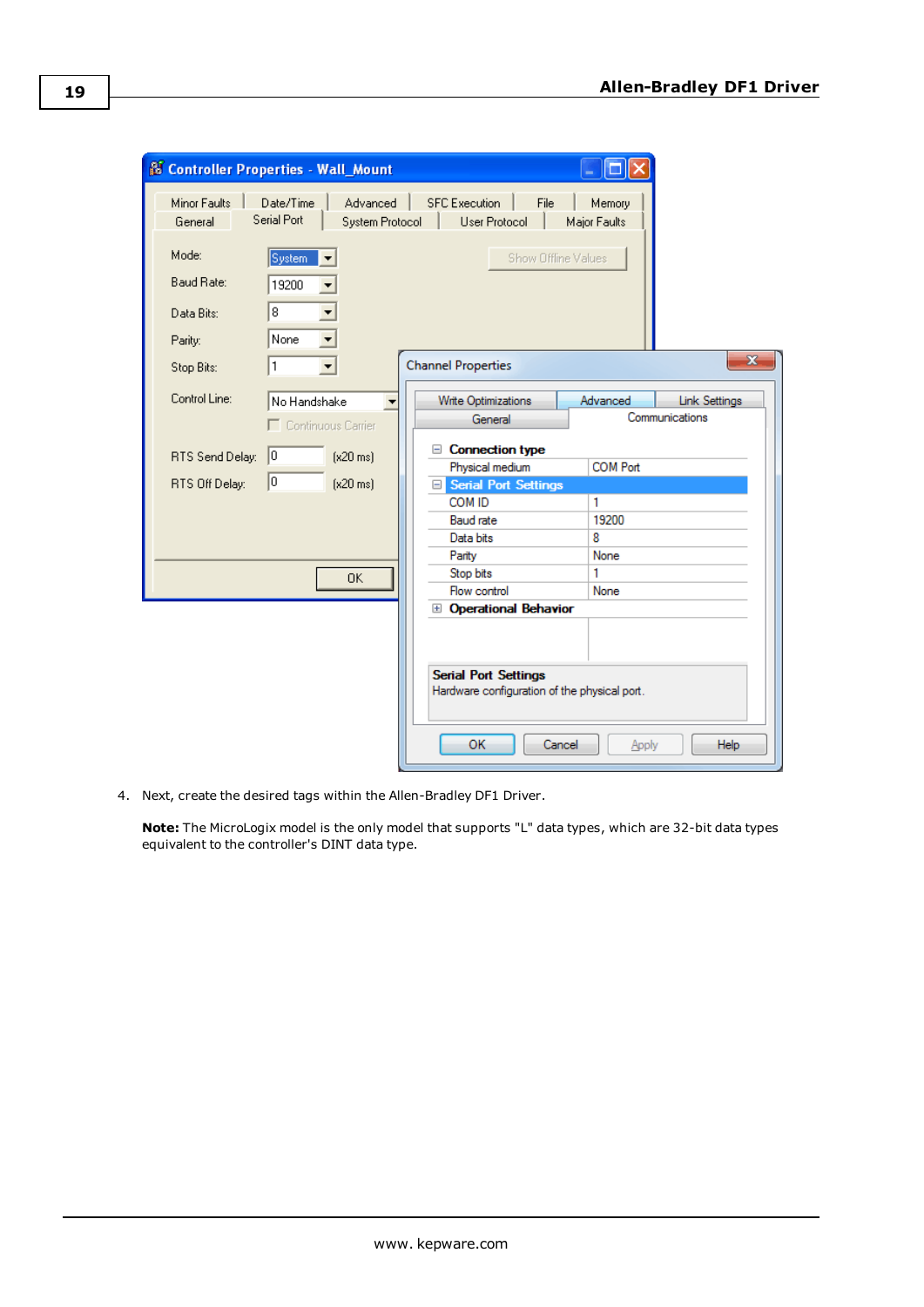| Configuration                                          |                                                                        |                                                    |                                                                    | ▣<br>$\Box$                    | $\mathbf{x}$                           |
|--------------------------------------------------------|------------------------------------------------------------------------|----------------------------------------------------|--------------------------------------------------------------------|--------------------------------|----------------------------------------|
| File Edit View<br>Tools<br>$\overline{a}$<br>Ы<br>- 22 | Runtime<br>Help<br>【Channels/Devices ▼ 〜 〜 個面 砲 砲 合 ト り ん も 過 ※   照    |                                                    |                                                                    |                                |                                        |
| □ Channel1<br><b>Device1</b>                           | Tag Name<br><b>ADINTARRAY</b><br><b>AINTARRAY</b><br><b>AREALARRAY</b> | <b>Address</b><br>L9:0[10]<br>N7:0[10]<br>F8:0[10] | Data Type<br><b>Long Array</b><br>Word Array<br><b>Float Array</b> | Scan Rate<br>100<br>100<br>100 | <b>Scaling</b><br>None<br>None<br>None |
| C)<br>高                                                | ∢                                                                      | m                                                  |                                                                    |                                |                                        |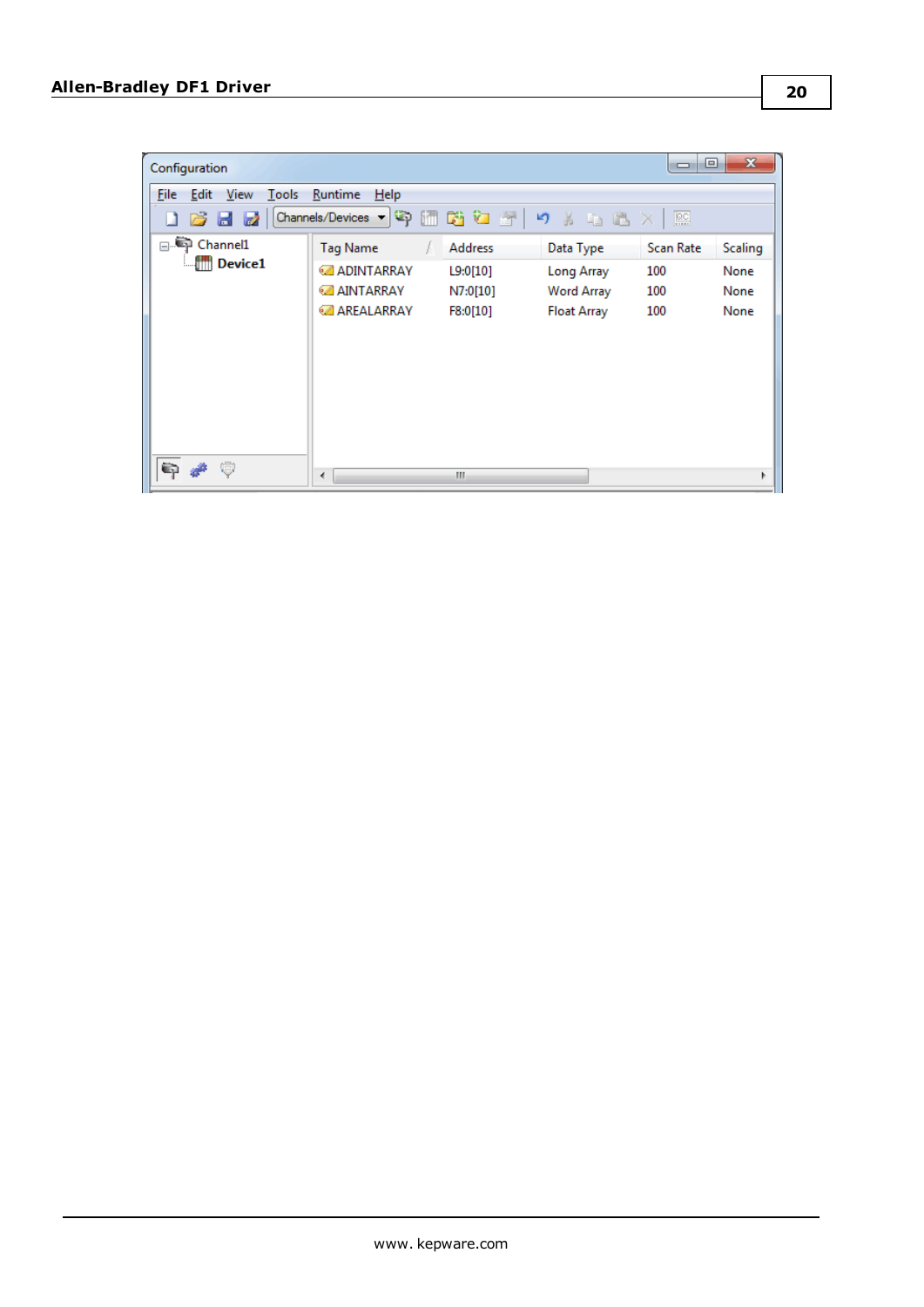### <span id="page-20-0"></span>**Data Types Description**

<span id="page-20-11"></span><span id="page-20-4"></span><span id="page-20-3"></span><span id="page-20-2"></span>

| Data Type    | <b>Description</b>                         |
|--------------|--------------------------------------------|
| Boolean      | Single bit                                 |
| <b>Byte</b>  | Unsigned 8-bit value                       |
|              |                                            |
|              | bit 0 is the low bit                       |
|              | bit 7 is the high bit                      |
| Char         | Signed 8-bit value                         |
|              |                                            |
|              | bit 0 is the low bit                       |
|              | bit 6 is the high bit                      |
|              | bit 7 is the sign bit                      |
| Word         | Unsigned 16-bit value                      |
|              |                                            |
|              | bit 0 is the low bit                       |
|              | bit 15 is the high bit                     |
| Short        | Signed 16-bit value                        |
|              |                                            |
|              | bit 0 is the low bit                       |
|              | bit 14 is the high bit                     |
|              | bit 15 is the sign bit                     |
| <b>DWord</b> | Unsigned 32-bit value                      |
| Long         | Signed 32-bit value                        |
| <b>BCD</b>   | Two byte packed BCD, four decimal digits   |
| <b>LBCD</b>  | Four byte packed BCD, eight decimal digits |
| Float        | 32-bit IEEE Floating point                 |
| String       | Null terminated character array            |

<span id="page-20-10"></span><span id="page-20-9"></span><span id="page-20-8"></span><span id="page-20-7"></span><span id="page-20-6"></span><span id="page-20-5"></span><span id="page-20-1"></span>**Note:** The DWord, Long and LBCD data types are not native to any of the PLC models.

When referencing a 16-bit location as a 32-bit value, the location referenced will be the low word, and the next successive location will be the high word. For example, if N7:10 selected as a DWord data type, N7:10 would be the low word and N7:11 the high word.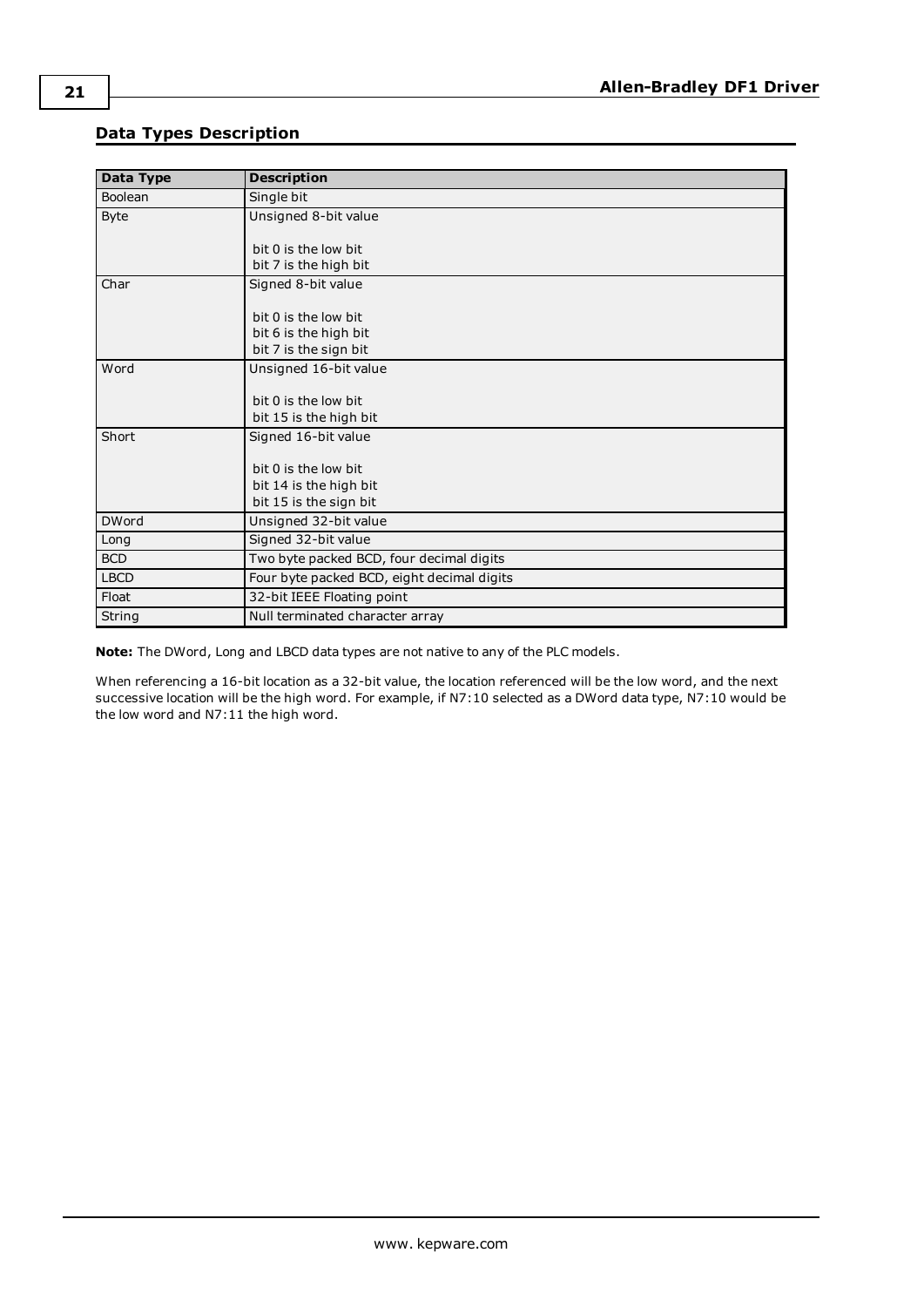#### <span id="page-21-0"></span>**Address Descriptions**

Address specifications vary with the model. Select a link from the following table to obtain specific address information for the model of interest.

| <b>Model</b> | Output                   | Input                    | <b>Status</b>            | Binary                   | Time                     | Counter                  | Control                  | Integer                  | Float                    | <b>ASCII</b>             | String                   | <b>GD</b>                | Long                     | era                      | Message                  | Transfer<br><b>Block</b> | Function                 |
|--------------|--------------------------|--------------------------|--------------------------|--------------------------|--------------------------|--------------------------|--------------------------|--------------------------|--------------------------|--------------------------|--------------------------|--------------------------|--------------------------|--------------------------|--------------------------|--------------------------|--------------------------|
| Micrologix   | $\underline{\mathbf{x}}$ | $\underline{\mathbf{x}}$ | $\underline{\mathbf{x}}$ | $\underline{\mathbf{x}}$ | $\underline{\mathbf{x}}$ | $\underline{\mathbf{x}}$ | $\underline{\mathbf{x}}$ | $\underline{\mathbf{x}}$ | $\underline{\mathbf{x}}$ |                          | $\underline{\mathbf{x}}$ |                          | $\underline{\mathbf{x}}$ | $\underline{\mathbf{x}}$ | $\underline{\mathbf{x}}$ |                          | $\underline{\mathbf{x}}$ |
| Micro800     | $\underline{\mathbf{x}}$ | $\underline{\mathbf{x}}$ | $\underline{\mathbf{x}}$ | $\underline{\mathbf{x}}$ | X<br>-                   | $\underline{\mathbf{x}}$ | $\underline{\mathbf{x}}$ | $\underline{\mathbf{x}}$ | $\underline{\mathbf{x}}$ |                          | $\underline{\mathbf{x}}$ |                          | $\underline{\mathbf{x}}$ | $\underline{\mathbf{x}}$ | $\underline{\mathbf{x}}$ |                          | $\underline{\mathbf{x}}$ |
| SLC500*      | $\underline{\mathbf{x}}$ | $\underline{\mathbf{x}}$ | $\underline{\mathbf{x}}$ | $\underline{\mathbf{x}}$ | X                        | $\underline{\mathbf{x}}$ | $\underline{\mathbf{x}}$ | $\underline{\mathbf{x}}$ |                          |                          |                          |                          |                          |                          |                          |                          |                          |
| SLC5/01      | $\underline{\mathbf{x}}$ | $\underline{\mathbf{x}}$ | $\underline{\mathbf{x}}$ | $\underline{\mathbf{x}}$ | $\underline{\mathbf{x}}$ | $\underline{\mathbf{x}}$ | $\underline{\mathbf{x}}$ | $\underline{\mathbf{x}}$ |                          |                          |                          |                          |                          |                          |                          |                          |                          |
| SLC5/02      | $\underline{\mathbf{x}}$ | $\underline{\mathbf{x}}$ | $\underline{\mathbf{x}}$ | $\underline{\mathbf{x}}$ | $\underline{\mathbf{x}}$ | $\underline{\mathbf{x}}$ | $\underline{\mathbf{x}}$ | $\underline{\mathbf{x}}$ |                          |                          |                          |                          |                          |                          |                          |                          |                          |
| SLC5/03      | $\underline{\mathbf{x}}$ | $\underline{\mathbf{x}}$ | X<br><u>.</u>            | $\underline{\mathbf{x}}$ | X<br>-                   | $\underline{\mathbf{x}}$ | $\underline{\mathbf{x}}$ | $\underline{\mathbf{x}}$ | $\underline{\mathbf{x}}$ | $\underline{\mathbf{x}}$ | $\underline{\mathbf{x}}$ |                          |                          |                          |                          |                          |                          |
| SLC5/04      | $\underline{\mathbf{x}}$ | $\underline{\mathbf{x}}$ | $\underline{\mathbf{x}}$ | $\underline{\mathbf{x}}$ | $\underline{\mathbf{x}}$ | $\underline{\mathbf{x}}$ | $\underline{\mathbf{x}}$ | $\underline{\mathbf{x}}$ | $\underline{\mathbf{x}}$ | $\underline{\mathbf{x}}$ | $\underline{\mathbf{x}}$ |                          |                          |                          |                          |                          |                          |
| SLC5/05      | $\underline{\mathbf{x}}$ | $\underline{\mathbf{x}}$ | $\underline{\mathbf{x}}$ | $\underline{\mathbf{x}}$ | $\underline{\mathbf{x}}$ | $\underline{\mathbf{x}}$ | $\underline{\mathbf{x}}$ | $\underline{\mathbf{x}}$ | $\underline{\mathbf{x}}$ | $\underline{\mathbf{x}}$ | $\underline{\mathbf{x}}$ |                          |                          |                          |                          |                          |                          |
| PLC5         | $\underline{\mathbf{x}}$ | $\underline{\mathbf{x}}$ | $\underline{\mathbf{x}}$ | $\underline{\mathbf{x}}$ | $\underline{\mathbf{x}}$ | $\underline{\mathbf{x}}$ | $\underline{\mathbf{x}}$ | $\underline{\mathbf{x}}$ | $\underline{\mathbf{x}}$ | $\underline{\mathbf{x}}$ | $\underline{\mathbf{x}}$ | $\underline{\mathbf{x}}$ |                          | $\underline{\mathbf{x}}$ | $\underline{\mathbf{x}}$ | $\underline{\mathbf{x}}$ |                          |

<span id="page-21-1"></span>\* Fixed I/O processor

#### **Output Files**

The syntax for accessing data in an Output file differs depending on the PLC model. Arrays are not supported for output files. The default data types are shown in **bold**.

#### **PLC-5 Syntax**

| <b>Syntax</b>            | Data Type                | <b>Access</b> |
|--------------------------|--------------------------|---------------|
| $O: <$ word $>$          | Short, <b>Word</b> , BCD | Read/Write    |
| $ O:$ < word > / < bit > | <b>Boolean</b>           | Read/Write    |
| O/bit                    | <b>Boolean</b>           | Read/Write    |

**Note:** Word and bit address information is in octal for PLC-5 models. This follows the convention of the programming software.

#### **Micrologix Syntax**

| <b>Syntax</b>            | Data Type                | <b>Access</b> |
|--------------------------|--------------------------|---------------|
| $O: <$ word $>$          | Short, <b>Word</b> , BCD | Read/Write    |
| $ O:$ < word > / < bit > | <b>Boolean</b>           | Read/Write    |
| O/bit                    | <b>Boolean</b>           | Read/Write    |

Micrologix models have two types of I/O: embedded I/O and expansion I/O (not applicable for Micrologix 1000). Embedded I/O resides with the CPU base unit while Expansion I/O plugs into the CPU base unit. The table below lists the I/O capabilities of each Micrologix model.

| <b>Micrologix Model</b> | <b>Embedded I/O</b> | <b>Expansion I/O</b> |
|-------------------------|---------------------|----------------------|
| 1000                    | Slot 0              | N/A                  |
| 1100                    | Slot 0              | Slots $1-4$          |
| 1200                    | Slot 0              | Slots $1-6$          |
| 1400                    | Slot 0              | Slots $1-7$          |
| 1500                    | Slot 0              | Slots $1-16$         |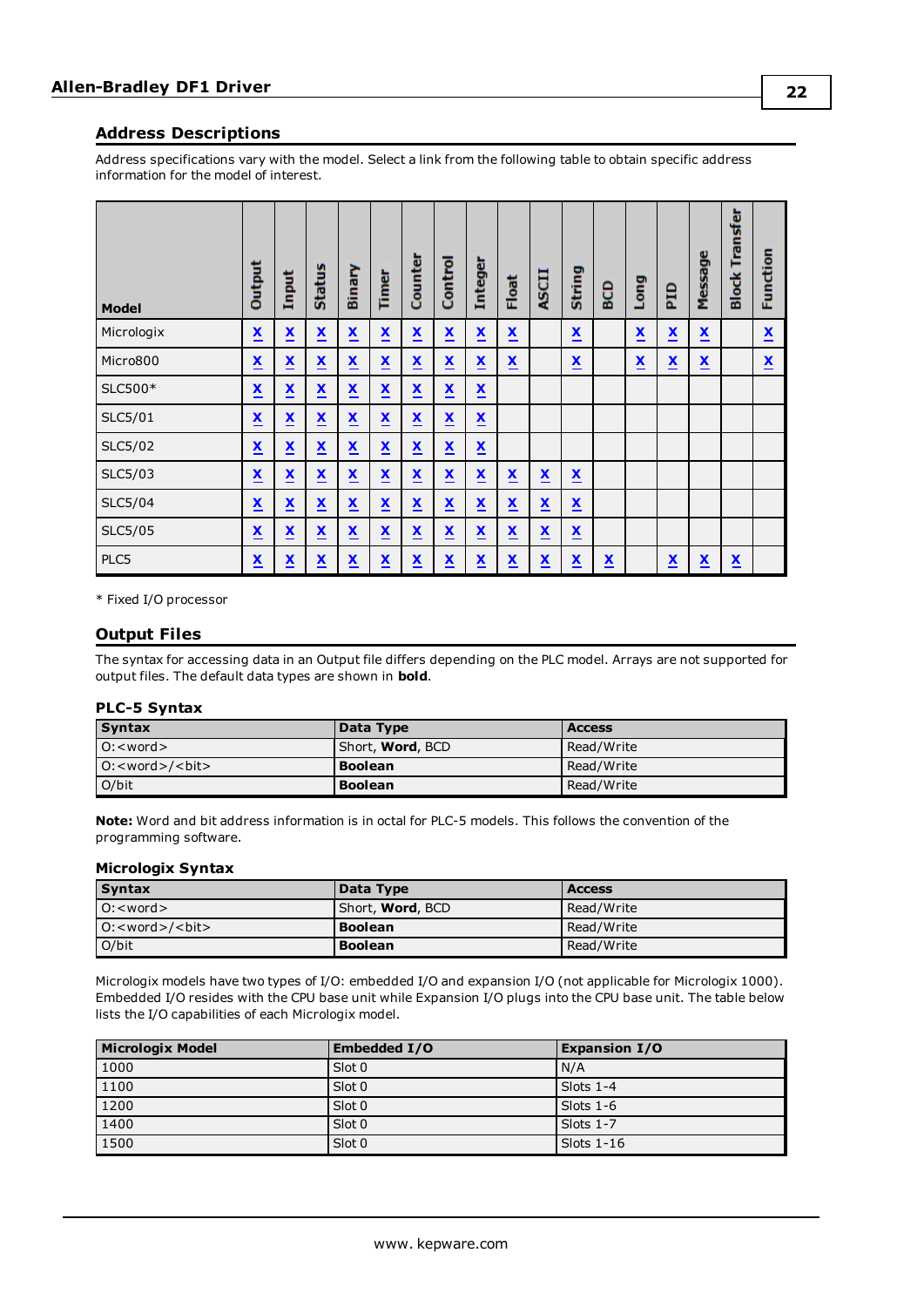The address syntax for Micrologix I/O references a zero-based word offset, not a slot. Calculations must be done to determine the word offset to a particular slot. This requires knowledge of the modules and their respective size in words. The table below specifies the size of some available modules; however, it is recommended that the Micrologix documentation and controller project be consulted to determine the true word size of a module. Instructions and examples in calculating word offset follow the table below.

| Micrologix Embedded I/O Word Sizes |  |
|------------------------------------|--|
|------------------------------------|--|

| <b>Micrologix Model</b> | # Input Words | # Output Words |
|-------------------------|---------------|----------------|
| 1000                    |               |                |
| 1100                    |               |                |
| 1200                    |               |                |
| $\boxed{1400}$          |               | о              |
| 1500                    |               |                |

| <b>Modules</b> | # Input Words   | # Output Words  |
|----------------|-----------------|-----------------|
| 1769-HSC       | 35              | $\overline{34}$ |
| 1769-IA8I      | $\mathbf{1}$    | $\overline{0}$  |
| 1769-IA16      | $\mathbf{1}$    | 0               |
| 1769-IF4       | $\overline{6}$  | 0               |
| 1769-IF4XOF2   | $\overline{8}$  | $\overline{2}$  |
| 1769-IF8       | 12              | $\mathbf{1}$    |
| 1769-IM12      | $\overline{1}$  | $\overline{0}$  |
| 1769-IQ16      | $\mathbf{1}$    | 0               |
| 1769-IQ6XOW4   | $\mathbf{1}$    | $\mathbf{1}$    |
| 1769-IQ16F     | $\overline{1}$  | 0               |
| 1769-IQ32      | $\overline{2}$  | $\overline{0}$  |
| 1769-IR6       | $\overline{8}$  | $\overline{0}$  |
| 1769-IT6       | $\overline{8}$  | $\overline{0}$  |
| 1769-0A8       | $\overline{0}$  | $\mathbf 1$     |
| 1769-0A16      | $\overline{0}$  | $\mathbf 1$     |
| 1769-0B8       | $\overline{0}$  | $1\,$           |
| 1769-0B16      | $\overline{0}$  | $1\,$           |
| 1769-OB16P     | $\overline{0}$  | $\mathbf 1$     |
| 1769-0B32      | $\overline{0}$  | $\overline{2}$  |
| 1769-OF2       | $\overline{2}$  | $\overline{2}$  |
| 1769-OF8C      | $\overline{11}$ | $\overline{9}$  |
| 1769-OF8V      | $\overline{11}$ | 9               |
| 1769-0V16      | $\overline{0}$  | $\mathbf{1}$    |
| 1769-OW8       | $\overline{0}$  | $\overline{1}$  |
| 1769-OW16      | $\overline{0}$  | $\mathbf 1$     |
| 1769-OW8I      | $\overline{0}$  | $\overline{1}$  |
| 1769-SDN       | 66              | $\overline{2}$  |
| 1769-SM1       | $\overline{12}$ | $\overline{12}$ |
| 1769-SM2       | $\overline{7}$  | $\overline{7}$  |
| 1769-ASCII     | 108             | 108             |
| 1762-IA8       | $1\,$           | $\pmb{0}$       |
| 1762-IF20F2    | $\overline{6}$  | $\overline{2}$  |
| 1762-IF4       | $\overline{7}$  | 0               |
| $1762 - IQ8$   | $\mathbf{1}$    | $\overline{0}$  |
| 1762-IQ80W6    | $\mathbf{1}$    | $\mathbf 1$     |
| 1762-IQ16      | $\mathbf{1}$    | $\overline{0}$  |
| 1762-OA8       | $\overline{0}$  | $\mathbf 1$     |
| 1762-OB8       | $\overline{0}$  | $\mathbf 1$     |
| 1762-0B16      | $\overline{0}$  | $\mathbf 1$     |
| 1762-OW8       | $\overline{0}$  | $\overline{1}$  |

#### **Micrologix Expansion I/O Word Sizes**

**23**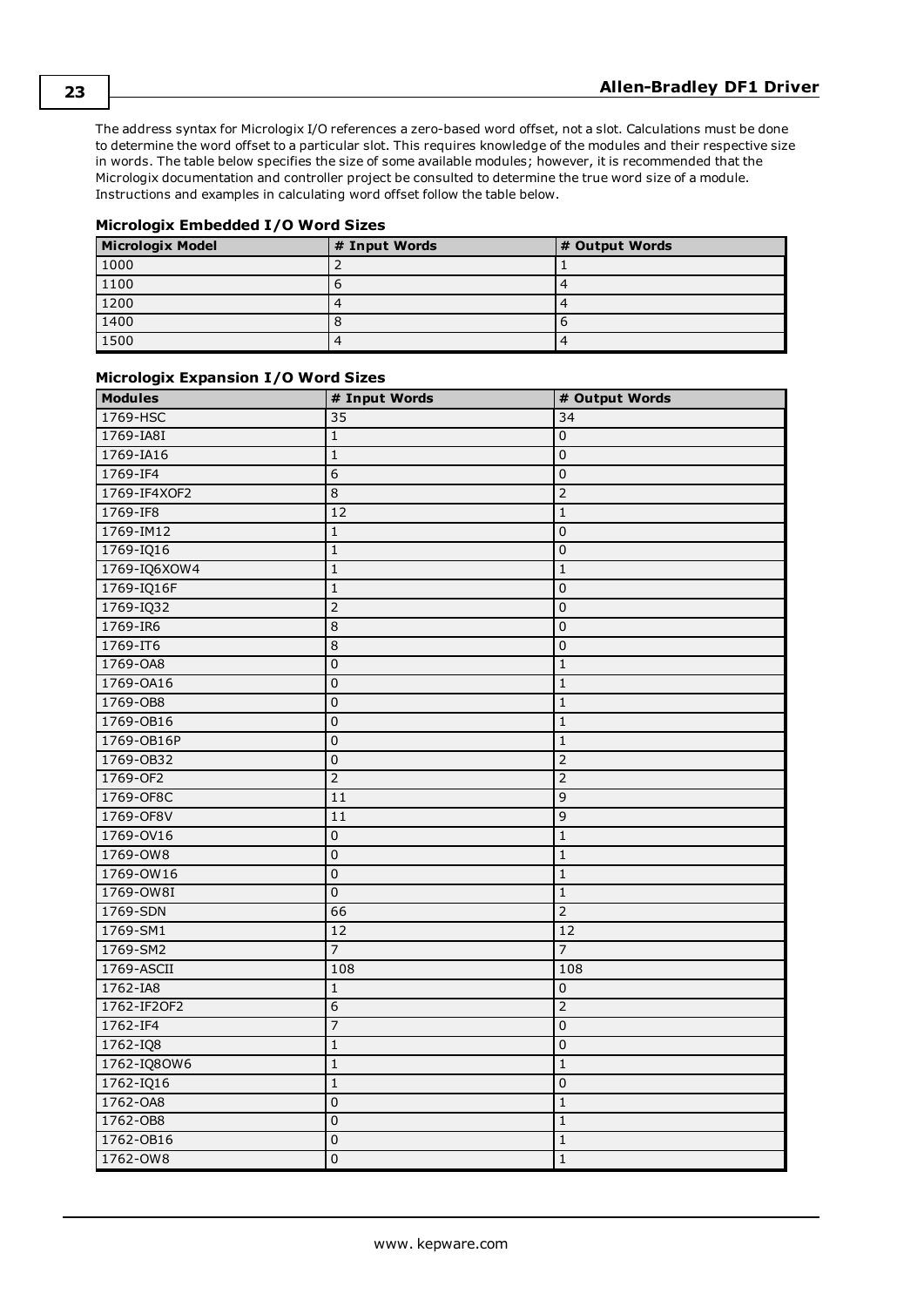| <b>Modules</b> | # Input Words | # Output Words |
|----------------|---------------|----------------|
| 1762-OW16      |               |                |
| 1762-IT4       |               |                |
| 1762-IR4       |               |                |
| 1762-OF4       |               |                |
| 1762-OX6I      |               |                |

#### **Calculation**

Output Word Offset for Slot  $x = #$  Output Words in Slot 0 through Slot  $(x-1)$ .

#### **Notes:**

- 1. The Embedded I/O needs to be taken into account when offsetting to Expansion I/O.
- 2. The number of Input words does not factor into the calculation for Output Word Offset.

#### **I/O Example**

Let

Slot 0 = Micrologix 1500 LRP Series C = 4 Output Words Slot  $1 = 1769 - \overline{OF2} = 2$  Output Words Slot  $2 = 1769$ -OW $8 = 1$  Output Word Slot  $3 = 1769 - I A16 = 0$  Output Word Slot  $4 = 1769 - OF8V = 9$  Output Word Bit 5 of Slot  $4 = 4 + 2 + 1 = 7$  words = 0:7/5

#### **SLC500 Syntax**

The default data type is shown in **bold**.

| <b>Syntax</b>                   | Data Type                | <b>Access</b> |
|---------------------------------|--------------------------|---------------|
| $0: <$ slot $>$                 | Short, <b>Word</b> , BCD | Read Only     |
| $O: <$ slot>. $<$ word>.        | Short, <b>Word</b> , BCD | Read Only     |
| $O:$ < slot > / < bit >         | <b>Boolean</b>           | Read Only     |
| $O:$ < slot>. < word > / < bit> | <b>Boolean</b>           | Read Only     |

#### **Ranges**

| <b>PLC Model</b>        | Min. Slot | Max. Slot | Max. Word |
|-------------------------|-----------|-----------|-----------|
| Micrologix              | <b>NA</b> | <b>NA</b> | 2047      |
| SLC500 Open             | <b>NA</b> | <b>NA</b> |           |
| <b>SLC 5/01</b>         |           | 30        | $\ast$    |
| <b>SLC 5/02</b>         |           | 30        | $\ast$    |
| $SLC$ $\overline{5/03}$ |           | 30        | $\ast$    |
| <b>SLC 5/04</b>         |           | 30        | $\ast$    |
| <b>SLC 5/05</b>         |           | 30        | $\ast$    |
| PLC-5 Family            | <b>NA</b> | <b>NA</b> | $277**$   |

\*The number of input or output words available for each I/O module can be found in the **[Modular](#page-14-0) I/O [Selection](#page-14-0) Guide**. For slot configuration help, refer to **[Device](#page-9-0) Setup**. \*\*Octal.

| Micrologix       | <b>Address</b> |
|------------------|----------------|
| $\overline{O:0}$ | Word 0         |
| O/2              | Bit 2          |
| 0:0/5            | Bit 5          |

| SLC500 Fixed I/O | <b>Address</b> |
|------------------|----------------|
| O:0              | Word 0         |
| $\overline{O:1}$ | Word 1         |
| O/16             | <b>Bit 16</b>  |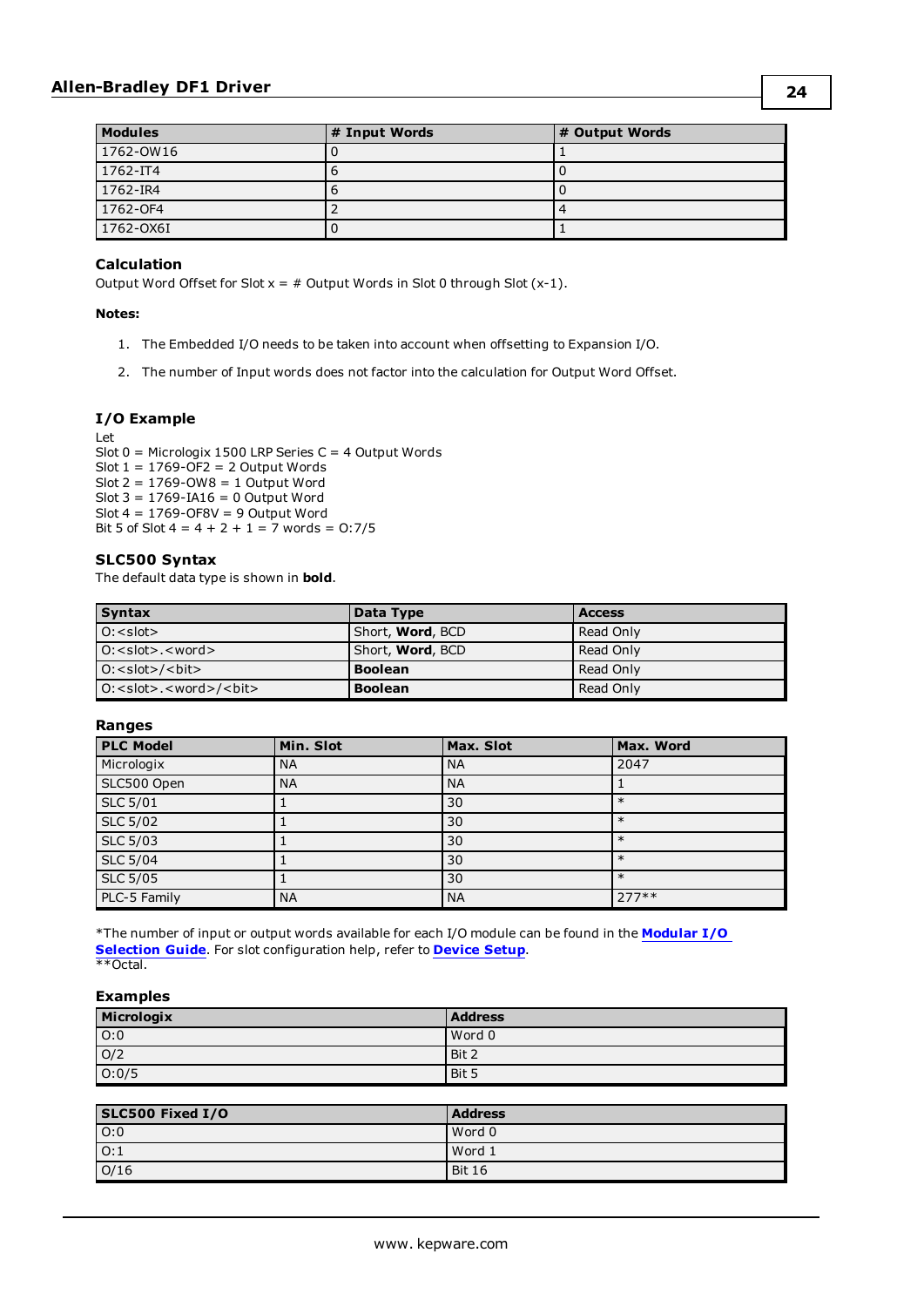| SLC500 Fixed I/O | <b>Address</b>              |
|------------------|-----------------------------|
| O:1/0            | Bit 0 word 1 (same as O/16) |

| <b>PLC5</b>       | Address*                                         |
|-------------------|--------------------------------------------------|
| O:0               | Word 0                                           |
| 0:37              | Word $31(37 \text{ octal} = 31 \text{ decimal})$ |
| $\overline{O/42}$ | $Bit$ 34 (42 octal = 34 decimal)                 |
| 0:2/2             | Bit 2 Word 2 (same as 0/42)                      |

\*Addresses are shown in Octal.

| SLC500 Modular I/O | <b>Address</b>                     |
|--------------------|------------------------------------|
| O:1                | Word 0 slot 1                      |
| 0:1.0              | Word $0$ slot $1$ (same as $0:1$ ) |
| 0:12               | Word 0 slot 12                     |
| 0:12.2             | Word 2 slot 12                     |
| 0:4.0/0            | Bit 0 word 0 slot 4                |
| O:4/0              | Bit 0 slot 4 (same as $O(4.0/0)$ ) |
| 0:4.2/0            | Bit 0 word 2 slot 4                |
| 0:4/32             | Bit 32 slot 4 (same as 0:4.2/0)    |

#### <span id="page-24-0"></span>**Input Files**

The syntax for accessing data in an Input file differs depending on the PLC model. Arrays are not supported for Input files. The default data types are shown in **bold**.

#### **PLC-5 Syntax**

| <b>Syntax</b>                 | Data Type                | <b>Access</b> |
|-------------------------------|--------------------------|---------------|
| $\vert$ I: < word >           | Short, <b>Word</b> , BCD | Read/Write    |
| $\vert$ I: < word > / < bit > | <b>Boolean</b>           | Read/Write    |
| I/bit                         | <b>Boolean</b>           | Read/Write    |

**Note:** Word and bit address information is in octal for PLC-5 models. This follows the convention of the programming software.

#### **Micrologix Syntax**

| <b>Syntax</b>                 | Data Type                | <b>Access</b> |
|-------------------------------|--------------------------|---------------|
| $\vert$ I: $\lt$ word $\gt$   | Short, <b>Word</b> , BCD | Read/Write    |
| $\vert$ I: < word > / < bit > | <b>Boolean</b>           | Read/Write    |
| I/bit                         | <b>Boolean</b>           | Read/Write    |

Micrologix models have two types of I/O: embedded I/O and expansion I/O (not applicable for Micrologix 1000). Embedded I/O resides with the CPU base unit while Expansion I/O plugs into the CPU base unit. The table below lists the I/O capabilities of each Micrologix model.

| Micrologix Model | Embedded I/O | <b>Expansion I/O</b> |
|------------------|--------------|----------------------|
| 1000             | Slot 0       | N/A                  |
| 1100             | Slot 0       | Slots $1-4$          |
| 1200             | Slot 0       | Slots $1-6$          |
| 1400             | Slot 0       | Slots 1-7            |
| 1500             | Slot 0       | Slots $1-16$         |

The address syntax for Micrologix I/O references a zero-based word offset, not a slot. Calculations must be done to determine the word offset to a particular slot. This requires knowledge of the modules and their respective size in words. The table below specifies the size of some available modules; however, it is recommended that the Micrologix documentation and controller project be consulted to determine the true word size of a module. Instructions and examples in calculating word offset follow the table below.

#### **Micrologix Embedded I/O Word Sizes**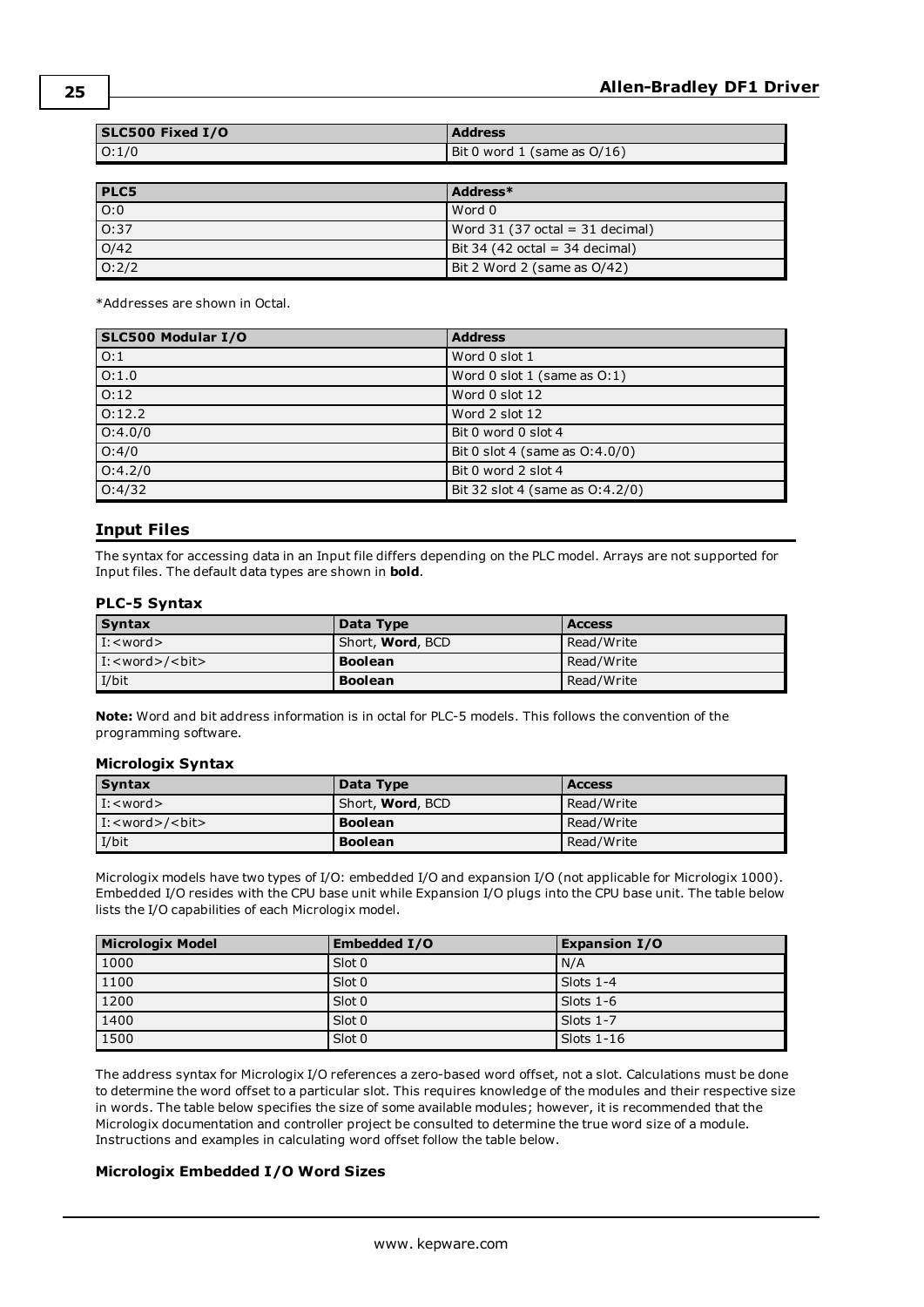| <b>Micrologix Model</b> | # Input Words | # Output Words |
|-------------------------|---------------|----------------|
| 1000                    |               |                |
| 1100                    |               |                |
| 1200                    |               |                |
| $\boxed{1400}$          |               |                |
| 1500                    |               |                |

#### **Micrologix Expansion I/O Word Sizes**

| <b>Modules</b> | # Input Words           | # Output Words          |
|----------------|-------------------------|-------------------------|
| 1769-HSC       | 35                      | 34                      |
| 1769-IA8I      | $1\,$                   | 0                       |
| 1769-IA16      | $\mathbf{1}$            | $\pmb{0}$               |
| 1769-IF4       | 6                       | $\pmb{0}$               |
| 1769-IF4XOF2   | 8                       | $\overline{2}$          |
| 1769-IF8       | 12                      | $1\,$                   |
| 1769-IM12      | $1\,$                   | $\mathbf 0$             |
| 1769-IQ16      | $\overline{1}$          | $\pmb{0}$               |
| 1769-IQ6XOW4   | $1\,$                   | 1                       |
| 1769-IQ16F     | 1                       | 0                       |
| 1769-IQ32      | $\overline{2}$          | $\pmb{0}$               |
| 1769-IR6       | $\overline{8}$          | 0                       |
| 1769-IT6       | 8                       | $\pmb{0}$               |
| 1769-OA8       | $\pmb{0}$               | $\mathbf{1}$            |
| 1769-0A16      | $\pmb{0}$               | 1                       |
| 1769-0B8       | $\pmb{0}$               | 1                       |
| 1769-0B16      | $\overline{\textbf{0}}$ | $\mathbf 1$             |
| 1769-0B16P     | $\pmb{0}$               | $\mathbf 1$             |
| 1769-0B32      | $\pmb{0}$               | $\overline{2}$          |
| 1769-OF2       | $\overline{2}$          | $\overline{2}$          |
| 1769-OF8C      | 11                      | 9                       |
| 1769-OF8V      | 11                      | 9                       |
| 1769-0V16      | $\overline{\textbf{0}}$ | $\mathbf{1}$            |
| 1769-0W8       | $\overline{0}$          | $1\,$                   |
| 1769-OW16      | $\pmb{0}$               | $\mathbf{1}$            |
| 1769-OW8I      | $\mathbf 0$             | $1\,$                   |
| 1769-SDN       | 66                      | $\overline{2}$          |
| 1769-SM1       | 12                      | $\overline{12}$         |
| 1769-SM2       | $\overline{7}$          | $\overline{7}$          |
| 1769-ASCII     | 108                     | 108                     |
| 1762-IA8       | $1\,$                   | $\pmb{0}$               |
| 1762-IF20F2    | $\overline{6}$          | $\overline{2}$          |
| 1762-IF4       | $\overline{7}$          | $\pmb{0}$               |
| $1762 - IQ8$   | 1                       | 0                       |
| 1762-IQ8OW6    | $\overline{\mathbf{1}}$ | $\mathbf 1$             |
| $1762 - IQ16$  | $\overline{1}$          | $\overline{0}$          |
| 1762-OA8       | $\pmb{0}$               | $\mathbf{1}$            |
| 1762-OB8       | 0                       | $1\,$                   |
| 1762-OB16      | $\pmb{0}$               | $1\,$                   |
| 1762-OW8       | $\pmb{0}$               | $\mathbf{1}$            |
| 1762-OW16      | $\overline{\textbf{0}}$ | $1\,$                   |
| 1762-IT4       | $\overline{6}$          | $\pmb{0}$               |
| 1762-IR4       | $\overline{6}$          | $\pmb{0}$               |
| 1762-OF4       | $\overline{2}$          | $\overline{\mathbf{4}}$ |
| 1762-OX6I      | 0                       | $\mathbf{1}$            |

#### **Calculation**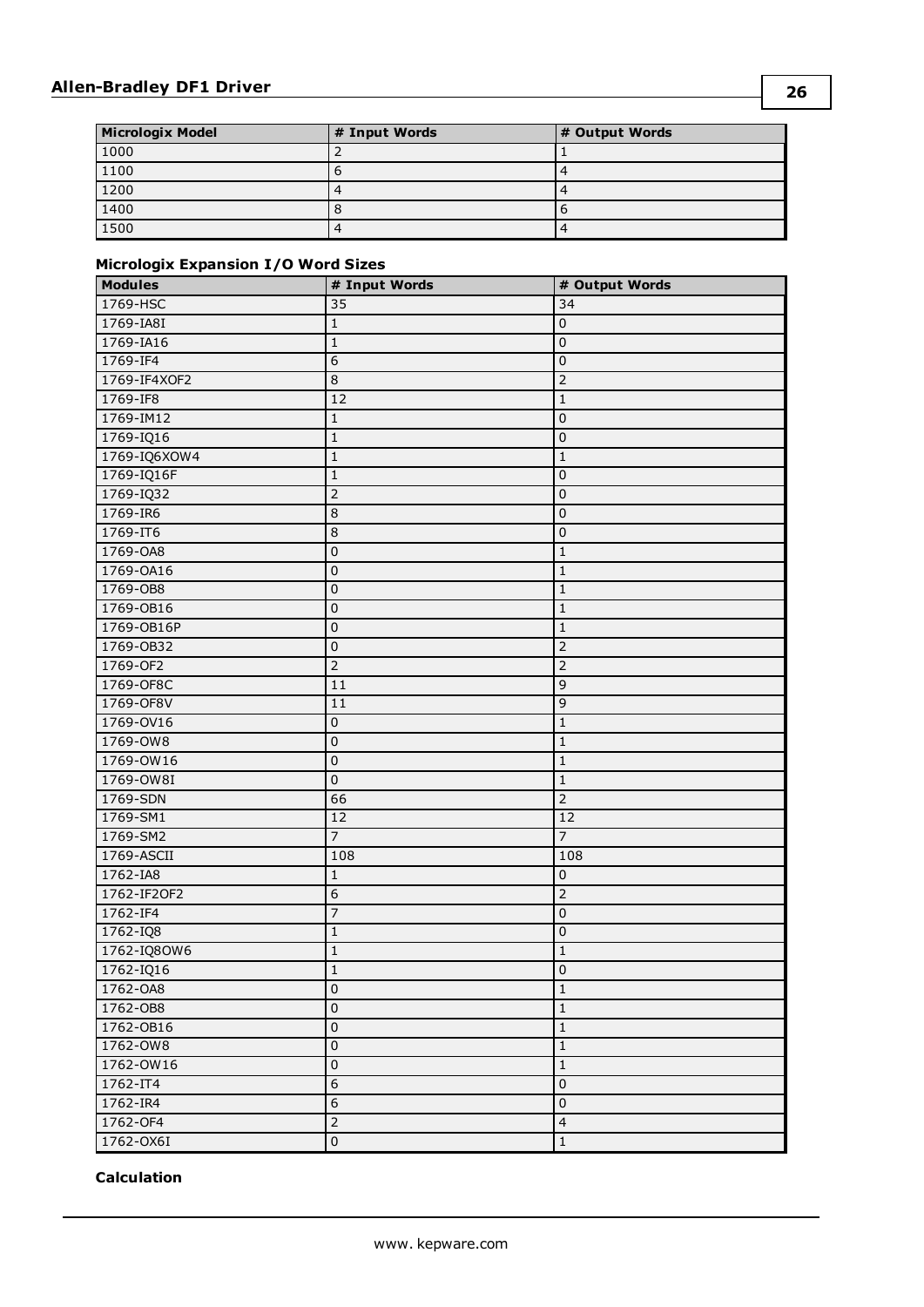Input Word Offset for Slot  $x = #$  Input Words in Slot 0 through Slot  $(x-1)$ .

#### **Notes:**

- 1. The Embedded I/O needs to be taken into account when offsetting to Expansion I/O.
- 2. The number of Output words does not factor into the calculation for Input Word Offset.

#### **I/O Example**

Let Slot 0 = Micrologix 1500 LRP Series C = 4 Input Words Slot  $1 = 1769$ -OF2 = 2 Input Words Slot 2 = 1769-OW8 = 0 Input Word Slot 3 = 1769-IA16 = 1 Input Word Slot 4 = 1769-OF8V = 11 Input Word Bit 5 of Slot  $3 = 4 + 2 = 6$  words = I:6/5

#### **SLC500 Syntax**

The default data type is shown in **bold**.

| <b>Syntax</b>                                     | Data Type                | <b>Access</b> |
|---------------------------------------------------|--------------------------|---------------|
| $\vert$ I: $\langle$ slot $\rangle$               | Short, <b>Word</b> , BCD | Read Only     |
| $\vert$ I: <slot>.<word></word></slot>            | Short, <b>Word</b> , BCD | Read Only     |
| $\vert$ I: < slot>/<br><br>bit>                   | <b>Boolean</b>           | Read Only     |
| $\vert$ I: <slot>.<word>/<br/><br/></word></slot> | <b>Boolean</b>           | Read Only     |

#### **Ranges**

| <b>PLC Model</b> | Min. Slot | Max. Slot | Max. Word |
|------------------|-----------|-----------|-----------|
| Micrologix       | <b>NA</b> | <b>NA</b> | 2047      |
| SLC500 Open      | <b>NA</b> | <b>NA</b> |           |
| <b>SLC 5/01</b>  |           | 30        | $\ast$    |
| <b>SLC 5/02</b>  |           | 30        | $\ast$    |
| <b>SLC 5/03</b>  |           | 30        | $\ast$    |
| <b>SLC 5/04</b>  |           | 30        | $\ast$    |
| <b>SLC 5/05</b>  |           | 30        | $\ast$    |
| PLC-5 Family     | <b>NA</b> | <b>NA</b> | 277       |

\*The number of Input or Output words available for each I/O module can be found in the **Modular I/O Selection Guide**. For more information, refer to **[Device](#page-9-0) Setup**. \*\*Octal.

#### **Examples**

| Micrologix | <b>Address</b> |
|------------|----------------|
| 1:0        | Word 0         |
| I/2        | Bit 2          |
| 1:1/5      | Bit 5 word 1   |

| SLC500 Fixed I/O | <b>Address</b>              |
|------------------|-----------------------------|
| 1:0              | Word 0                      |
| I:1              | Word 1                      |
| I/16             | Bit 16                      |
| I:1/0            | Bit 0 word 1 (same as I/16) |

| <b>PLC5</b>        | <b>Address</b>                                 |
|--------------------|------------------------------------------------|
| $\vert$ I:0        | Word 0                                         |
| I:10               | Word $8(10 \text{ octal} = 8 \text{ decimal})$ |
| I/20               | $Bit 16 (20 octal = 16 decimal)$               |
| $\overline{I:1/0}$ | Bit 0 word 1 (same as I/20)                    |

\*Addresses are shown in Octal.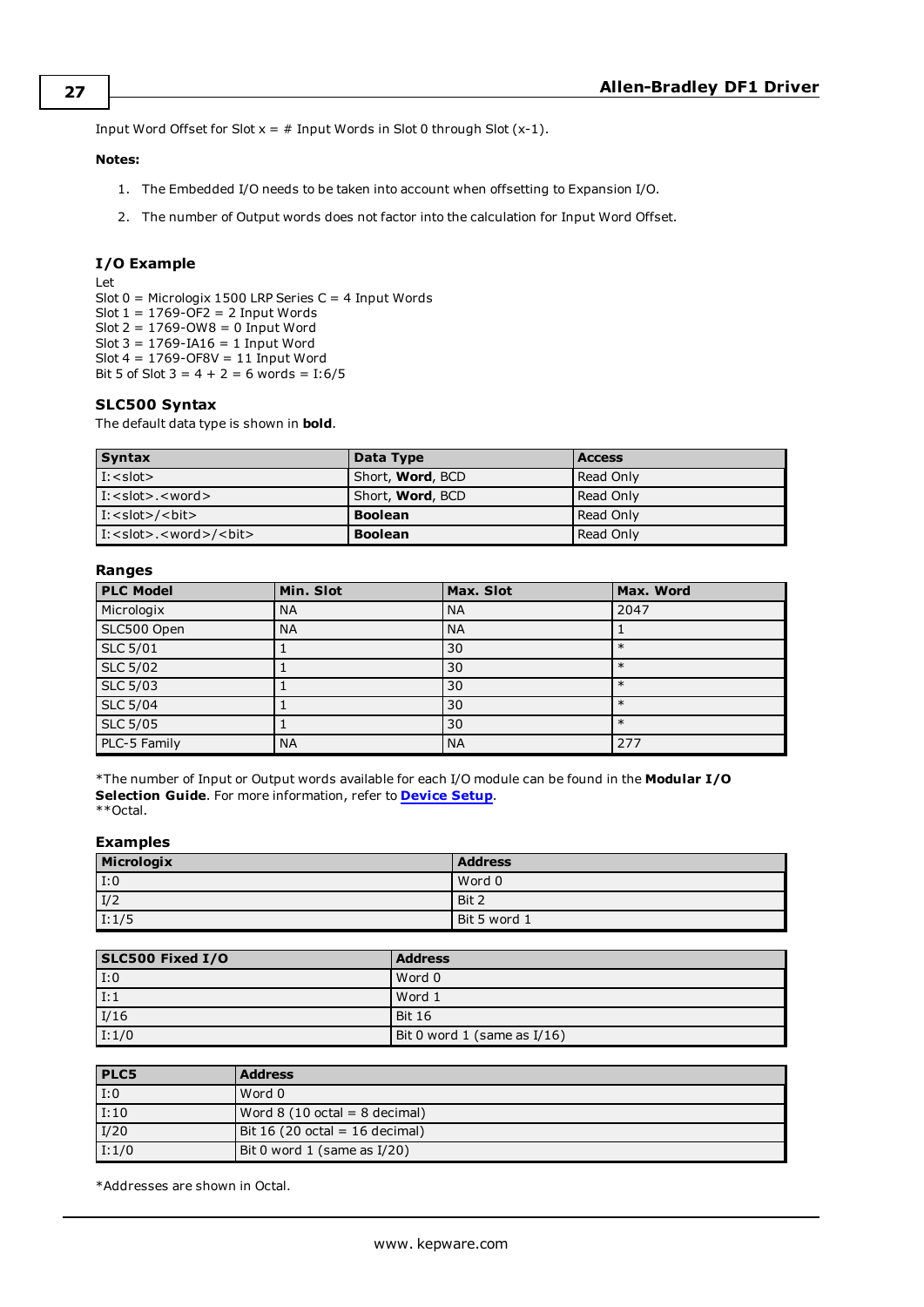| SLC500 Modular I/O | <b>Address</b>                     |
|--------------------|------------------------------------|
| $\overline{1:1}$   | Word 0 slot 1                      |
| 1:1.0              | Word $0$ slot $1$ (same as $I:1$ ) |
| $\overline{I:12}$  | Word 0 slot 12                     |
| I:12.2             | Word 2 slot 12                     |
| I:4.0/0            | Bit 0 word 0 slot 4                |
| $\overline{I:4/0}$ | Bit 0 slot 4 (same as $I:4.0/0$ )  |
| I:4.2/0            | Bit 0 word 2 slot 4                |
| I:4/32             | Bit 32 slot 4 (same as I:4.2/0)    |

#### <span id="page-27-0"></span>**Status Files**

To access Status files, specify a word and an optional bit in the word. The default data types are shown in **bold**.

| <b>Syntax</b>                      | Data Type                            | <b>Access</b> |
|------------------------------------|--------------------------------------|---------------|
| $S: <$ word $>$                    | Short, Word, BCD, DWord, Long, LBCD  | Read/Write    |
| $S: <$ word> $[rows][\text{cols}]$ | Short, Word, BCD, DWord, Long, LBCD* | Read/Write    |
| $S: <$ word $>$ $[cols]$           | Short, Word, BCD, DWord, Long, LBCD* | Read/Write    |
| S: <word>/<br/>&gt;bit&gt;</word>  | <b>Boolean</b>                       | Read/Write    |
| S/bit                              | <b>Boolean</b>                       | Read/Write    |

\*Array types.

The number of array elements (in bytes) cannot exceed the block request size specified. This means that array size cannot exceed 16 words given a block request size of 32 bytes.

#### **Ranges**

| <b>PLC Model</b> | Max. Word |
|------------------|-----------|
| Micrologix       | 96        |
| <b>All SLC</b>   | 96        |
| PLC-5            | 127       |

The maximum word location is one less when accessing as a 32-bit data type (Long, DWord or Long BCD).

#### **Examples**

| <b>Example</b> | <b>Description</b>                       |
|----------------|------------------------------------------|
| S:0            | Word 0.                                  |
| S/26           | Bit 26.                                  |
| S:4/15         | Bit 15 word 4.                           |
| S:10[16]       | 16 Element array starting at word 10.    |
| [S:0[4][8]     | 4 by 8 element array starting at word 0. |

#### <span id="page-27-1"></span>**Binary Files**

To access Binary files, specify a file number, a word and optional bit in the word. The default data types are shown in **bold**.

| <b>Syntax</b>                                       | Data Type                               | <b>Access</b> |
|-----------------------------------------------------|-----------------------------------------|---------------|
| $B <$ file $>$ : $<$ word $>$                       | Short, Word, BCD,<br>DWord, Long, LBCD  | Read/Write    |
| B <file>:<word>[rows][cols]</word></file>           | Short, Word, BCD,<br>DWord, Long, LBCD* | Read/Write    |
| B <file>:<word>[cols]</word></file>                 | Short, Word, BCD,<br>DWord, Long, LBCD* | Read/Write    |
| B <file>:<word>/<br/><br/>&gt;bit&gt;</word></file> | <b>Boolean</b>                          | Read/Write    |
| B <file>/bit</file>                                 | <b>Boolean</b>                          | Read/Write    |

\*Array types.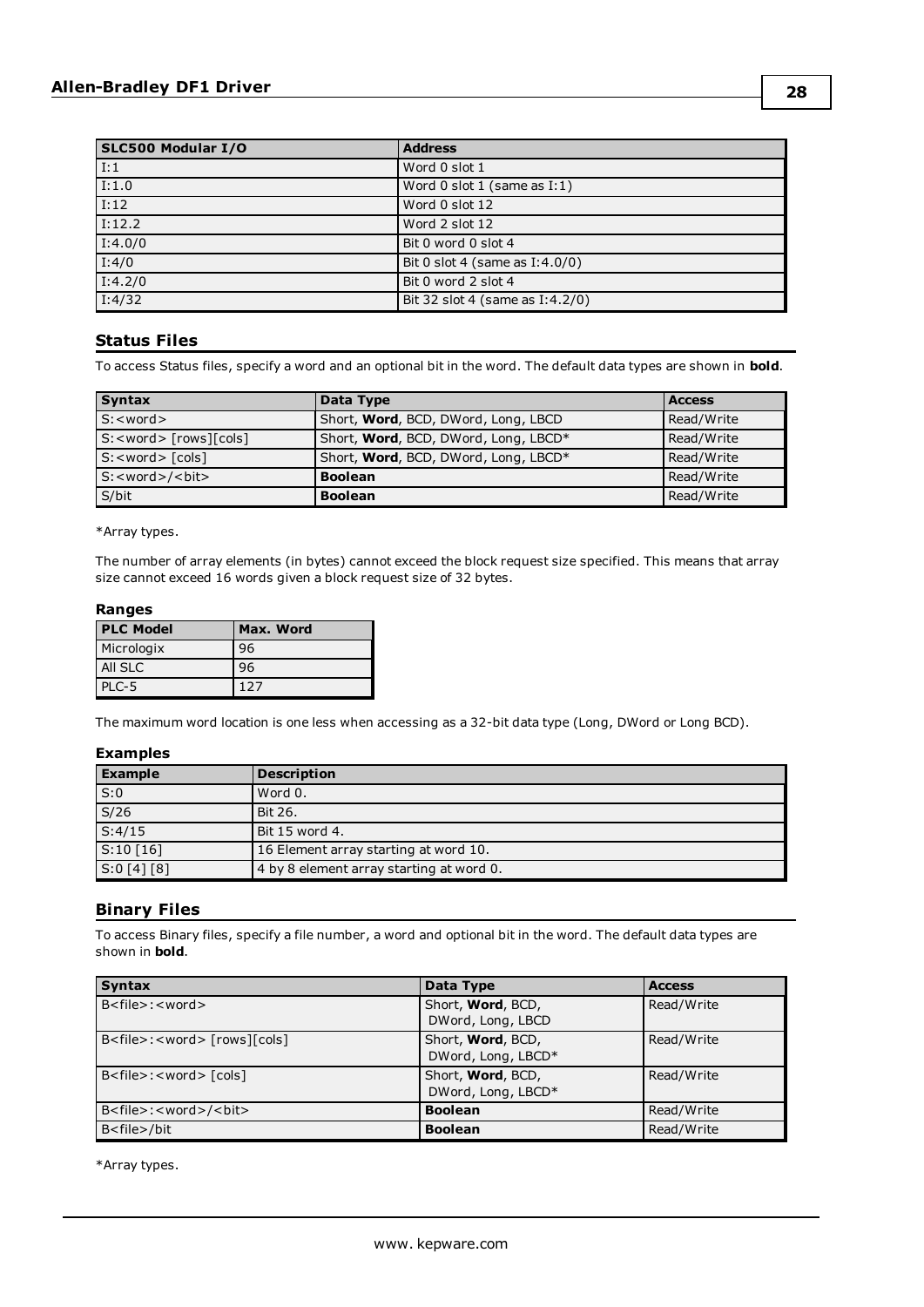The number of array elements (in bytes) cannot exceed the block request size specified. This means that the array size cannot exceed 16 words given a block request size of 32 bytes.

#### **Ranges**

| <b>PLC Model</b> | <b>File Number</b> | Max. Word |
|------------------|--------------------|-----------|
| Micrologix       | 3-255              | 255       |
| All SLC          | 3-255              | 255       |
| PLC-5            | $3 - 999$          | 1999      |

The maximum word location is one less when accessing as a 32-bit data type (Long, DWord or Long BCD).

#### **Examples**

| <b>Example</b> | <b>Description</b>                       |
|----------------|------------------------------------------|
| B3:0           | Word 0.                                  |
| B3/26          | Bit 26.                                  |
| B12:4/15       | Bit 15 word 4.                           |
| B3:10 [20]     | 20 Element array starting at word 10.    |
| B15:0 [6] [6]  | 6 by 6 element array starting at word 0. |

#### <span id="page-28-0"></span>**Timer Files**

Timer files are a structured type whose data is accessed by specifying a file number, an element and a field. The default data types are shown in **bold**.

| <b>Syntax</b>                                       | Data Type        | <b>Access</b>    |
|-----------------------------------------------------|------------------|------------------|
| T <file>:<element>.<field></field></element></file> | Depends on field | Depends on field |

The following fields are allowed for each element. For the usage of each field, refer to the PLC's documentation.

| <b>Element Field</b> | Data Type          | <b>Access</b> |
|----------------------|--------------------|---------------|
| <b>ACC</b>           | <b>Short, Word</b> | Read/Write    |
| <b>PRE</b>           | <b>Short, Word</b> | Read/Write    |
| DN                   | <b>Boolean</b>     | Read Only     |
| ltt                  | <b>Boolean</b>     | Read Only     |
| EN                   | <b>Boolean</b>     | Read Only     |

#### **Ranges**

| <b>PLC Model</b> | <b>File Number</b> | Max. Element |
|------------------|--------------------|--------------|
| Micrologix       | $3 - 255$          | 255          |
| All SLC          | $3 - 255$          | 255          |
| PLC-5            | $3 - 999$          | 1999         |

#### **Examples**

| <b>Example</b>    | <b>Description</b>               |
|-------------------|----------------------------------|
| $I$ T4:0.ACC      | l Accumulator of timer 0 file 4. |
| IT4:10.DN         | l Done bit of timer 10 file 4.   |
| 1 T 1 5 : 0 . PRE | l Preset of timer 0 file 15.     |

#### <span id="page-28-1"></span>**Counter Files**

Counter files are a structured type whose data is accessed by specifying a file number, an element and a field. The default data types are shown in **bold**.

| <b>Syntax</b>                  | Data Type        | <b>Access</b>    |
|--------------------------------|------------------|------------------|
| $Cfile$ : < element>. < field> | Depends on field | Depends on field |

The following fields are allowed for each element. For the meaning of each field, refer to the PLC's documentation.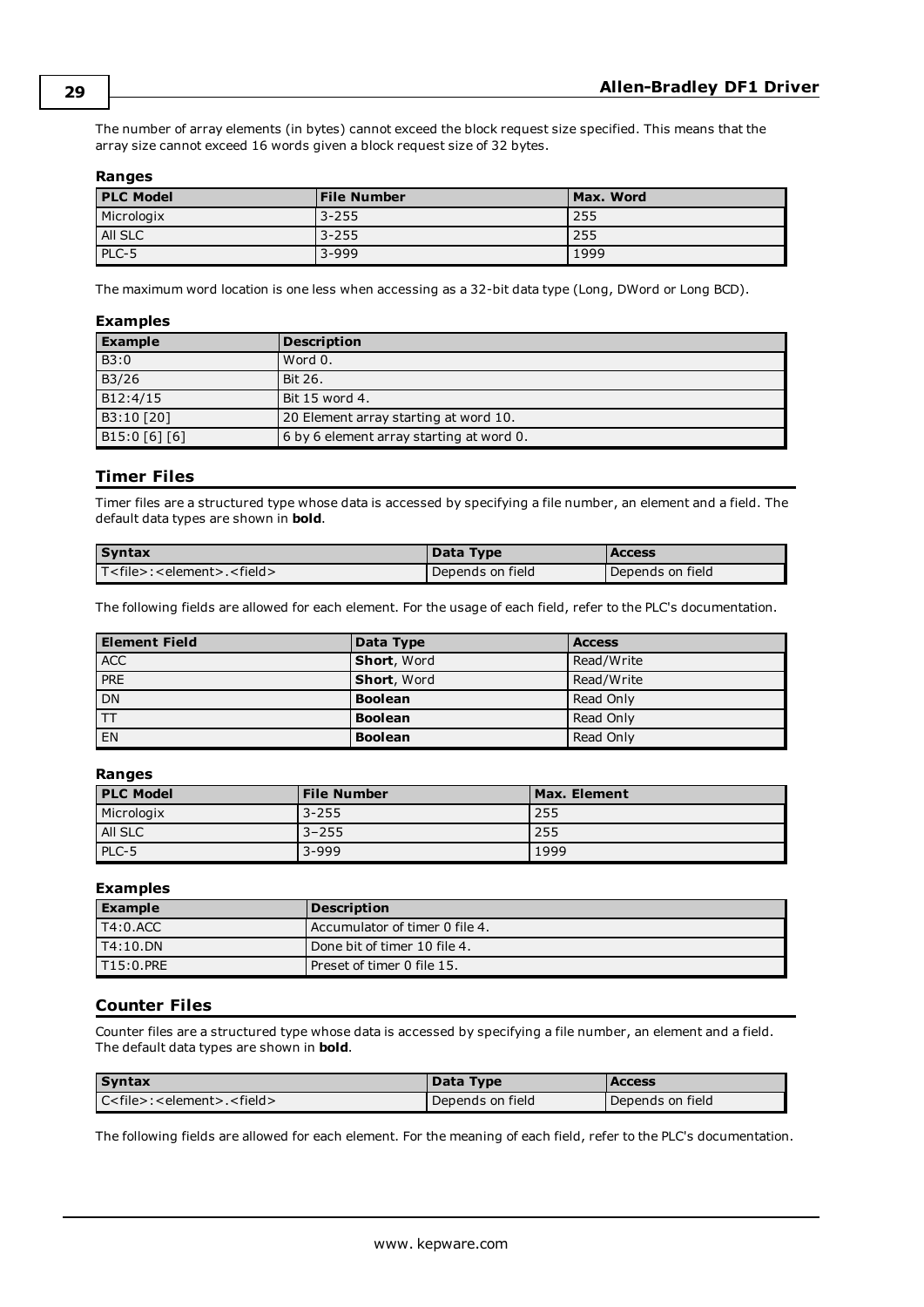#### **Allen-Bradley DF1 Driver**

| <b>Element Field</b>             | Data Type                   | <b>Access</b> |
|----------------------------------|-----------------------------|---------------|
| <b>ACC</b>                       | Word, Short                 | Read/Write    |
| <b>PRE</b>                       | Word, Short                 | Read/Write    |
| <b>UA</b>                        | <b>Boolean</b>              | Read Only     |
| UN                               | <b>Boolean</b>              | Read Only     |
| $\overline{ov}$                  | <b>Boolean</b>              | Read Only     |
| DN                               | <b>Boolean</b>              | Read Only     |
| $\overline{CD}$                  | <b>Boolean</b><br>Read Only |               |
| $\overline{\text{c}^{\text{U}}}$ | <b>Boolean</b>              | Read Only     |

#### **Ranges**

| <b>PLC Model</b> | <b>File Number</b> | Max. Element |
|------------------|--------------------|--------------|
| Micrologix       | $3 - 255$          | 255          |
| All SLC          | $3 - 255$          | 255          |
| PLC-5            | $3 - 999$          | 1999         |

#### **Examples**

| <b>Example</b> | <b>Description</b>               |
|----------------|----------------------------------|
| C5:0.ACC       | Accumulator of counter 0 file 5. |
| $C5:10.$ DN    | Done bit of counter 10 file 5.   |
| C15:0.PRE      | Preset of counter 0 file 15.     |

## <span id="page-29-0"></span>**Control Files**

Control files are a structured type whose data is accessed by specifying a file number, an element and a field. The default data types are shown in **bold**.

| <b>Syntax</b>                                       | Data Type        | <b>Access</b>    |
|-----------------------------------------------------|------------------|------------------|
| R <file>:<element>.<field></field></element></file> | Depends on field | Depends on field |

The following fields are allowed for each element. For the meaning of each field, refer to the PLC's documentation.

| <b>Element Field</b> | Data Type      | <b>Access</b> |
|----------------------|----------------|---------------|
| <b>LEN</b>           | Word, Short    | Read/Write    |
| POS                  | Word, Short    | Read/Write    |
| <b>FD</b>            | <b>Boolean</b> | Read Only     |
| IN                   | <b>Boolean</b> | Read Only     |
| UL                   | <b>Boolean</b> | Read Only     |
| <b>ER</b>            | <b>Boolean</b> | Read Only     |
| EM                   | <b>Boolean</b> | Read Only     |
| <b>DN</b>            | <b>Boolean</b> | Read Only     |
| <b>EU</b>            | <b>Boolean</b> | Read Only     |
| EN                   | <b>Boolean</b> | Read Only     |

#### **Ranges**

| <b>PLC Model</b> | <b>File Number</b> | Max. Element |
|------------------|--------------------|--------------|
| Micrologix       | $3 - 255$          | 255          |
| AII SLC          | $3 - 255$          | 255          |
| PLC-5            | $3 - 999$          | 1999         |

| <b>Example</b> | <b>Description</b>                    |
|----------------|---------------------------------------|
| R6:0.LEN       | Length field of control 0 file 6.     |
| R6:10.DN       | Done bit of control 10 file 6.        |
| R15:18.POS     | Position field of control 18 file 15. |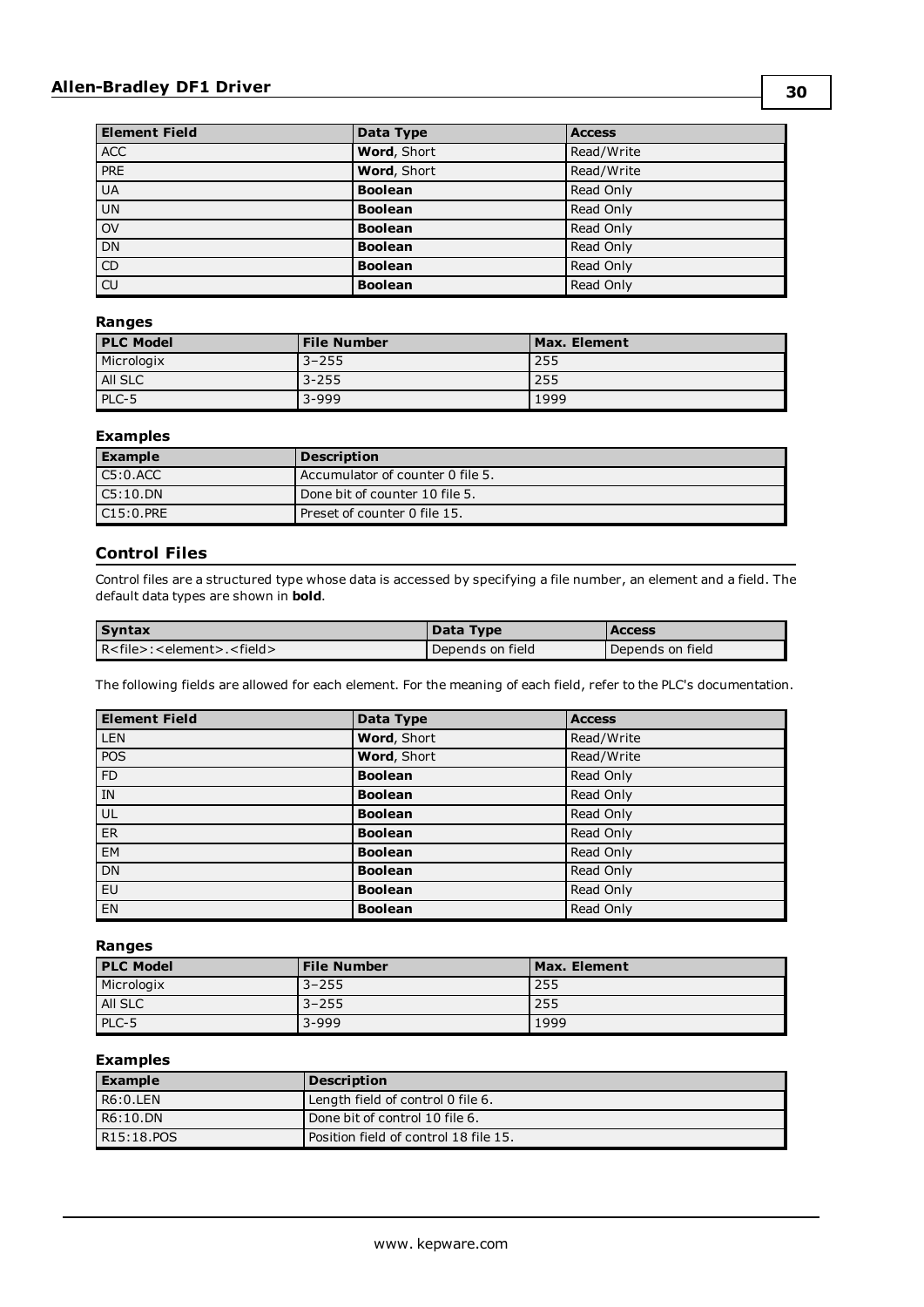#### <span id="page-30-0"></span>**Integer Files**

To access Integer files, specify a file number, a word and an optional bit in the word. The default data types are shown in **bold**.

| <b>Syntax</b>                                                          | Data Type                            | <b>Access</b> |
|------------------------------------------------------------------------|--------------------------------------|---------------|
| N <file>:<word></word></file>                                          | Short, Word, BCD, DWord, Long, LBCD  | Read/Write    |
| N <file>:<word> [rows][cols]</word></file>                             | Short, Word, BCD, DWord, Long, LBCD* | Read/Write    |
| $N$ <file>: <word><math>\lceil \cosh \cdot \rceil</math></word></file> | Short, Word, BCD, DWord, Long, LBCD* | Read/Write    |
| N <file>:<word>/<br/><br/></word></file>                               | <b>Boolean</b>                       | Read/Write    |
| N <file>/bit</file>                                                    | <b>Boolean</b>                       | Read/Write    |

\*Array types.

The number of array elements (in bytes) cannot exceed the block request size specified. This means that array size cannot exceed 16 words given a block request size of 32 bytes.

#### **Ranges**

| <b>PLC Model</b> | <b>File Number</b> | Max. Word |
|------------------|--------------------|-----------|
| Micrologix       | 3-255              | 255       |
| All SLC          | 3-255              | 255       |
| PLC-5            | $3 - 999$          | 1999      |

The maximum word location is one less when accessing as a 32-bit data type (Long, DWord or Long BCD).

#### **Examples**

| <b>Example</b> | <b>Description</b>                       |
|----------------|------------------------------------------|
| N7:0           | Word 0.                                  |
| N7/26          | Bit 26.                                  |
| N12:4/15       | Bit 15 word 4.                           |
| N7:10 [8]      | 8 Element array starting at word 10.     |
| N15:0 [4] [5]  | 4 by 5 element array starting at word 0. |

#### <span id="page-30-1"></span>**Float Files**

To access Float files, specify a file number and an element. The default data types are shown in **bold**.

| <b>Syntax</b>                                          | Data Type    | <b>Access</b> |
|--------------------------------------------------------|--------------|---------------|
| $F$ < file > : < element >                             | <b>Float</b> | Read/Write    |
| $Ffile$ : <element> [rows][cols]</element>             | Float*       | Read/Write    |
| $F$ < file > : < element > $\lceil \text{cols} \rceil$ | Float*       | Read/Write    |

\*Array type.

The number of array elements (in bytes) cannot exceed the block request size specified. This means that the array size cannot exceed 8 Floats given a block request size of 32 bytes.

#### **Ranges**

| <b>PLC Model</b> | <b>File Number</b> | Max. Word |
|------------------|--------------------|-----------|
| Micrologix       | $3 - 255$          | 255       |
| All SLC          | 3-255              | 255       |
| PLC-5            | $3 - 999$          | 1999      |

| <b>Example</b> | <b>Description</b>                    |
|----------------|---------------------------------------|
| F8:0           | Float 0.                              |
| F8:10 [16]     | 16 Element array starting at word 10. |
| F15:0[4][4]    | 16 Element array starting at word 0.  |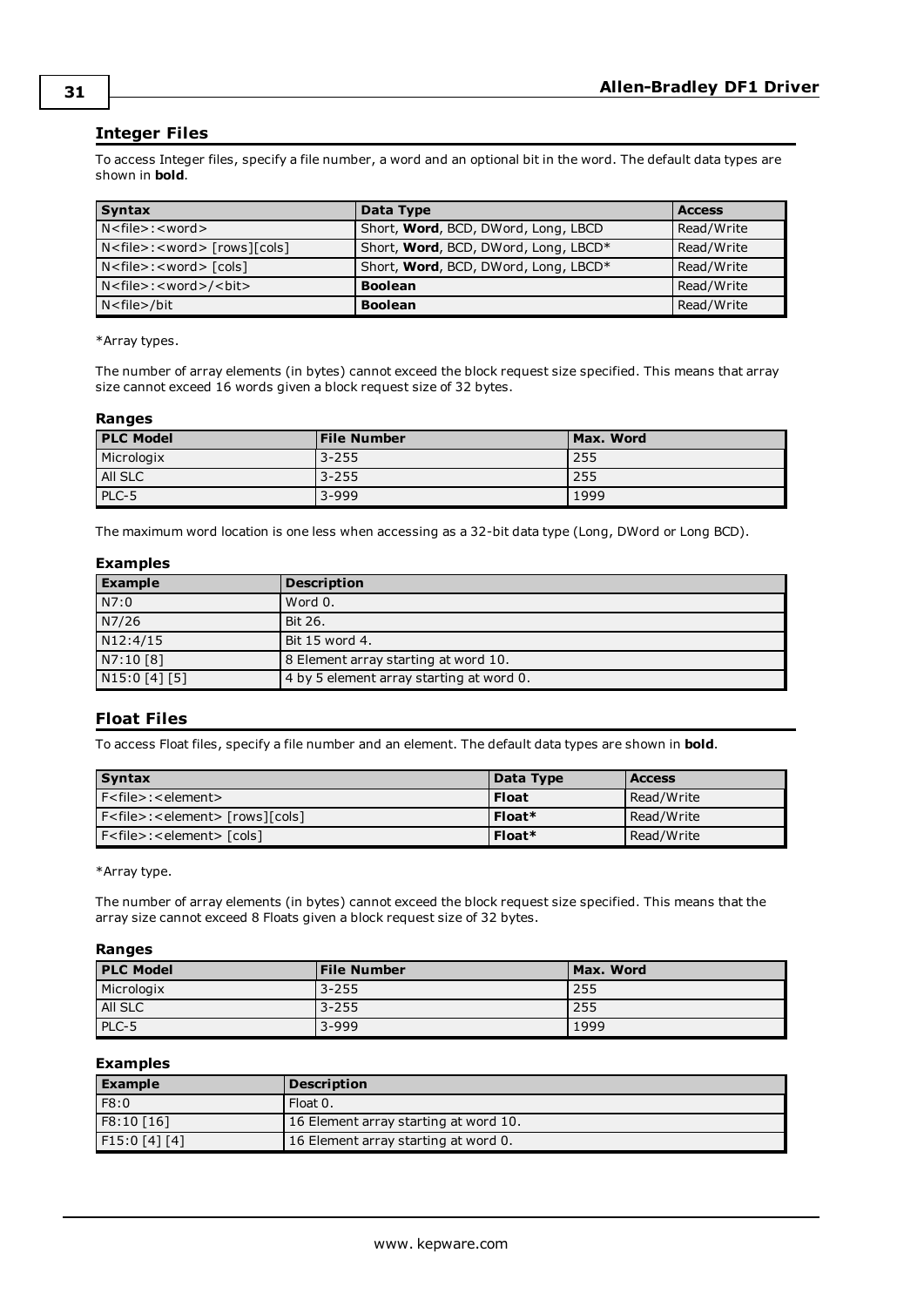#### <span id="page-31-0"></span>**ASCII Files**

To access ASCII file data, specify a file number and a character location. The default data types are shown in **bold**.

| Syntax                                         | Data Type   | <b>Access</b> |
|------------------------------------------------|-------------|---------------|
| A <file>:<char></char></file>                  | Char, Byte* | Read/Write    |
| A <file>:<char> [rows][cols]</char></file>     | Char, Byte* | Read/Write    |
| A <file>:<char>[cols]</char></file>            | Char, Byte* | Read/Write    |
| A <file>:<word offset="">/length</word></file> | String**    | Read/Write    |

\*The number of array elements cannot exceed the block request size specified. Internally, the PLC packs two characters per word in the file, with the high byte containing the first character and the low byte containing the second character. The PLC programming software allows access at the word level or two-character level. The Allen-Bradley DF1 Driver allows accessing to the character level.

Using the programming software, **A10:0 = AB**, would result in 'A' being stored in the high byte of A10:0 and 'B' being stored in the low byte. Using the Allen-Bradley DF1 Driver, the two assignments **A10:0 = A** and **A10:1 = B** would result in the same data being stored in the PLC memory.

\*\*Referencing this file as string data allows access to data at word boundaries like the programming software. The length can be up to 236 characters. If a string that is sent to the device is smaller in length than the length specified by the address, the driver null terminates the string before sending it down to the controller.

#### **Ranges**

| <b>PLC Model</b> | <b>File Number</b> | <b>Max. Character</b> |
|------------------|--------------------|-----------------------|
| Micrologix       | $3 - 255$          | 511                   |
| All SLC          | $3 - 255$          | 511                   |
| PLC-5            | $3 - 999$          | 1999                  |

**Note:** Not all Micrologix and SLC500 PLC devices support ASCII file types. For more information, refer to the PLC's documentation.

#### **Examples**

| <b>Example</b> | <b>Description</b>                               |
|----------------|--------------------------------------------------|
| A9:0           | Character 0 (high byte of word 0).               |
| A27:10 [80]    | 80 Character array starting at character 10.     |
| A15:0 [4] [16] | 4 By 16 character array starting at character 0. |
| A62:0/32       | 32 Character string starting at word offset 0.   |

#### <span id="page-31-1"></span>**String Files**

To access data in a String file, specify a file number and an element. Strings are 82 character null terminated arrays. The driver places the null terminator based on the string length returned by the PLC. The default data types are shown in **bold**.

**Note:** Arrays are not supported for String files.

| <b>Syntax</b>                                        | Data Type | <b>Access</b> |
|------------------------------------------------------|-----------|---------------|
| ST <file>:<element>.<field></field></element></file> | String    | Read/Write    |

#### **Ranges**

| <b>PLC Model</b> | <b>File Number</b> | Max. Word |
|------------------|--------------------|-----------|
| Micrologix       | 3-255              | 255       |
| All SLC          | $3 - 255$          | 255       |
| PLC-5            | $3 - 999$          | 999       |

| <b>Example</b>    | <b>Description</b> |
|-------------------|--------------------|
| S <sub>T9:0</sub> | String 0.          |
| ST18:10           | String 10.         |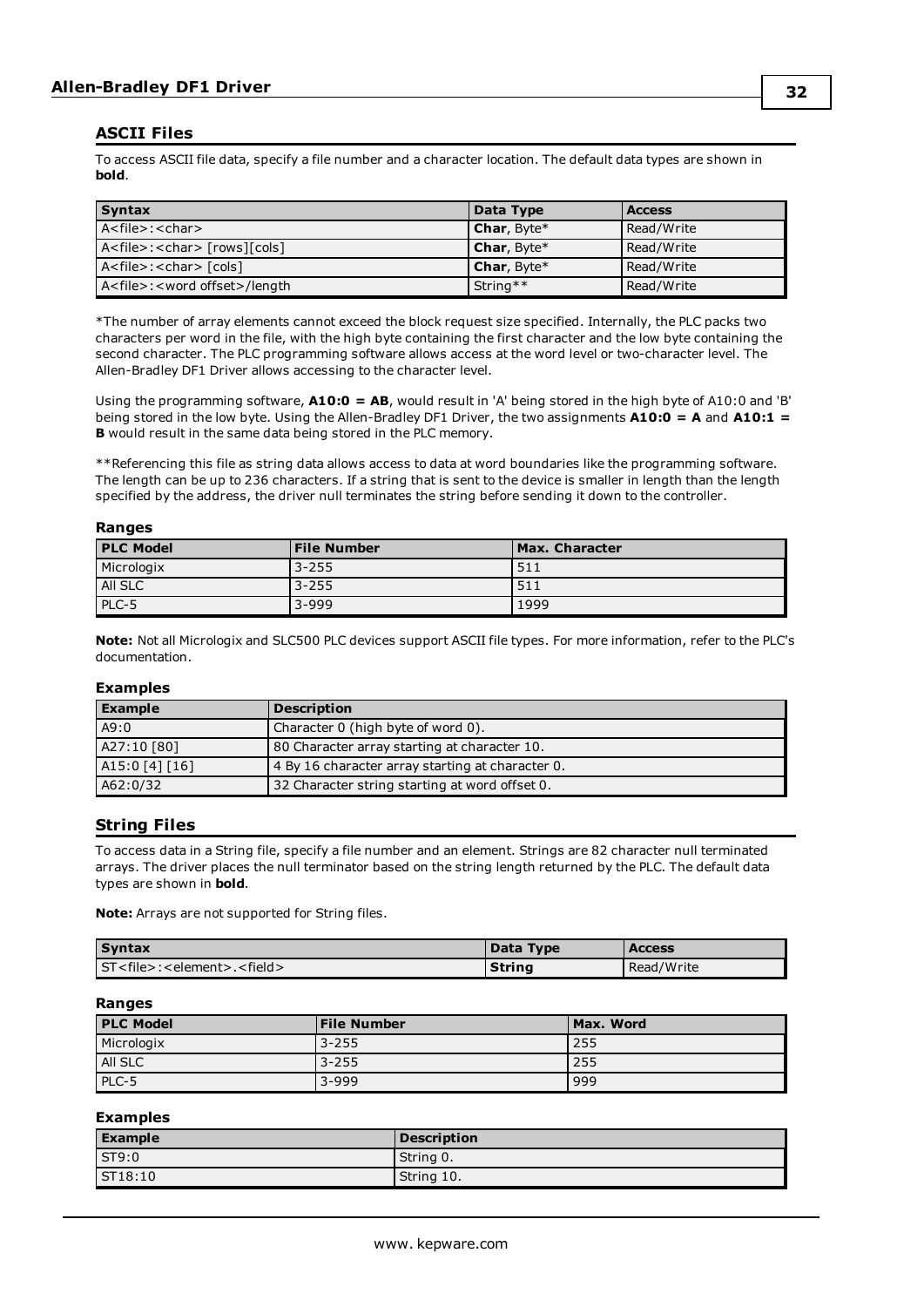#### <span id="page-32-0"></span>**BCD Files**

To access BCD files, specify a file number and a word. The default data types are shown in **bold**.

| <b>Syntax</b>                        | Data Type        | <b>Access</b> |
|--------------------------------------|------------------|---------------|
| $D$ < file > : < word >              | <b>BCD, LBCD</b> | Read/Write    |
| $D < file > : < word > [rows][cols]$ | $BCD. LBCD*$     | Read/Write    |
| $D < file > : < word > [cols]$       | BCD, LBCD*       | Read/Write    |

\*Array types.

The number of array elements (in bytes) cannot exceed the block request size specified. This means that the array size cannot exceed 16 BCD, given a block request size of 32 bytes.

#### **Ranges**

| <b>PLC Model</b> | <b>File Number</b> | <b>Max Word</b> |
|------------------|--------------------|-----------------|
| Micrologix       | <b>NA</b>          | <b>NA</b>       |
| All SLC          | <b>NA</b>          | <b>NA</b>       |
| $PLC-5$          | $3 - 999$          | 999             |

#### **Examples**

| <b>Example</b>             | <b>Description</b>                    |
|----------------------------|---------------------------------------|
| D9:0                       | Word 0.                               |
| D27:10 [16]                | 16 Element array starting at word 10. |
| D <sub>15</sub> :0 [4] [8] | 32 Element array starting at word 0.  |

#### <span id="page-32-1"></span>**Long Files**

To access Long files, specify a file number and a DWord. The default data types are shown in **bold**.

| <b>Syntax</b>                                                                                                 | Data Type                  | <b>Access</b> |
|---------------------------------------------------------------------------------------------------------------|----------------------------|---------------|
| $L <$ file>: <dword></dword>                                                                                  | Long, <b>DWord</b> , LBCD  | Read/Write    |
| $\lfloor$ L <file>:<dword> <math>\lceil</math> rows<math>\rceil</math>[cols<math>\rceil</math></dword></file> | Long, <b>DWord</b> , LBCD* | Read/Write    |
| $L <$ file $>$ : <dword<math>&gt; [cols]</dword<math>                                                         | Long, DWord, LBCD*         | Read/Write    |

\*Array types.

The number of array elements cannot exceed 16.

#### **Ranges**

| <b>PLC Model</b> | <b>File Number</b> | Max. Word |
|------------------|--------------------|-----------|
| Micrologix       | $3 - 255$          | 255       |
| All SLC          | <b>NA</b>          | <b>NA</b> |
| PLC5             | <b>NA</b>          | <b>NA</b> |

#### **Examples**

| <b>Example</b> | <b>Description</b>                       |
|----------------|------------------------------------------|
| L9:0           | Word 0.                                  |
| L9:10 [8]      | 8 Element array starting at word 10.     |
| L15:0[4][5]    | 4 by 5 element array starting at word 0. |

#### <span id="page-32-2"></span>**Micrologix PID Files**

PID files are a structured type whose data is accessed by specifying a file number, an element and a field. The default data types are shown in **bold**.

| Syntax                                               | Data Type        | <b>Access</b>    |
|------------------------------------------------------|------------------|------------------|
| PD <file>:<element>.<field></field></element></file> | Depends on field | Depends on field |

The following fields are allowed for each element. For the meaning of each field, refer to the PLC's documentation.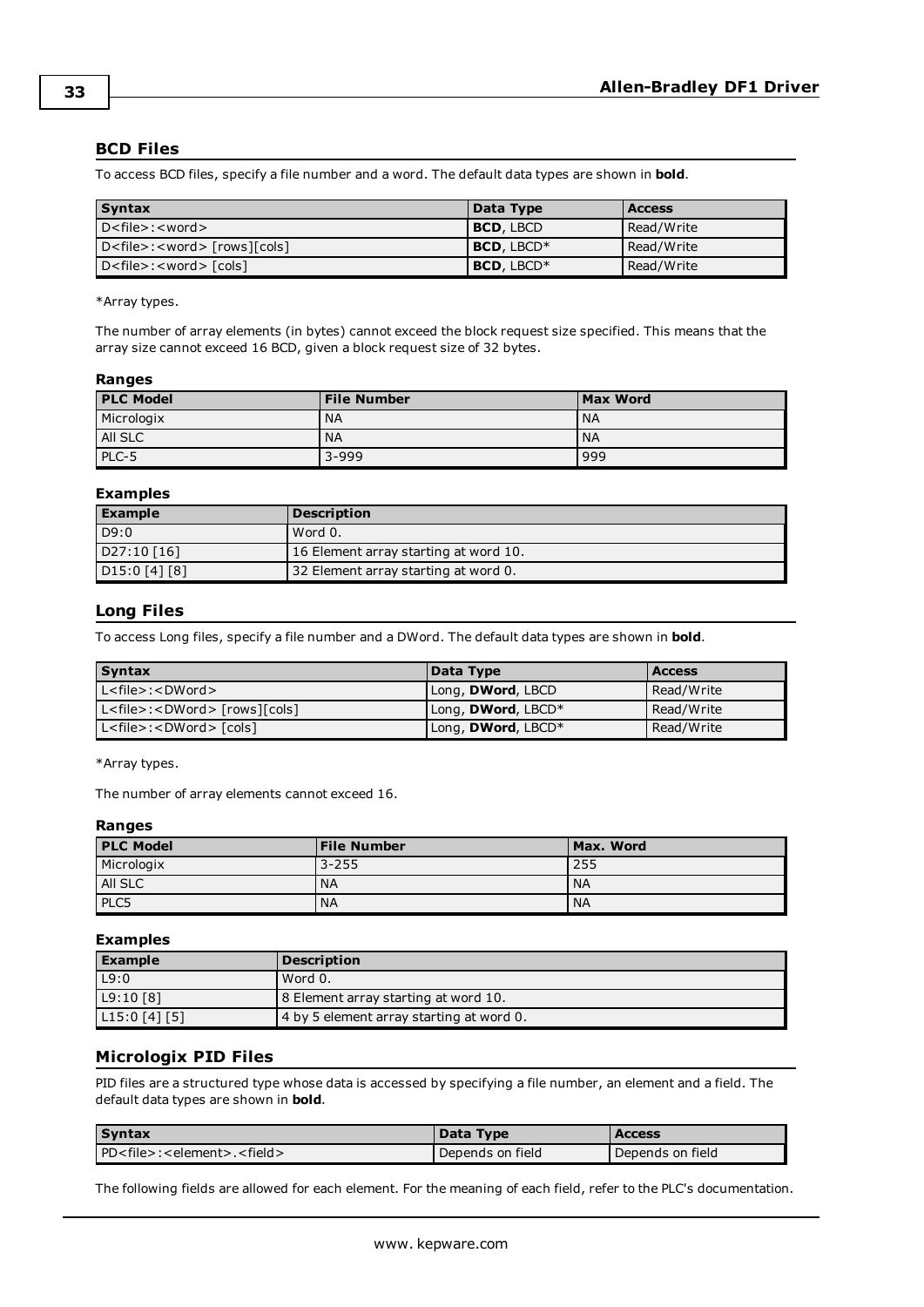| <b>Element Field</b>                     | Data Type      | <b>Access</b> |
|------------------------------------------|----------------|---------------|
| <b>SPS</b>                               | Word, Short    | Read/Write    |
| K <sub>C</sub>                           | Word, Short    | Read/Write    |
| TI                                       | Word, Short    | Read/Write    |
| TD                                       | Word, Short    | Read/Write    |
| <b>MAXS</b>                              | Word, Short    | Read/Write    |
| <b>MINS</b>                              | Word, Short    | Read/Write    |
| ZCD                                      | Word, Short    | Read/Write    |
| CVH                                      | Word, Short    | Read/Write    |
| <b>CVL</b>                               | Word, Short    | Read/Write    |
| LUT                                      | Word, Short    | Read/Write    |
| <b>SPV</b>                               | Word, Short    | Read/Write    |
| <b>CVP</b>                               | Word, Short    | Read/Write    |
| TM                                       | <b>Boolean</b> | Read/Write    |
| AM                                       | <b>Boolean</b> | Read/Write    |
| ${\sf CM}$                               | <b>Boolean</b> | Read/Write    |
| $\mathsf{OL}% \left( \mathcal{M}\right)$ | <b>Boolean</b> | Read/Write    |
| RG                                       | <b>Boolean</b> | Read/Write    |
| $\overline{SC}$                          | <b>Boolean</b> | Read/Write    |
| <b>TF</b>                                | <b>Boolean</b> | Read/Write    |
| DA                                       | <b>Boolean</b> | Read/Write    |
| DB                                       | <b>Boolean</b> | Read/Write    |
| UL                                       | <b>Boolean</b> | Read/Write    |
| LL                                       | <b>Boolean</b> | Read/Write    |
| SP                                       | <b>Boolean</b> | Read/Write    |
| PV                                       | <b>Boolean</b> | Read/Write    |
| <b>DN</b>                                | <b>Boolean</b> | Read/Write    |
| EN                                       | <b>Boolean</b> | Read/Write    |

#### **Ranges**

| <b>PLC Model</b> | <b>File Number</b> | Max. Element |
|------------------|--------------------|--------------|
| Micrologix       | $3 - 255$          | 255          |
| AII SLC          | <b>NA</b>          | <b>NA</b>    |
| $PLC-5$          | $\ast$             | $\ast$       |

\*For more information, refer to **[PLC5](#page-33-0) PID Files**.

#### **Examples**

| l Example   | <b>Description</b>                 |
|-------------|------------------------------------|
| PDI4:0.KC   | Proportional gain of PD 0 file 14. |
| l PD18:6.EN | PID enable bit of PD 6 file 18.    |

#### <span id="page-33-0"></span>**PLC5 PID Files**

PID files are a structured type whose data is accessed by specifying a file number, an element and a field. The default data types are shown in **bold**.

| <b>Syntax</b>                                        | Data Type        | <b>Access</b>    |
|------------------------------------------------------|------------------|------------------|
| PD <file>:<element>.<field></field></element></file> | Depends on field | Depends on field |

The following fields are allowed for each element. For the meaning of each field, refer to the PLC's documentation.

| l Element Field | Data Type | <b>Access</b> |
|-----------------|-----------|---------------|
| I SP            | Real      | Read/Write    |
| KP              | Real      | Read/Write    |
| KI              | Real      | Read/Write    |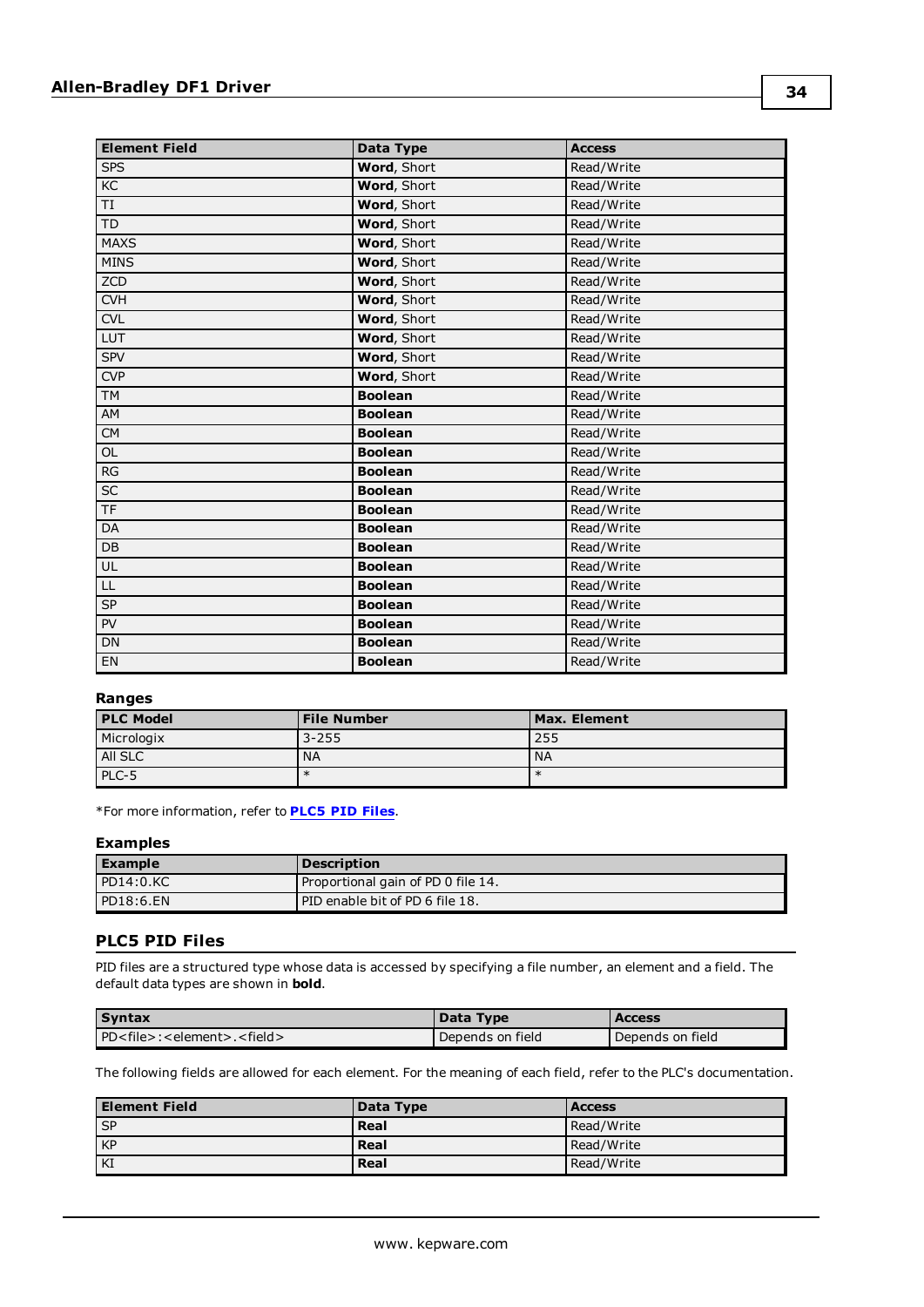| <b>Element Field</b> | Data Type      | <b>Access</b> |  |
|----------------------|----------------|---------------|--|
| <b>KD</b>            | Real           | Read/Write    |  |
| <b>BIAS</b>          | Real           | Read/Write    |  |
| <b>MAXS</b>          | Real           | Read/Write    |  |
| <b>MINS</b>          | Real           | Read/Write    |  |
| DB                   | Real           | Read/Write    |  |
| SO.                  | Real           | Read/Write    |  |
| <b>MAXO</b>          | Real           | Read/Write    |  |
| <b>MINO</b>          | Real           | Read/Write    |  |
| <b>UPD</b>           | Real           | Read/Write    |  |
| PV                   | Real           | Read/Write    |  |
| <b>ERR</b>           | Real           | Read/Write    |  |
| <b>OUT</b>           | Real           | Read/Write    |  |
| <b>PVH</b>           | Real           | Read/Write    |  |
| <b>PVL</b>           | Real           | Read/Write    |  |
| <b>DVP</b>           | Real           | Read/Write    |  |
| <b>DVN</b>           | Real           | Read/Write    |  |
| <b>PVDB</b>          | Real           | Read/Write    |  |
| <b>DVDB</b>          | Real           | Read/Write    |  |
| MAXI                 | Real           | Read/Write    |  |
| <b>MINI</b>          | Real           | Read/Write    |  |
| TIE                  | Real           | Read/Write    |  |
| <b>FILE</b>          | Word, Short    | Read/Write    |  |
| <b>ELEM</b>          | Word, Short    | Read/Write    |  |
| EN                   | <b>Boolean</b> | Read/Write    |  |
| <b>CT</b>            | <b>Boolean</b> | Read/Write    |  |
| CL                   | <b>Boolean</b> | Read/Write    |  |
| PVT                  | <b>Boolean</b> | Read/Write    |  |
| DO                   | <b>Boolean</b> | Read/Write    |  |
| <b>SWM</b>           | <b>Boolean</b> | Read/Write    |  |
| CA                   | <b>Boolean</b> | Read/Write    |  |
| <b>MO</b>            | <b>Boolean</b> | Read/Write    |  |
| PE,                  | <b>Boolean</b> | Read/Write    |  |
| INI                  | <b>Boolean</b> | Read/Write    |  |
| <b>SPOR</b>          | <b>Boolean</b> | Read/Write    |  |
| OLL                  | <b>Boolean</b> | Read/Write    |  |
| OLH                  | <b>Boolean</b> | Read/Write    |  |
| <b>EWD</b>           | <b>Boolean</b> | Read/Write    |  |
| <b>DVNA</b>          | <b>Boolean</b> | Read/Write    |  |
| <b>DVHA</b>          | <b>Boolean</b> | Read/Write    |  |
| <b>PVLA</b>          | <b>Boolean</b> | Read/Write    |  |
| <b>PVHA</b>          | <b>Boolean</b> | Read/Write    |  |

#### **Ranges**

| <b>PLC Model</b> | <b>File Number</b> | Max. Element |
|------------------|--------------------|--------------|
| Micrologix       | $\ast$             |              |
| All SLC          | <b>NA</b>          | <b>NA</b>    |
| PLC-5            | $3 - 999$          | 999          |

\*For more information, refer to **[Micrologix](#page-32-2) PID Files**.

| Example      | <b>Description</b>                 |
|--------------|------------------------------------|
| $PD14:0.$ SP | Set point field of PD 0 file 14.   |
| PD18:6.EN    | Status enable bit of PD 6 file 18. |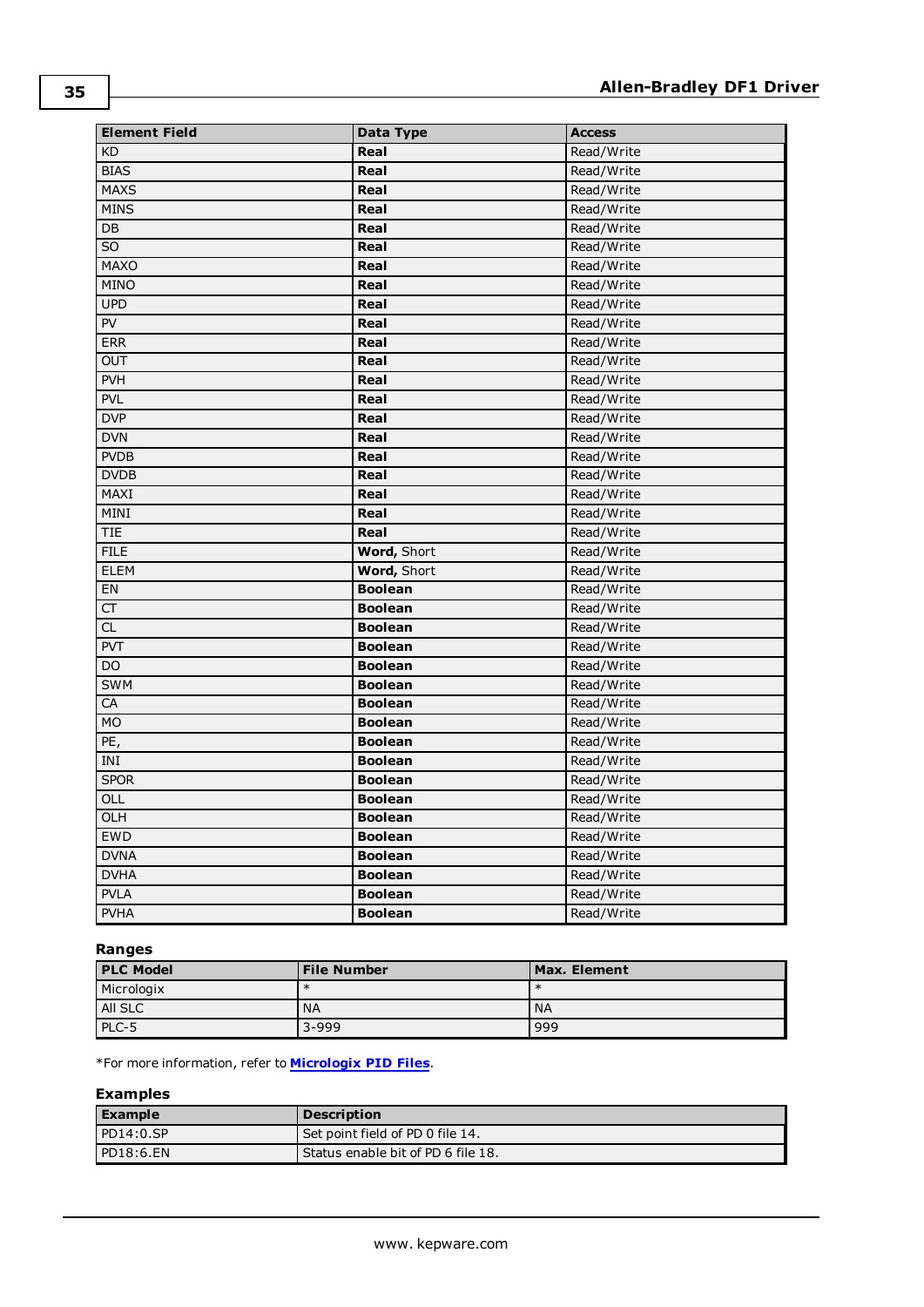#### <span id="page-35-0"></span>**Micrologix Message Files**

Message files are a structured type whose data is accessed by specifying a file number, an element and a field. The default data types are shown in **bold**.

| <b>Syntax</b>                                        | Data Type        | <b>Access</b>    |
|------------------------------------------------------|------------------|------------------|
| MG <file>:<element>.<field></field></element></file> | Depends on field | Depends on field |

The following fields are allowed for each element. For the meaning of each field, refer to the PLC's documentation.

| <b>Element Field</b> | Data Type          | <b>Access</b> |
|----------------------|--------------------|---------------|
| IA                   | Word, Short        | Read/Write    |
| <b>RBL</b>           | Word, Short        | Read/Write    |
| <b>LBN</b>           | Word, Short        | Read/Write    |
| <b>RBN</b>           | Word, Short        | Read/Write    |
| <b>CHN</b>           | Word, Short        | Read/Write    |
| <b>NOD</b>           | Word, Short        | Read/Write    |
| <b>MTO</b>           | Word, Short        | Read/Write    |
| <b>NB</b>            | <b>Word, Short</b> | Read/Write    |
| <b>TFT</b>           | Word, Short        | Read/Write    |
| <b>TFN</b>           | Word, Short        | Read/Write    |
| ELE                  | Word, Short        | Read/Write    |
| <b>SEL</b>           | Word, Short        | Read/Write    |
| TO                   | <b>Boolean</b>     | Read/Write    |
| CO                   | <b>Boolean</b>     | Read/Write    |
| EN                   | <b>Boolean</b>     | Read/Write    |
| <b>RN</b>            | <b>Boolean</b>     | Read/Write    |
| EW                   | <b>Boolean</b>     | Read/Write    |
| ER                   | <b>Boolean</b>     | Read/Write    |
| <b>DN</b>            | <b>Boolean</b>     | Read/Write    |
| <b>ST</b>            | <b>Boolean</b>     | Read/Write    |
| BK                   | <b>Boolean</b>     | Read/Write    |

The following file numbers and maximum element are allowed for each model.

#### **Ranges**

| <b>PLC Model</b> | <b>File Number</b> | Max. Element |
|------------------|--------------------|--------------|
| Micrologix       | $3 - 255$          | 255          |
| All SLC          | <b>NA</b>          | <b>NA</b>    |
| PLC5             | $\ast$             | $\ast$       |

\*For more information, refer to **PLC5 [Message](#page-35-1)**.

#### **Examples**

| Example   | <b>Description</b>                         |
|-----------|--------------------------------------------|
| MG14:0.TO | I Ignore if timed out bit of MG 0 file 14. |
| MG18:6.CO | Continue bit of MG 6 file 18.              |

#### <span id="page-35-1"></span>**PLC5 Message Files**

Message files are a structured type whose data is accessed by specifying a file number, an element and a field. The default data types are shown in **bold**.

| <b>Syntax</b>                                        | Data Type        | <b>Access</b>    |
|------------------------------------------------------|------------------|------------------|
| MG <file>:<element>.<field></field></element></file> | Depends on field | Depends on field |

The following fields are allowed for each element. For the meaning of each field, refer to the PLC's documentation.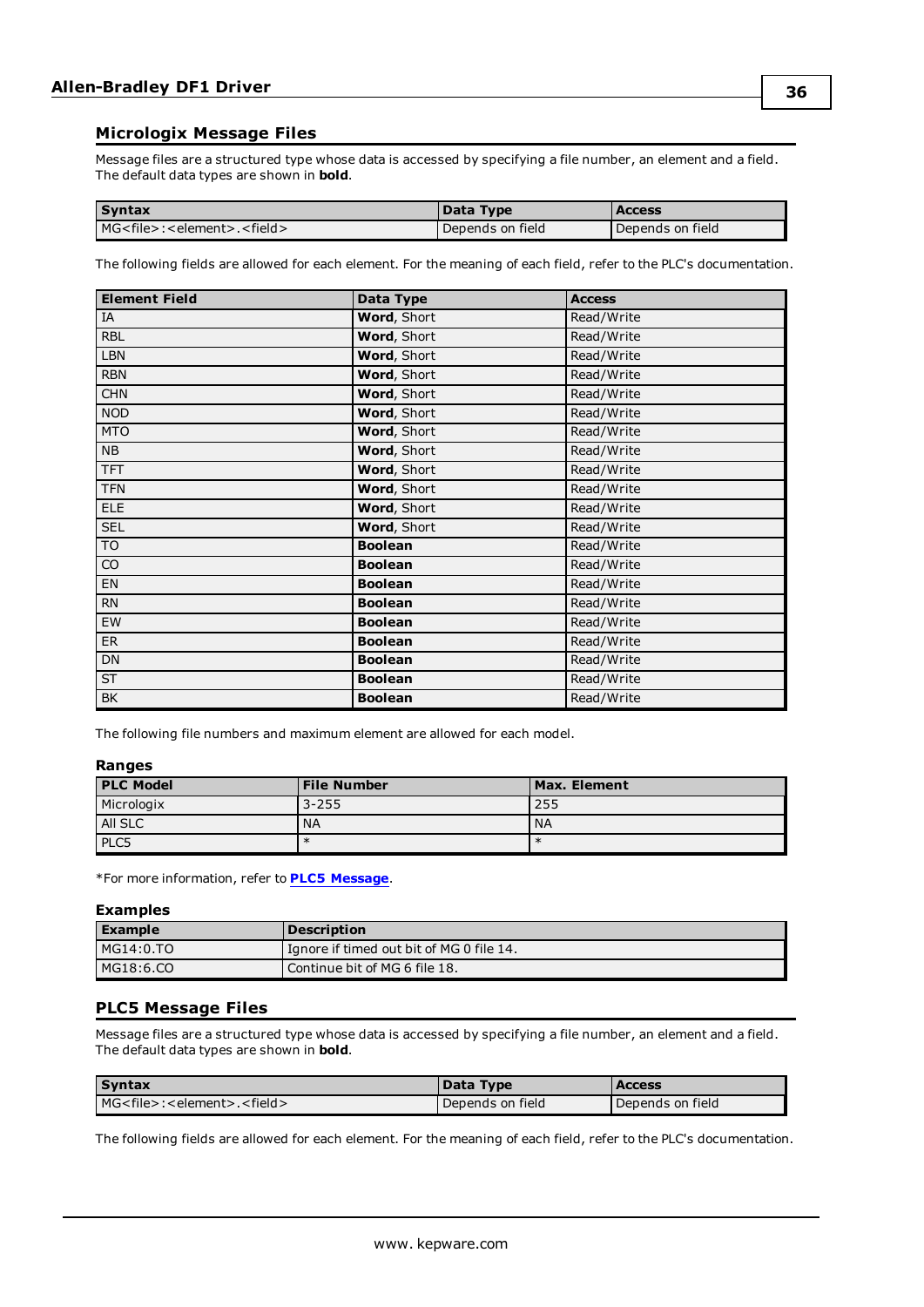| <b>Element Field</b>     | Data Type      | <b>Access</b> |
|--------------------------|----------------|---------------|
| <b>ERR</b>               | Short, Word    | Read/Write    |
| <b>RLEN</b>              | Short, Word    | Read/Write    |
| <b>DLEN</b>              | Short, Word    | Read/Write    |
| EN                       | <b>Boolean</b> | Read/Write    |
| $\overline{\mathsf{ST}}$ | <b>Boolean</b> | Read/Write    |
| DN                       | <b>Boolean</b> | Read/Write    |
| ER                       | <b>Boolean</b> | Read/Write    |
| $\overline{co}$          | <b>Boolean</b> | Read/Write    |
| EW                       | <b>Boolean</b> | Read/Write    |
| N <sub>R</sub>           | <b>Boolean</b> | Read/Write    |
| $\overline{\text{TO}}$   | <b>Boolean</b> | Read/Write    |

#### **Ranges**

| <b>PLC Model</b> | <b>File Number</b> | Max. Element |
|------------------|--------------------|--------------|
| Micrologix       | $\ast$             | $\ast$       |
| All SLC          | <b>NA</b>          | <b>NA</b>    |
| PLC-5            | $3 - 999$          | 999          |

\*For more information, refer to **[Micrologix](#page-35-0) Message Files**.

#### **Examples**

| <b>Example</b> | <b>Description</b>                      |
|----------------|-----------------------------------------|
| $MGI4:0.$ RLEN | Requested length field of MG 0 file 14. |
| MG18:6.CO      | Continue bit of MG 6 file 18.           |

#### <span id="page-36-0"></span>**Block Transfer Files**

Block transfer files are a structured type whose data is accessed by specifying a file number, an element and a field. The default data types are shown in **bold**.

| <b>Syntax</b>                                        | Data Type        | <b>Access</b>    |
|------------------------------------------------------|------------------|------------------|
| BT <file>:<element>.<field></field></element></file> | Depends on field | Depends on field |

The following fields are allowed for each element. For the meaning of each field, refer to the PLC's documentation.

| <b>Element Field</b>     | Data Type      | <b>Access</b> |
|--------------------------|----------------|---------------|
| <b>RLEN</b>              | Word, Short    | Read/Write    |
| <b>DLEN</b>              | Word, Short    | Read/Write    |
| <b>FILE</b>              | Word, Short    | Read/Write    |
| <b>ELEM</b>              | Word, Short    | Read/Write    |
| RW                       | <b>Boolean</b> | Read/Write    |
| $\overline{\mathsf{ST}}$ | <b>Boolean</b> | Read/Write    |
| DN                       | <b>Boolean</b> | Read/Write    |
| ER                       | <b>Boolean</b> | Read/Write    |
| $\overline{co}$          | <b>Boolean</b> | Read/Write    |
| EW                       | <b>Boolean</b> | Read/Write    |
| N <sub>R</sub>           | <b>Boolean</b> | Read/Write    |
| $\overline{10}$          | <b>Boolean</b> | Read/Write    |

#### **Ranges**

| <b>PLC Model</b> | <b>File Number</b> | Max. Element    |
|------------------|--------------------|-----------------|
| Micrologix       | <b>NA</b>          | NA              |
| All SLC          | <b>NA</b>          | NA <sup>'</sup> |
| PLC-5            | $3 - 999$          | 1999            |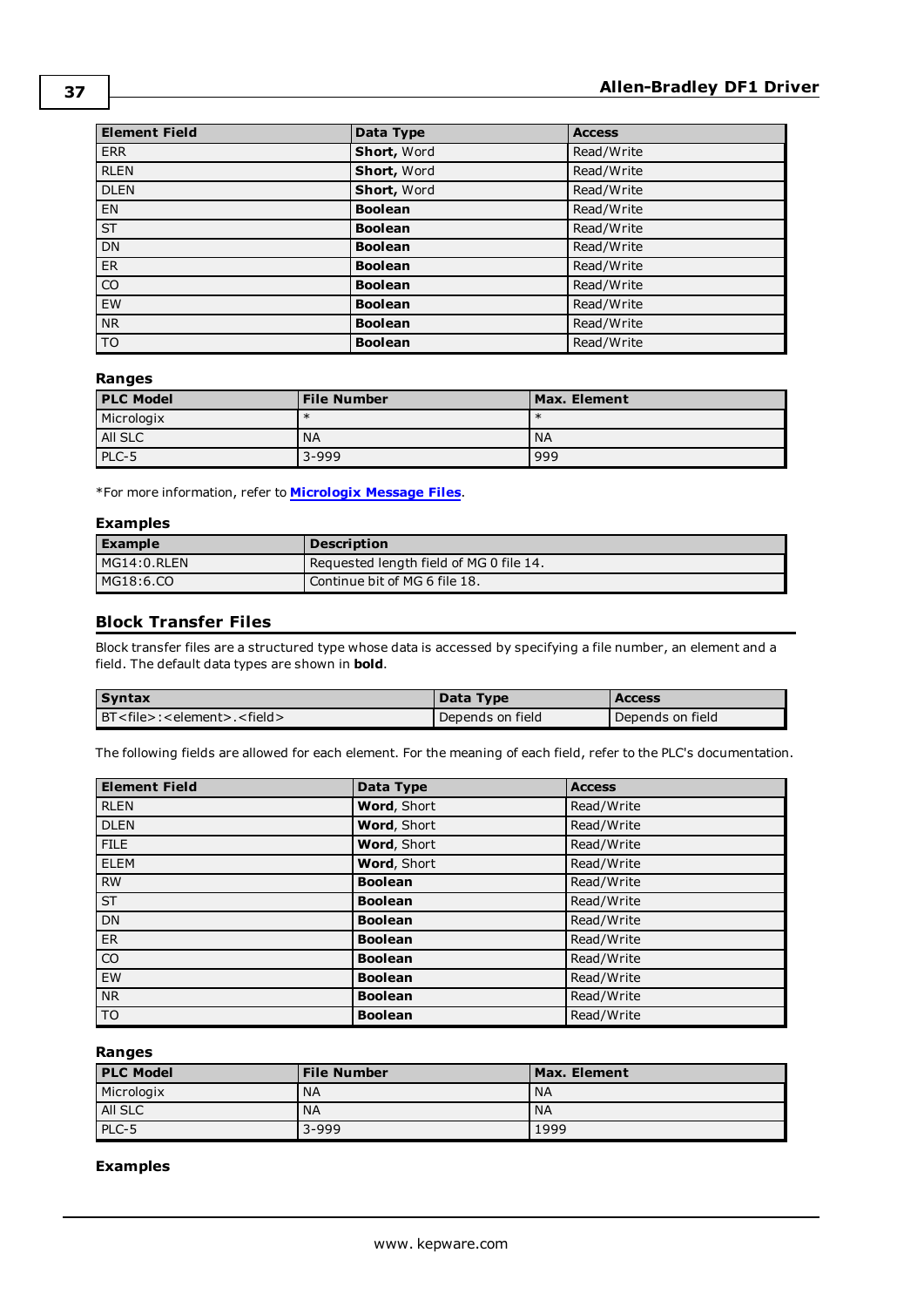| <b>Example</b> | <b>Description</b>                        |
|----------------|-------------------------------------------|
| BT14:0.RLEN    | I Requested length field of BT 0 file 14. |
| BT18:6.CO      | Continue bit of BT 6 file 18.             |

## <span id="page-37-0"></span>**High-Speed Counter File (HSC)**

The HSC files are a structured type whose data is accessed by specifying an element and a field. The default data types are shown in **bold**.

#### **See Also: [Function](#page-12-0) File Options**

| <b>Syntax</b>                    | Data Type        | <b>Access</b>    |
|----------------------------------|------------------|------------------|
| HSC: < element>. <field></field> | Depends on field | Depends on field |

The following fields are allowed for each element. For the meaning of each field, refer to the PLC's documentation.

| <b>Element Field</b> | <b>Default Type</b> | <b>Access</b> |
|----------------------|---------------------|---------------|
| <b>ACC</b>           | <b>DWord, Long</b>  | Read Only     |
| HIP                  | <b>DWord, Long</b>  | Read/Write    |
| <b>LOP</b>           | <b>DWord, Long</b>  | Read/Write    |
| <b>OVF</b>           | <b>DWord, Long</b>  | Read/Write    |
| <b>UNF</b>           | <b>DWord, Long</b>  | Read/Write    |
| PFN                  | Word, Short         | Read Only     |
| ER                   | Word, Short         | Read Only     |
| <b>MOD</b>           | Word, Short         | Read Only     |
| <b>OMB</b>           | <b>Word, Short</b>  | Read Only     |
| <b>HPO</b>           | Word, Short         | Read/Write    |
| <b>LPO</b>           | Word, Short         | Read/Write    |
| <b>UIX</b>           | <b>Boolean</b>      | Read Only     |
| UIP                  | <b>Boolean</b>      | Read Only     |
| <b>AS</b>            | <b>Boolean</b>      | Read Only     |
| ED                   | <b>Boolean</b>      | Read Only     |
| SP                   | <b>Boolean</b>      | Read Only     |
| <b>LPR</b>           | <b>Boolean</b>      | Read Only     |
| HPR                  | <b>Boolean</b>      | Read Only     |
| DIR                  | <b>Boolean</b>      | Read Only     |
| $\mathsf{CD}$        | <b>Boolean</b>      | Read Only     |
| CU                   | <b>Boolean</b>      | Read Only     |
| UIE                  | <b>Boolean</b>      | Read/Write    |
| UIL                  | <b>Boolean</b>      | Read/Write    |
| FE                   | <b>Boolean</b>      | Read/Write    |
| CE                   | <b>Boolean</b>      | Read/Write    |
| <b>LPM</b>           | <b>Boolean</b>      | Read/Write    |
| <b>HPM</b>           | <b>Boolean</b>      | Read/Write    |
| <b>UFM</b>           | <b>Boolean</b>      | Read/Write    |
| <b>OFM</b>           | <b>Boolean</b>      | Read/Write    |
| LPI                  | <b>Boolean</b>      | Read/Write    |
| HPI                  | <b>Boolean</b>      | Read/Write    |
| UFI                  | <b>Boolean</b>      | Read/Write    |
| <b>OFI</b>           | <b>Boolean</b>      | Read/Write    |
| UF                   | <b>Boolean</b>      | Read/Write    |
| OF                   | <b>Boolean</b>      | Read/Write    |
| <b>MD</b>            | <b>Boolean</b>      | Read/Write    |

#### **Ranges**

| <b>I PLC Model</b> | <b>File Number</b> | Max. Element |
|--------------------|--------------------|--------------|
| Micrologix         | N/A                | 254          |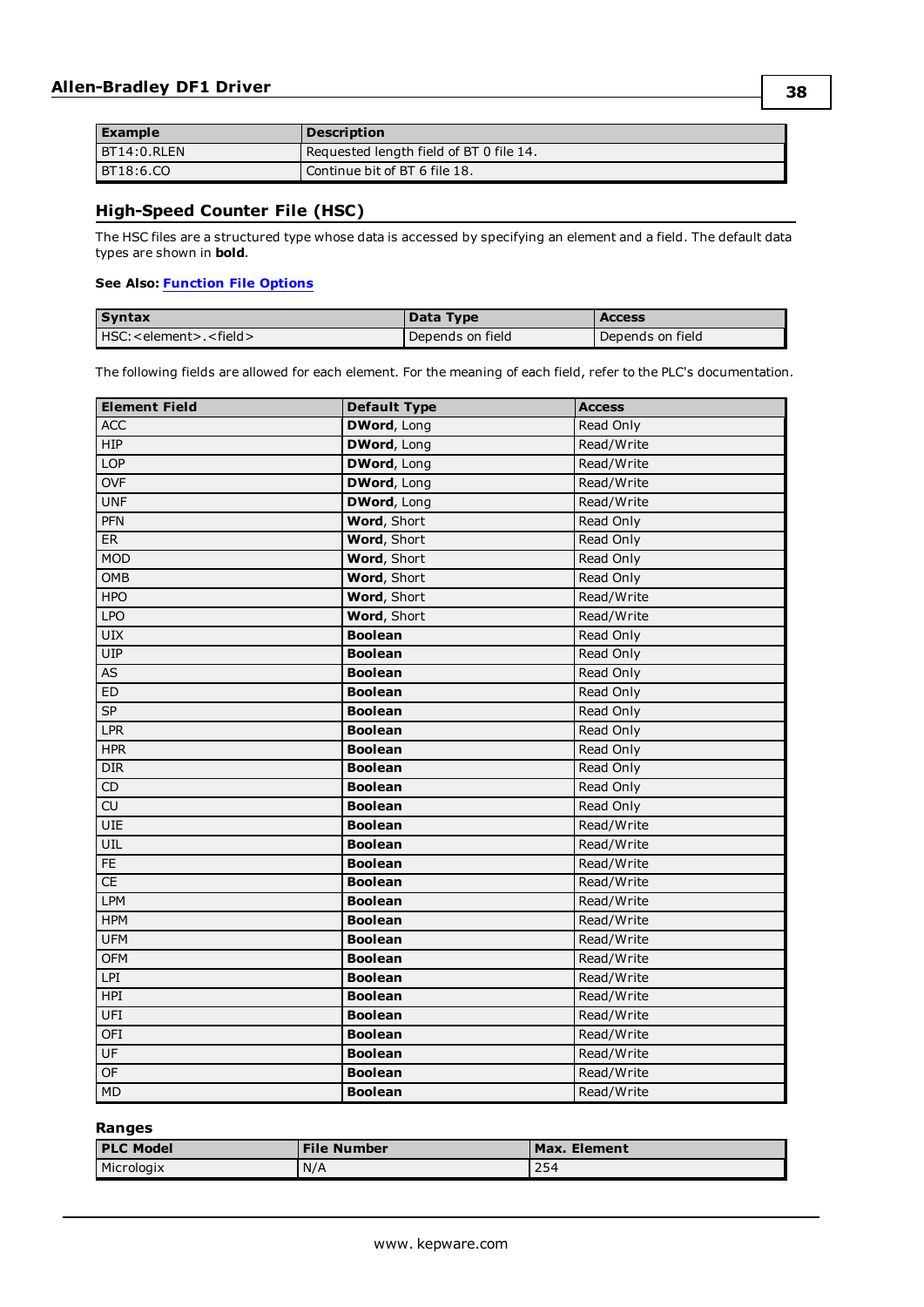| <b>PLC Model</b> | <b>File Number</b> | Max. Element |
|------------------|--------------------|--------------|
| All SLC          | N/A                | N/A          |
| PLC5             | N/A                | N/A          |

#### **Examples**

| <b>Example</b> | <b>Description</b>                                 |
|----------------|----------------------------------------------------|
| HSC: 0.0MB     | Output mask setting for high speed counter 0.      |
| HSC:1.ED       | Error detected indicator for high speed counter 1. |

#### <span id="page-38-0"></span>**Real-Time Clock File (RTC)**

The RTC files are a structured type whose data is accessed by specifying an element and a field. The default data types are shown in **bold**.

#### **See Also: [Function](#page-12-0) File Options**

| <b>Syntax</b>             | Data Type        | Access           |
|---------------------------|------------------|------------------|
| RTC: < element>. < field> | Depends on field | Depends on field |

The following fields are allowed for each element. For the meaning of each field, refer to the PLC's documentation.

| <b>Element Field</b>    | Data Type      | <b>Access</b> |
|-------------------------|----------------|---------------|
| <b>YR</b>               | Word, Short    | Read/Write    |
| <b>MON</b>              | Word, Short    | Read/Write    |
| <b>DAY</b>              | Word, Short    | Read/Write    |
| H <sub>R</sub>          | Word, Short    | Read/Write    |
| <b>MIN</b>              | Word, Short    | Read/Write    |
| <b>SEC</b>              | Word, Short    | Read/Write    |
| <b>DOW</b>              | Word, Short    | Read/Write    |
| <b>DS</b>               | <b>Boolean</b> | Read Only     |
| <b>BL</b>               | <b>Boolean</b> | Read Only     |
| _SET (for block writes) | <b>Boolean</b> | Read/Write    |

#### **Ranges**

| <b>PLC Model</b> | <b>File Number</b> | Max. Element |
|------------------|--------------------|--------------|
| Micrologix       | N/A                | 254          |
| AII SLC          | N/A                | N/A          |
| PLC5             | N/A                | I N/A        |

#### **Examples**

| l Example | <b>Description</b>                           |
|-----------|----------------------------------------------|
| RTC:0.YR  | Year setting for real-time clock 0.          |
| RTC: 0.BL | Battery low indicator for real-time clock 0. |

#### <span id="page-38-1"></span>**Channel 0 Communication Status File (CS0)**

To access the communication status file for channel 0, specify a word and optionally a bit in the word. The default data types are shown in **bold**.

#### **See Also: [Function](#page-12-0) File Options**

| <b>Syntax</b>                  | Data Type                                   | <b>Access</b>                                      |
|--------------------------------|---------------------------------------------|----------------------------------------------------|
| CS0: < word >                  | Short, <b>Word</b> , BCD, DWord, Long, LBCD | Depends on <word> and <bit></bit></word>           |
| CS0: <word>/<bit></bit></word> | <b>Boolean</b>                              | Depends on <word> and <br/> <br/>&gt;it&gt;</word> |
| CS0/bit                        | <b>Boolean</b>                              | Depends on <word> and <bit></bit></word>           |

#### **Ranges**

**39**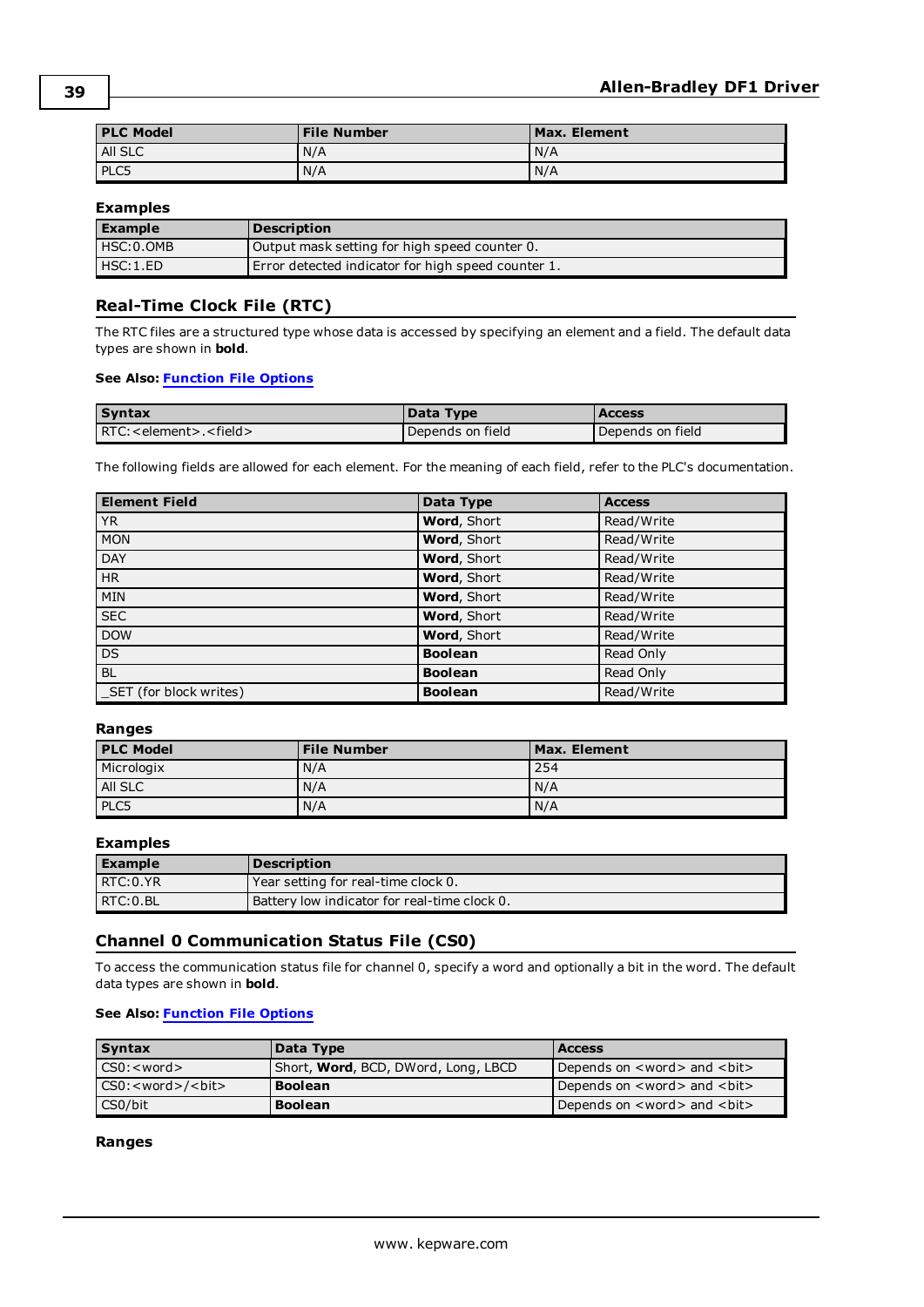| <b>PLC Model</b> | <b>File Number</b> | Max. Element |
|------------------|--------------------|--------------|
| Micrologix       | N/A                | 254          |
| All SLC          | N/A                | N/A          |
| PLC5             | N/A                | N/A          |

#### **Examples**

| <b>Example</b>    | Description            |
|-------------------|------------------------|
| $\mathsf{CC}50:0$ | Word 0.                |
| CS0:4/2           | Bit 2 word $4 = MCP$ . |

<span id="page-39-0"></span>**Note:** For more information on CS0 words/bit meanings, refer to the Rockwell documentation.

#### **Channel 1 Communication Status File (CS1)**

To access the communication status file for channel 1, specify a word and optionally a bit in the word. The default data types are shown in **bold**.

#### **See Also: [Function](#page-12-0) File Options**

| <b>Syntax</b>                    | Data Type                                   | <b>Access</b>                                     |
|----------------------------------|---------------------------------------------|---------------------------------------------------|
| $CS1$ : $<$ word $>$             | Short, <b>Word</b> , BCD, DWord, Long, LBCD | Depends on <word> and <bit></bit></word>          |
| $\text{CS1:}$ < word > / < bit > | <b>Boolean</b>                              | Depends on <word> and <br/> <br/>&gt;L&gt;</word> |
| CS1/bit                          | <b>Boolean</b>                              | Depends on <word> and <br/> <br/>t&gt;</word>     |

#### **Ranges**

| <b>PLC Model</b> | <b>File Number</b> | Max. Element |
|------------------|--------------------|--------------|
| Micrologix       | N/A                | 254          |
| All SLC          | N/A                | N/A          |
| PLC5             | N/A                | N/A          |

#### **Examples**

| <b>Example</b>     | <b>Description</b>   |
|--------------------|----------------------|
| $\mathsf{CS1:0}$   | Word 0               |
| $\textsf{CS1:4}/2$ | Bit 2 word $4 = MCP$ |

<span id="page-39-1"></span>**Note:** For more information on CS1 words/bit meanings, refer to the Rockwell documentation.

## **I/O Module Status File (IOS)**

To access the I/O module status file, specify a word and optionally a bit in the word. The default data type for each syntax is shown in **bold**.

#### **See Also: [Function](#page-12-0) File Options**

| <b>Syntax</b>                  | Data Type                                   | <b>Access</b>                                       |
|--------------------------------|---------------------------------------------|-----------------------------------------------------|
| IOS: <word></word>             | Short, <b>Word</b> , BCD, DWord, Long, LBCD | Depends on <word> and <br/> <br/>&gt;bit&gt;</word> |
| IOS: <word>/<bit></bit></word> | <b>Boolean</b>                              | Depends on <word> and <bit></bit></word>            |
| IOS/bit                        | <b>Boolean</b>                              | Depends on <word></word>                            |
|                                |                                             | and $bit$                                           |

#### **Ranges**

| <b>PLC Model</b> | <b>File Number</b> | Max. Element |
|------------------|--------------------|--------------|
| Micrologix       | N/A                | 254          |
| AII SLC          | N/A                | N/A          |
| PLC5             | N/A                | N/A          |

#### **Examples**

| <b>Example</b> | <b>Description</b> |
|----------------|--------------------|
| IOS:0          | Word 0.            |

**40**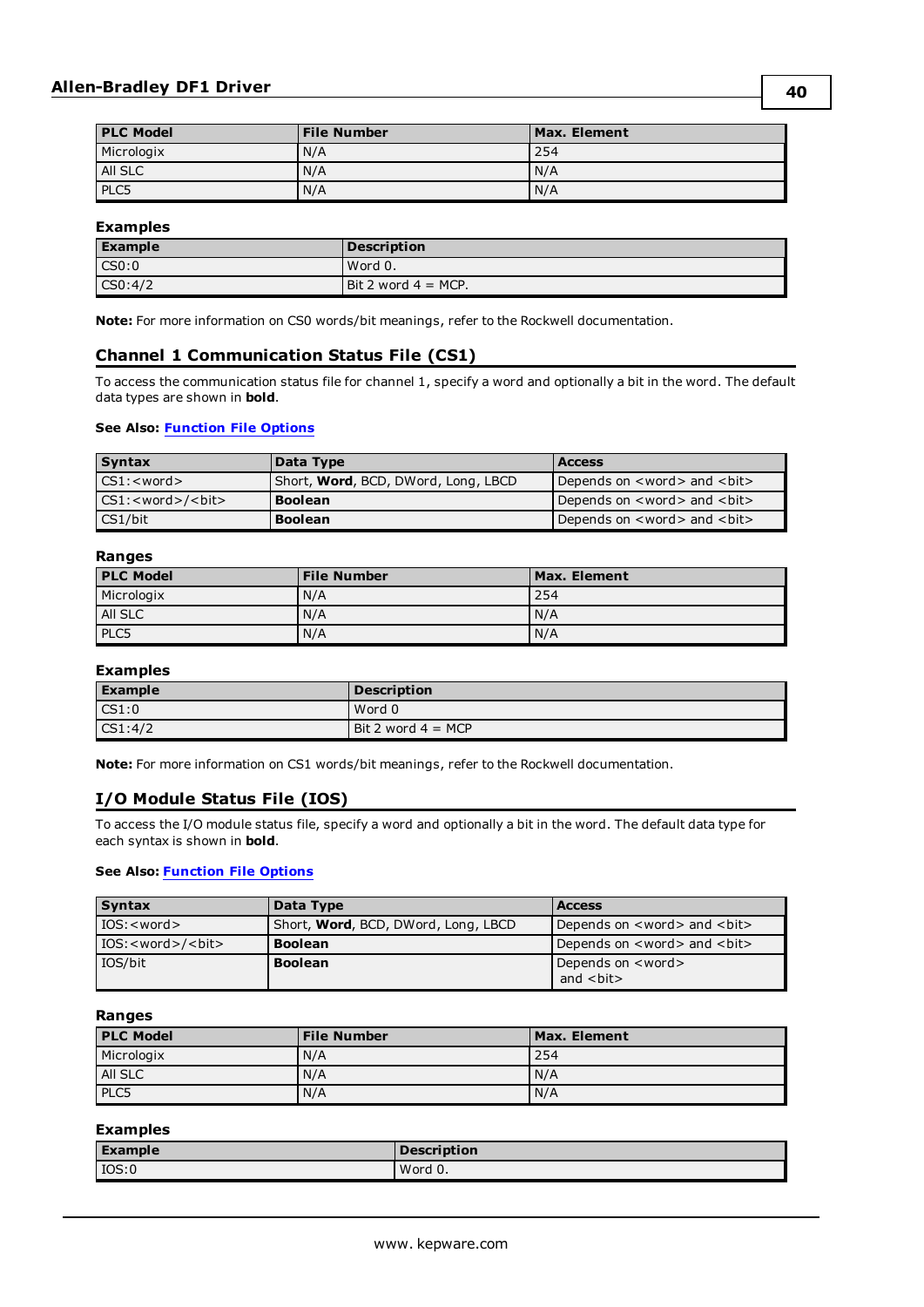| <b>Example</b> | <b>Description</b> |
|----------------|--------------------|
| IOS:4/2        | Bit 2 word 4.      |

**Note:** For a listing of 1769 expansion I/O status codes, refer to the instruction manual.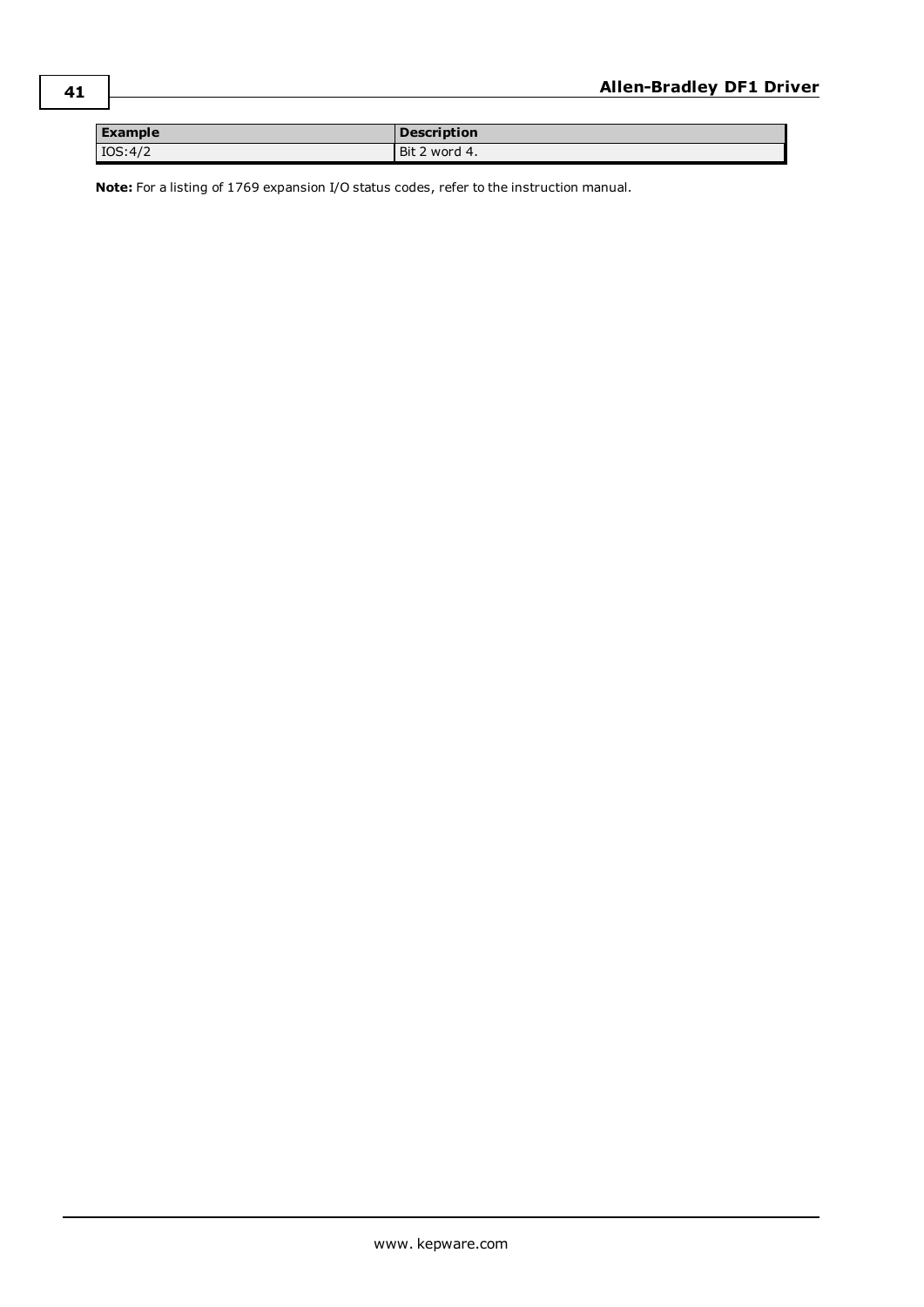#### <span id="page-41-0"></span>**Error Descriptions**

The following categories of messages may be generated. Click on the link for a list of the related message.

#### **Address [Validation](#page-41-1) [Device-Specific](#page-45-0) Messages Device Status [Messages](#page-44-1) Serial [Communication](#page-42-4) Messages**

#### <span id="page-41-1"></span>**Address Validation**

The following messages may be generated. Click on the link for a description of the message.

**Address [<address>](#page-41-2) is out of range for the specified device or register. Array size is out of range for address [<address>.](#page-41-3) Array support is not available for the specified address: [<address>.](#page-41-4) Data Type <type> is not valid for device address [<address>.](#page-41-5) Device address [<address>](#page-42-0) contains a syntax error. Device address [<address>](#page-42-1)** is not supported by model <model name>. **Device address [<address>](#page-42-2)** is read only. **Missing [address.](#page-42-3)**

#### <span id="page-41-2"></span>**Address <address> is out of range for the specified device or register.**

#### **Error Type:**

Warning

#### **Possible Cause:**

A tag address that has been specified statically references a location that is beyond the range of supported locations for the device.

#### **Solution:**

<span id="page-41-3"></span>Verify that the address is correct; if it is not, re-enter it in the client application.

#### **Array size is out of range for address <address>.**

#### **Error Type:**

Warning

#### **Possible Cause:**

A tag address that has been specified statically is requesting an array size that is too large for the address type or block size of the driver.

#### **Solution:**

<span id="page-41-4"></span>Re-enter the address in the client application to specify a smaller value for the array or a different starting point.

#### **Array support is not available for the specified address: <address>.**

#### **Error Type:**

Warning

#### **Possible Cause:**

A tag address that has been specified statically contains an array reference for an address type that doesn't support arrays.

#### **Solution:**

<span id="page-41-5"></span>Re-enter the address in the client application to remove the array reference or correct the address type.

#### **Data Type <type> is not valid for device address <address>.**

#### **Error Type:**

Warning

#### **Possible Cause:**

A tag address that has been specified statically has been assigned an invalid data type.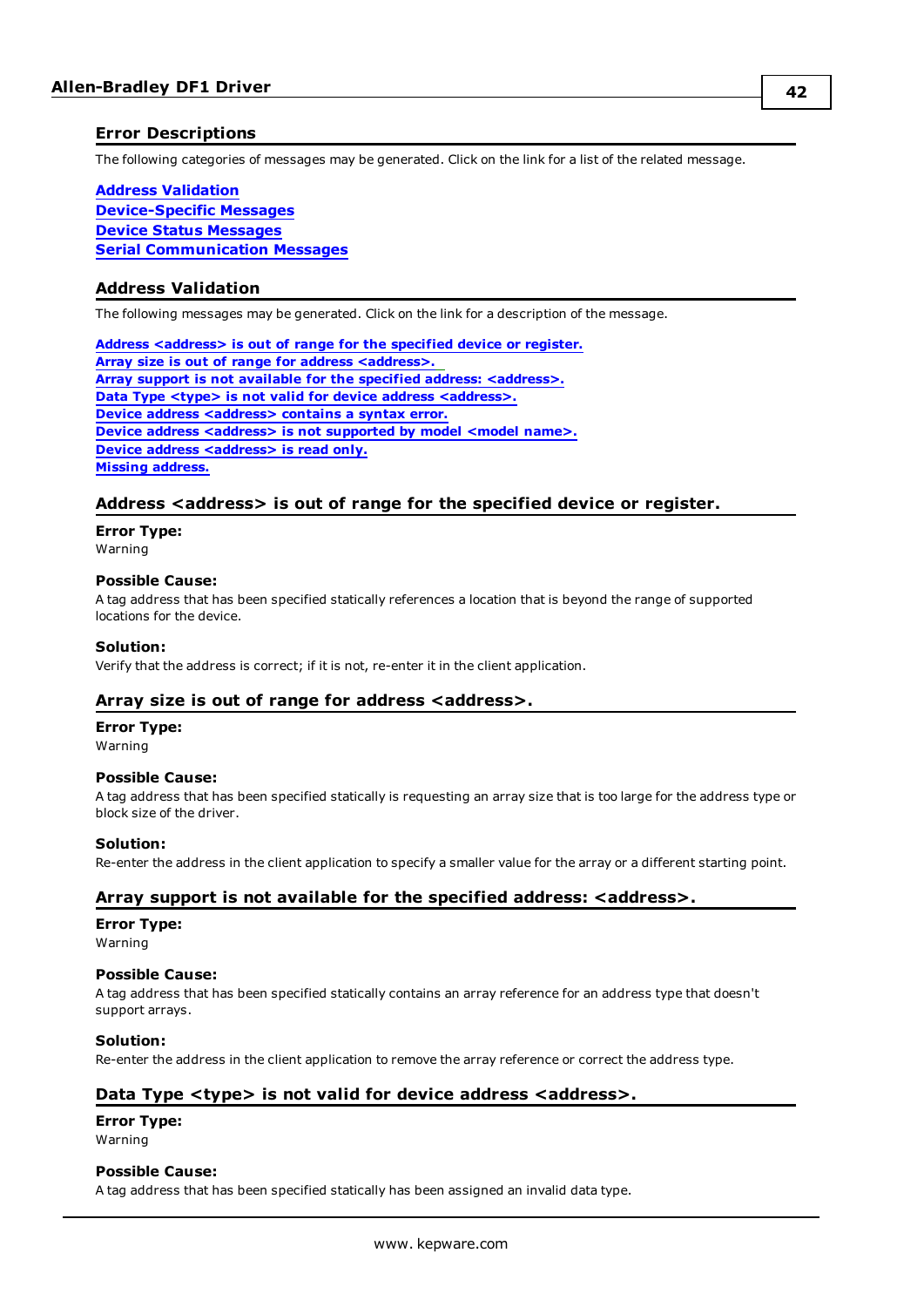#### **Solution:**

<span id="page-42-0"></span>Modify the requested data type in the client application.

#### **Device address <address> contains a syntax error.**

#### **Error Type:**

Warning

#### **Possible Cause:**

A tag address that has been specified statically contains one or more invalid characters.

#### **Solution:**

<span id="page-42-1"></span>Re-enter the address in the client application.

#### **Device address <address> is not supported by model <model name>.**

#### **Error Type:**

Warning

#### **Possible Cause:**

A tag address that has been specified statically references a location that is valid for the communications protocol but not supported by the target device.

#### **Solution:**

- 1. Verify that the address is correct; if it is not, re-enter it in the client application.
- 2. Verify the selected model name for the device is correct.

#### <span id="page-42-2"></span>**Device address <address>** is read only.

#### **Error Type:**

Warning

#### **Possible Cause:**

A tag address that has been specified statically has a requested access mode that is not compatible with what the device supports for that address.

#### **Solution:**

<span id="page-42-3"></span>Change the access mode in the client application.

#### **Missing address.**

**Error Type:** Warning

#### **Possible Cause:**

A tag address that has been specified statically has no length.

#### **Solution:**

<span id="page-42-4"></span>Re-enter the address in the client application.

#### **Serial Communications**

The following messages may be generated. Click on the link for a description of the message.

**[Communications](#page-43-0) error on <channel name> [<error mask>]. [COMn](#page-43-2) does not exist. COMn is in use by another [application.](#page-43-3) Error [opening](#page-43-4) COMn. Unable to set comm [parameters](#page-44-0) on COMn.**

**43**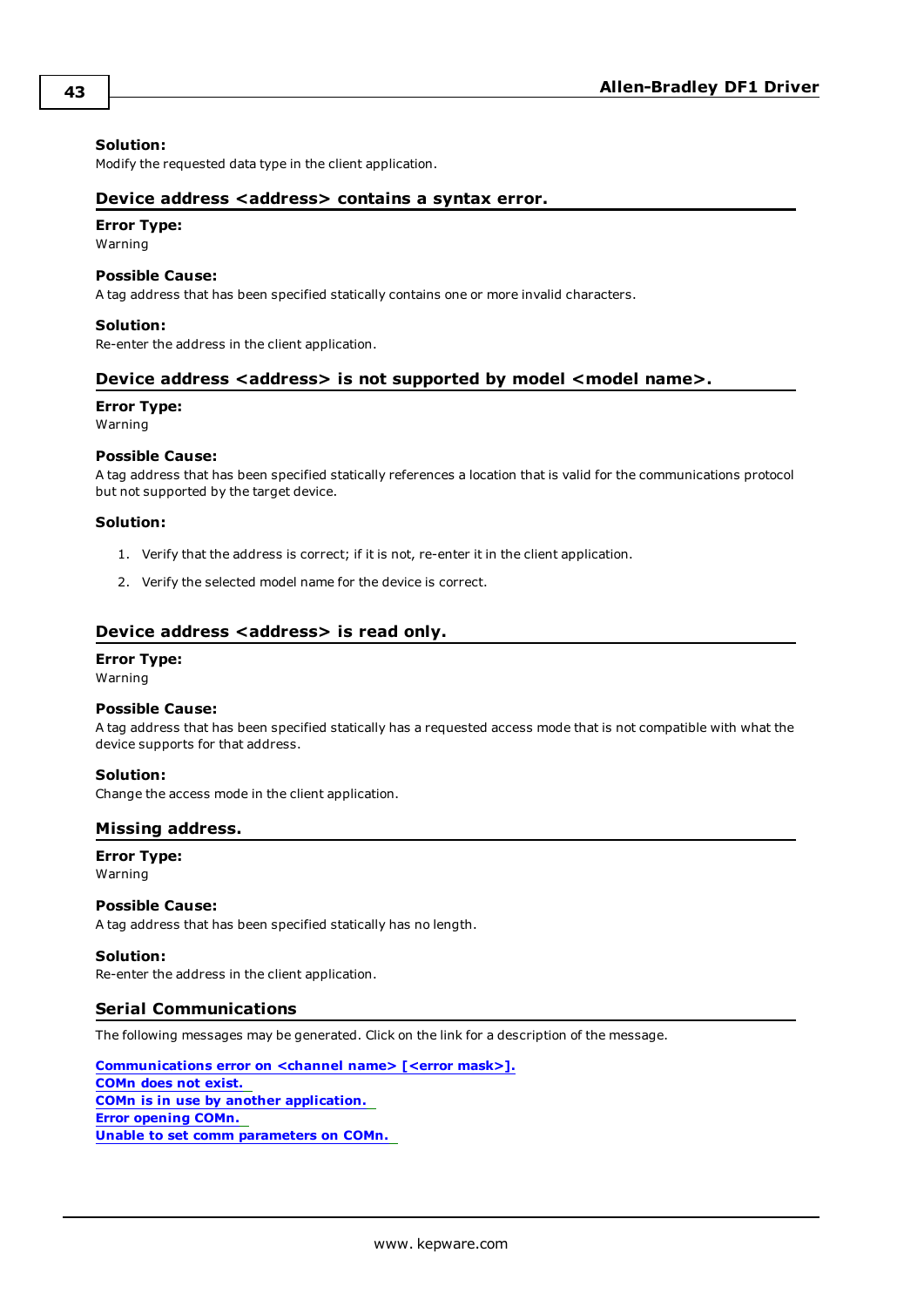#### <span id="page-43-0"></span>**Communications error on <channel name> [<error mask>].**

**Error Type:** Serious

#### **Possible Cause:**

- 1. The serial connection between the device and the host PC is bad.
- 2. The communications parameters for the serial connection are incorrect.

#### **Solution:**

- 1. Verify the cabling between the PC and the device.
- 2. Verify that the specified communications parameters match those of the device.

#### **See Also:**

<span id="page-43-1"></span>**Error Mask [Definitions](#page-43-1)**

#### **Error Mask Definitions**

- <span id="page-43-5"></span>**B** = Hardware break detected
- **F** = Framing error
- <span id="page-43-6"></span> $E = I/O$  error
- **O** = Character buffer overrun
- <span id="page-43-7"></span>**R** = RX buffer overrun
- **P** = Received byte parity error
- **T** = TX buffer full

#### <span id="page-43-2"></span>**COMn does not exist.**

#### **Error Type:**

Fatal

#### **Possible Cause:**

The specified COM port is not present on the target computer.

#### **Solution:**

<span id="page-43-3"></span>Verify that the proper COM port has been selected.

#### **COMn is in use by another application.**

## **Error Type:**

Fatal

#### **Possible Cause:**

The serial port assigned to a device is being used by another application.

#### **Solution:**

<span id="page-43-4"></span>Verify that the correct port has been assigned to the channel.

#### **Error opening COMn.**

**Error Type:**

Fatal

#### **Possible Cause:**

The specified COM port could not be opened due an internal hardware or software problem on the target computer.

#### **Solution:**

Verify that the COM port is functional and may be accessed by other Windows applications.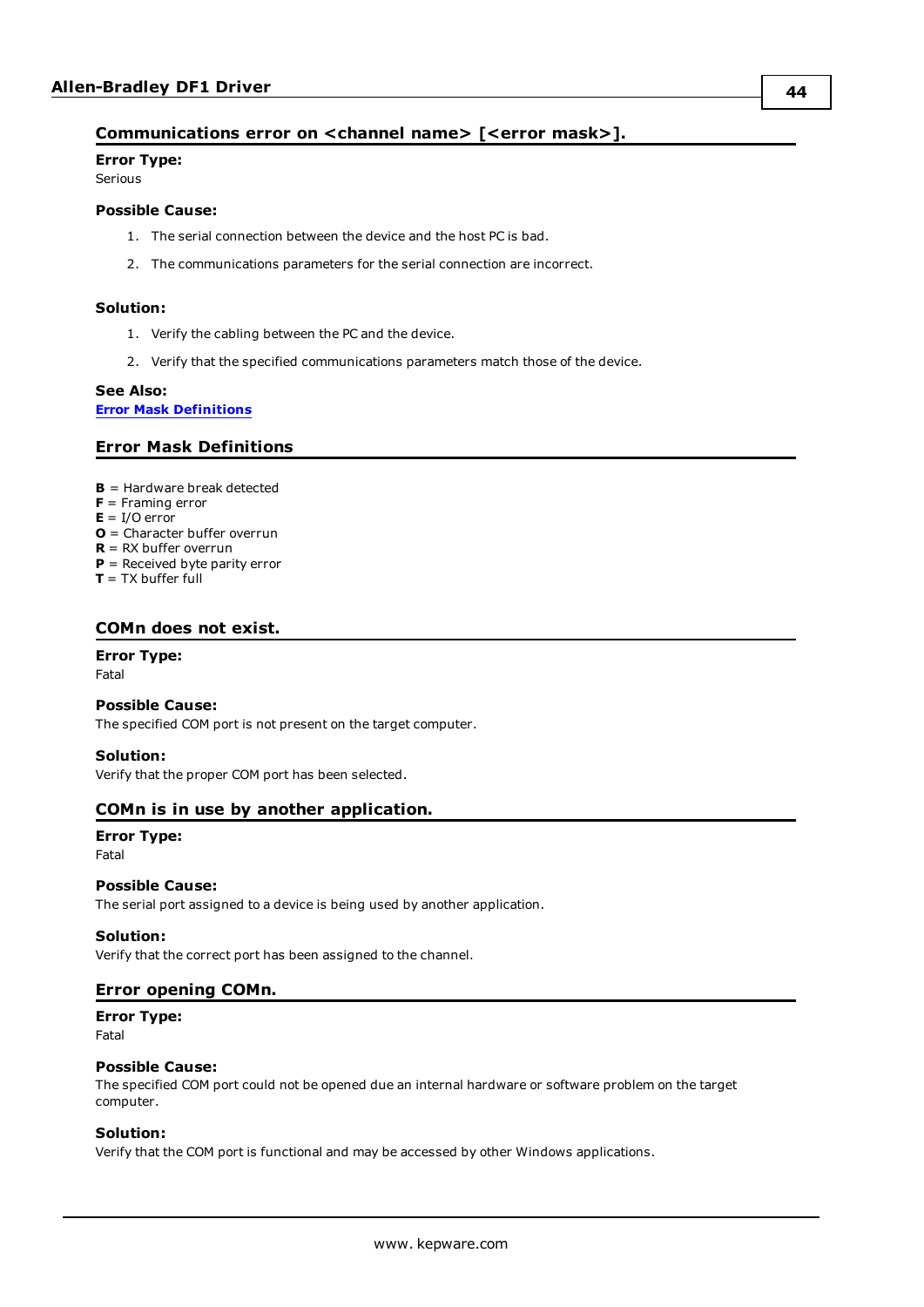#### <span id="page-44-0"></span>**Unable to set comm parameters on COMn.**

#### **Error Type:**

Fatal

**Possible Cause:** The serial parameters for the specified COM port are not valid.

#### **Solution:**

<span id="page-44-1"></span>Verify the serial parameters and make any necessary changes.

#### **Device Status Messages**

The following messages may be generated. Click on the link for a description of the message.

**Device <device name> is not [responding.](#page-44-2) Unable to write to [<address>](#page-44-3) on device <device name>.**

#### <span id="page-44-2"></span>**Device <device name> is not responding.**

#### **Error Type:**

Serious

#### **Possible Cause:**

- 1. The serial connection between the device and the Host PC is broken.
- 2. The communications parameters for the serial connection are incorrect.
- 3. The named device may have been assigned an incorrect Network ID.
- 4. The response from the device took longer to receive than the amount of time specified in the "Request Timeout" device setting.

#### **Solution:**

- 1. Verify the cabling between the PC and the device.
- 2. Verify that the specified communication parameters match those of the device.
- 3. Verify that the Network ID given to the named device matches that of the actual device.
- 4. Increase the Request Timeout setting so that the entire response can be handled.

#### <span id="page-44-3"></span>**Unable to write to <address> on device <device name>.**

#### **Error Type:**

Serious

#### **Possible Cause:**

- 1. The serial connection between the device and the host PC is broken.
- 2. The communication parameters for the serial connection are incorrect.
- 3. The named device may have been assigned an incorrect network ID.

#### **Solution:**

- 1. Verify the cabling between the PC and the device.
- 2. Verify that the specified communication parameters match those of the device.
- 3. Verify that the Network ID given to the named device matches that of the actual device.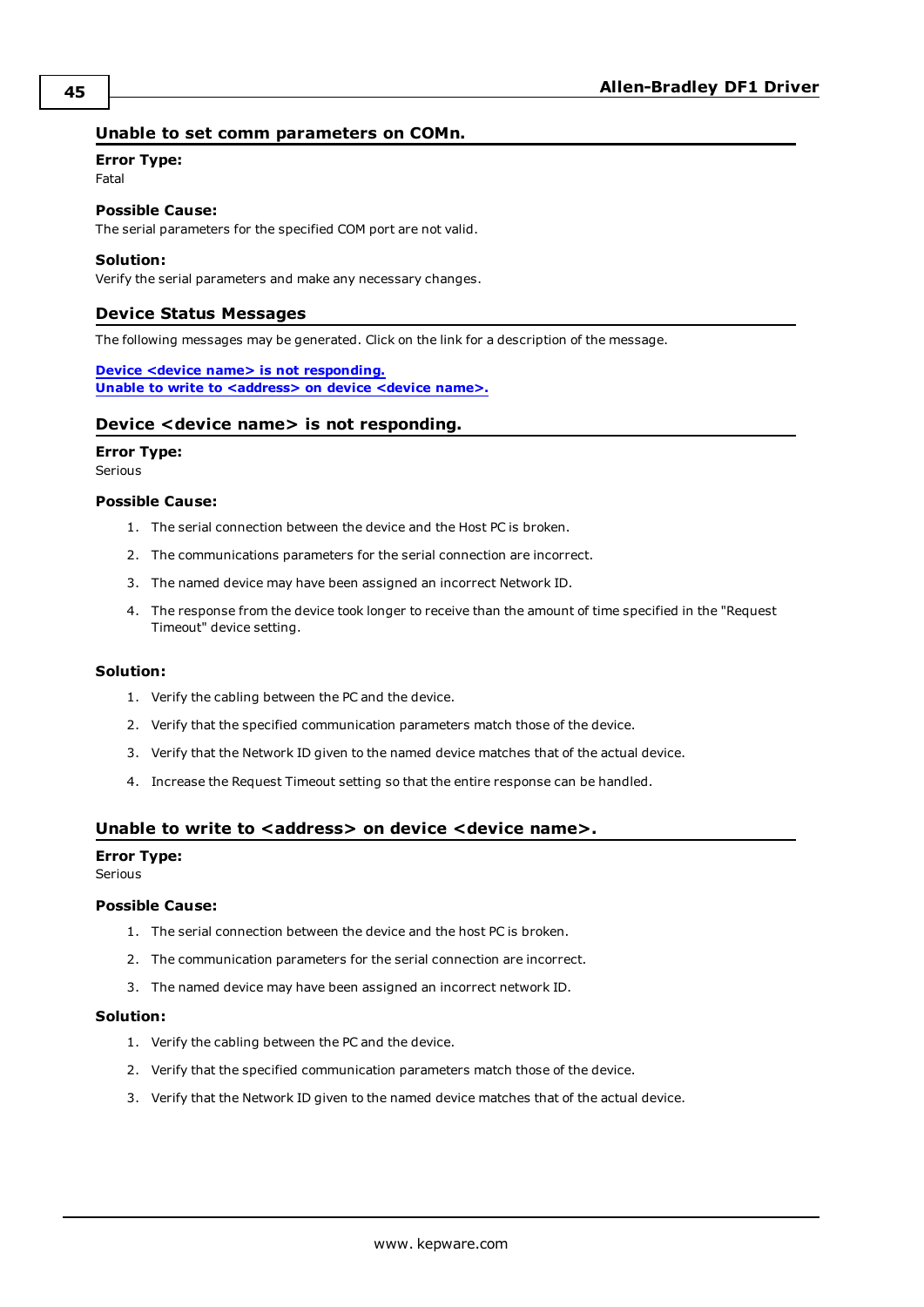#### <span id="page-45-0"></span>**Device-Specific Messages**

The following messages may be generated. Click on the link for a description of the message.

**Checksum error occurred writing to address [<address>](#page-45-1) on device <device name>. Device <device name> timed out writing to address [<address>.](#page-45-2) Error writing to address <address> on device <device name> [\[Status=<STS>,](#page-46-1) Ext. Status=<EXT. [STS>\].](#page-46-1) Error writing to address [<address>](#page-46-2) on device <device name>. Framing error. Error writing to address <address> on device <device name>. Slave [sink/source](#page-46-0) full. Error writing to address [<address>](#page-46-3) on device <device name>. Slave source empty. Unable to read data starting at <start address> on device <device name> [\[Status=<STS>,](#page-47-0) Ext. [Status=<EXT.](#page-47-0) STS>]. Unable to read data starting at <start address> on device <device name> [\[Status=<STS>,](#page-47-1) Ext. [Status=<EXT.](#page-47-1) STS>]. Block deactivated. Unable to read function file <fun. file address> on device <device name> [\[Status=<STS>,](#page-47-2) Ext. [Status=<EXT.](#page-47-2) STS>]. Unable to read function file <fun. file element> on device <device name> [\[Status=<STS>,](#page-48-0) Ext. [Status=<EXT.](#page-48-0) STS>]. Block deactivated. Unable to read data starting at <start [address>](#page-48-1) on device <device name>. Framing error. Unable to read function file <fun. file [element>](#page-48-2) on device <device name>. Framing error. Unable to read data starting at <start address> on device <device name>. [checksum](#page-48-3) error. Unable to read function file <fun. file element> on device <device name>. [checksum](#page-49-0) error. Unable to read data starting at <start address> on device <device name>. Slave [sink/source](#page-49-1) full. Unable to read function file <fun. file element> on device <device name>. Slave [sink/source](#page-49-2) full. Unable to read data starting at <start [address>](#page-49-3) on device <device name>. Slave source empty. Unable to read function file <fun. file [element>](#page-49-4) on device <device name>. Slave source empty. Unable to read data starting at <start [address>](#page-50-0) on device <device name>. Device replied with a [NAK.](#page-50-0) Unable to read function file <fun. file [element>](#page-50-1) on device <device name>. Device replied with a [NAK.](#page-50-1)**

**Unable to read data starting at <start [address>](#page-50-2) on device <device name>. Memory map error. Unable to read function file <fun. file [element>](#page-50-3) on device <device name>. Memory map error. Unable to read data starting at <start [address>](#page-50-4) on device <device name>. Device replied with an [unexpected](#page-50-4) NAK. Check device link protocol.**

**Unable to read function file <fun. file [element>](#page-51-0) on device <device name>. Device replied with an [unexpected](#page-51-0) NAK. Check device link protocol.**

#### <span id="page-45-1"></span>**Checksum error occurred writing to address <address> on device <device name>.**

#### **Error Type:**

Serious

#### **Possible Cause:**

There is bad cabling connecting the devices causing noise and checksum errors.

#### **Solution:**

<span id="page-45-2"></span>Inspect cabling between the Host PC and the device.

#### **Device <device name> timed out writing to address <address>.**

**Error Type:** Serious

#### **Possible Cause:**

- 1. The device is not responding.
- 2. The serial connection between the device and the Host PC is broken.

#### **Solution:**

Inspect cabling between the Host PC and the device. Verify the device is on and operating properly.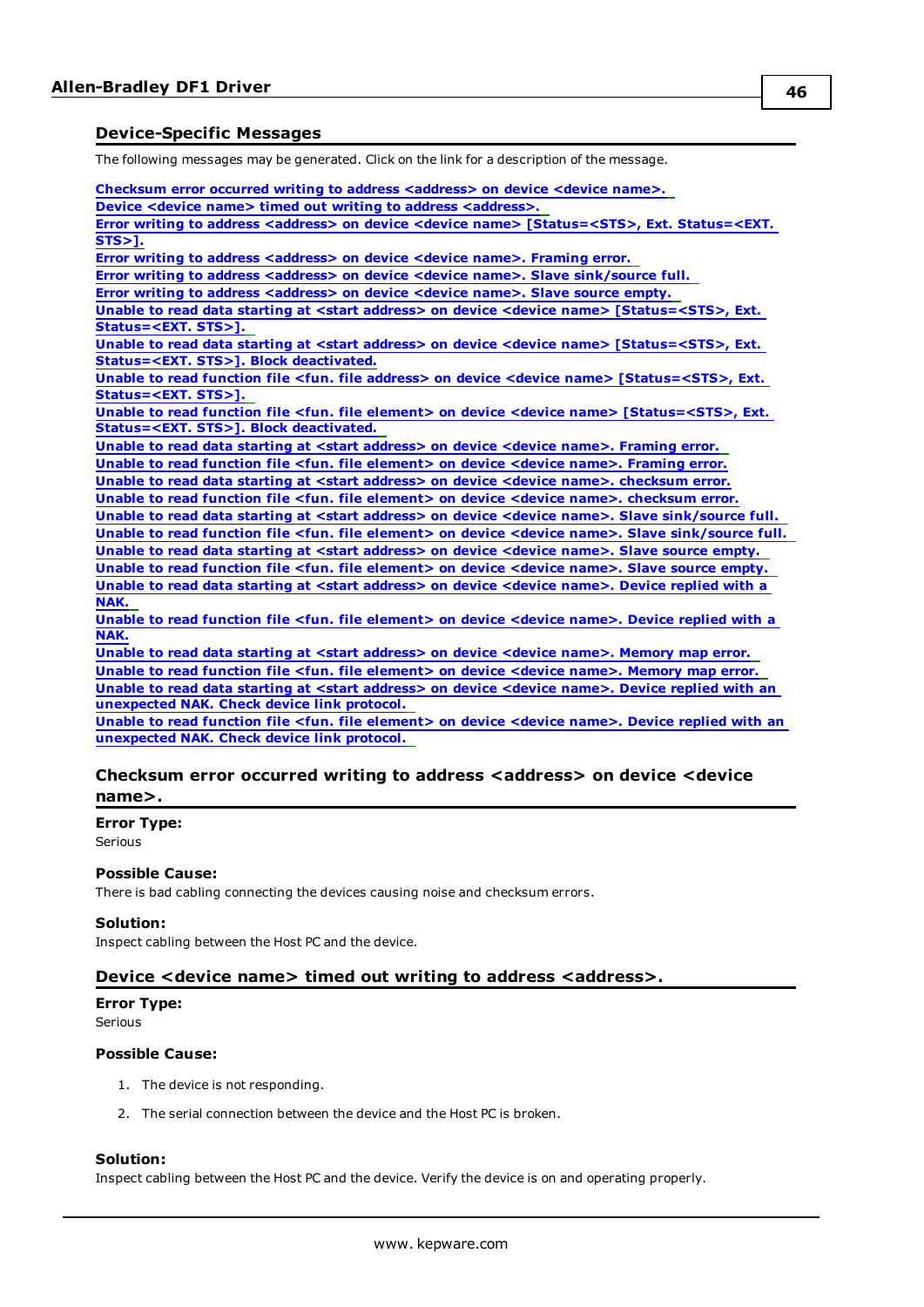#### <span id="page-46-0"></span>**Error writing to address <address> on device <device name>. Slave sink/source full.**

#### **Error Type:**

**Serious** 

#### **Possible Cause:**

The slave device cannot accept any more requests from the master. The client may be requesting data too fast.

#### **Solution:**

The driver will automatically poll and re-poll the slave to empty its source and in turn make room for responses from requests previously in the full sink. If this error occurs too often, decrease the update rate on suspected tags, not necessarily the tag being written to.

#### <span id="page-46-1"></span>**Error** writing to address <address> on device <device name> [Status=<STS>, **Ext. Status=<EXT. STS>].**

#### **Error Type:**

Serious

#### **Possible Cause:**

- 1. Node cannot be found.
- 2. Duplicate node detected.
- 3. The address requested in the block does not exist in the PLC.
- 4. Processor is in program mode.

#### **Solution:**

Check the status and extended status codes that are being returned by the PLC. The codes are displayed in hexadecimal.

#### **Note:**

Status code errors in the low nibble of the status code indicate errors found by the local node. Errors found by the local node occur when the KF module cannot see the destination PLC on the network for some reason.

Status code errors in the high nibble of the status code indicate errors found by the PLC. These errors are generated when the block of data the driver is asking for is not available in the PLC.

#### <span id="page-46-2"></span>**Error writing to address <address> on device <device name>. Framing error.**

#### **Error Type:**

Serious

#### **Possible Cause:**

- 1. Unexpected frame received.
- 2. Frame size mismatch.

#### **Solution:**

The device is returning an invalid write response or one of unexpected size. If this error occurs frequently, contact Technical Support.

### <span id="page-46-3"></span>**Error writing to address <address> on device <device name>. Slave source empty.**

**Error Type:**

Serious

#### **Possible Cause:**

The slave device does not have a response prepared for the write request to address < address>. The slave repoll delay may be set to short.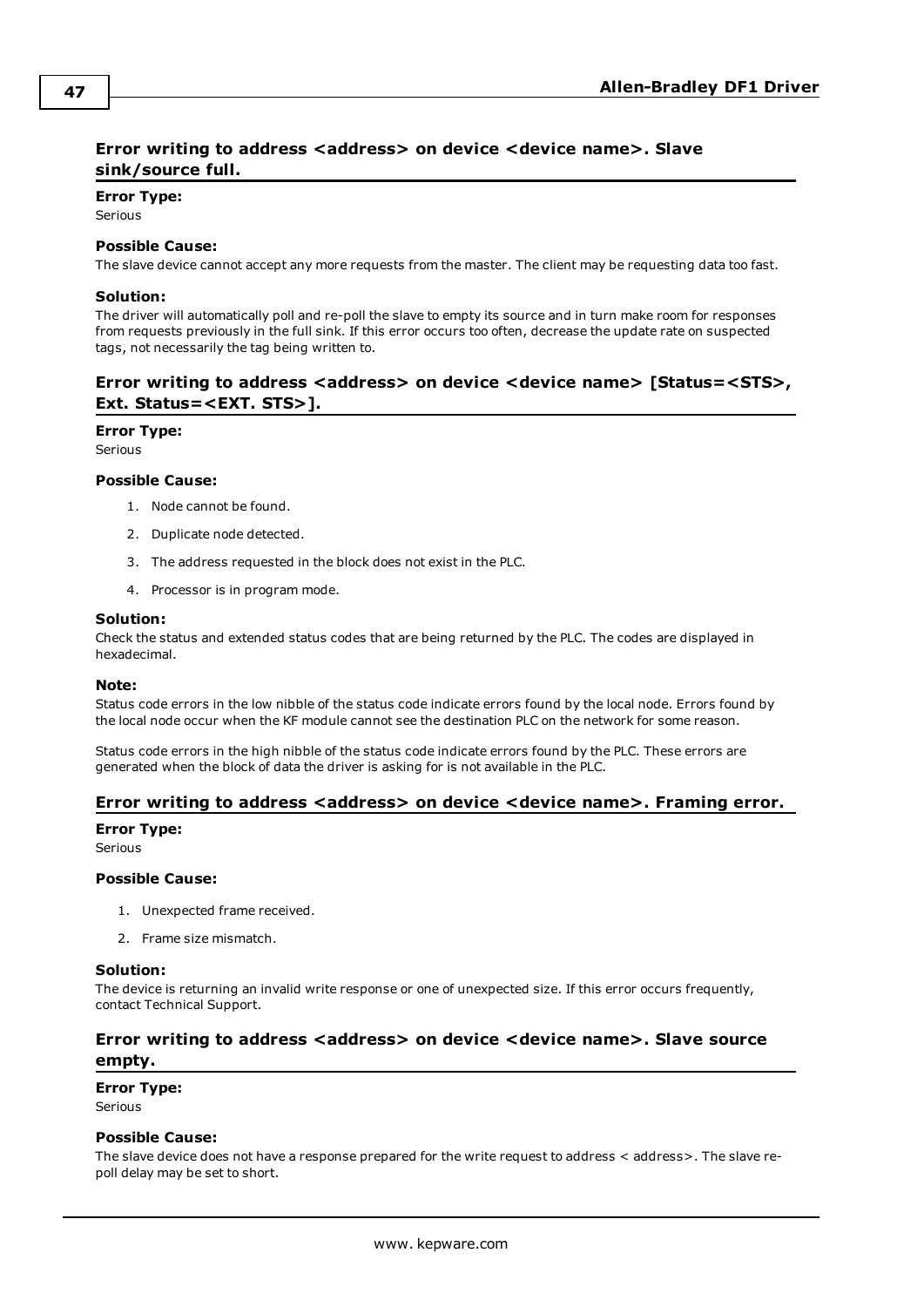#### **Solution:**

The driver will automatically poll and re-poll the slave in seek of a poll response. If this error occurs too often, increase the slave re-poll delay on the given channel.

#### <span id="page-47-0"></span>**Unable to read data starting at <start address> on device <device name> [Status=<STS>, Ext. Status=<EXT. STS>].**

#### **Error Type:**

Serious

#### **Possible Cause:**

- 1. Node cannot be found.
- 2. Duplicate node detected.

#### **Solution:**

Check the status and extended status codes that are being returned by the PLC. The codes are displayed in hexadecimal.

#### **Note:**

This error message applies to local node errors. Status code errors in the low nibble of the status code indicate errors found by the local node. The driver will continue to retry reading these blocks of data periodically. Errors found by the local node occur when the KF module cannot see the destination PLC on the network for some reason.

#### <span id="page-47-1"></span>**Unable to read data starting at <start address> on device <device name> [Status=<STS>, Ext. Status=<EXT. STS>]. Block deactivated.**

#### **Error Type:**

Serious

#### **Possible Cause:**

- 1. The address requested in the block does not exist in the PLC.
- 2. Processor is in program mode.

#### **Solution:**

Check the status and extended status codes that are being returned by the PLC. The codes are displayed in hexadecimal.

#### **Note:**

This error message applies to remote node errors. Status code errors in the high nibble of the status code indicate errors found by the PLC. These errors are generated when the block of data the driver is asking for is not available in the PLC. The driver will not ask for these blocks again after receiving this kind of error. This kind of error can be generated if the address does not exist in the PLC.

#### <span id="page-47-2"></span>**Unable to read function file <fun. file element> on device <device name> [Status=<STS>, Ext. Status=< EXT. STS>].**

#### **Error Type:**

Serious

#### **Possible Cause:**

- 1. Node cannot be found.
- 2. Duplicate node detected.

#### **Solution:**

Check the status and extended status codes that are being returned by the PLC. The codes are displayed in hexadecimal.

#### **Note:**

This error message applies to local node errors. Status code errors in the low nibble of the status code indicate errors found by the local node. The driver will continue to retry reading this function file periodically. Errors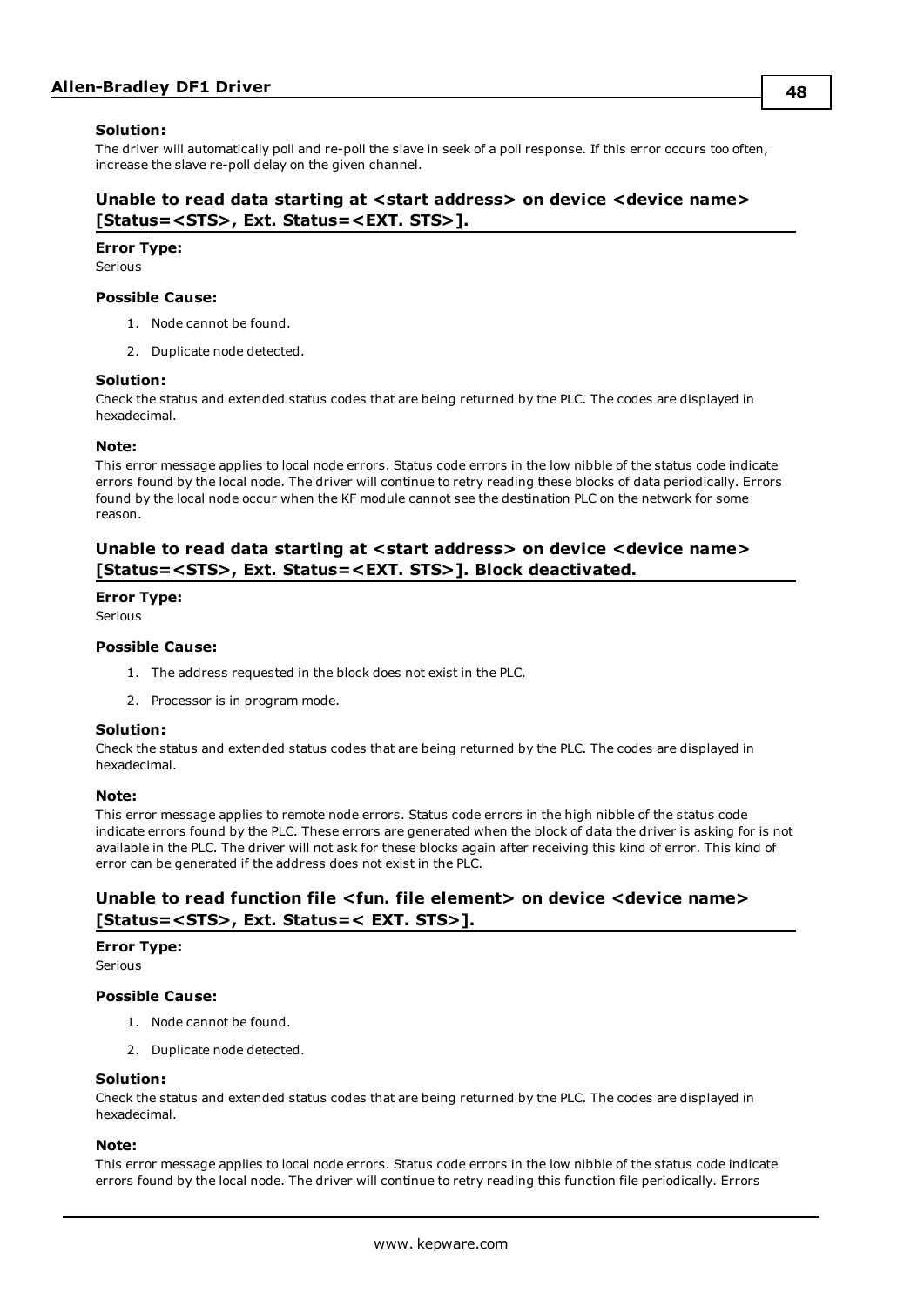found by the local node occur when the KF module cannot see the destination PLC on the network for some reason.

#### <span id="page-48-0"></span>**Unable to read function file <fun. file element> on device <device name> [Status=<STS>, Ext. Status=< EXT. STS>]. Block deactivated.**

#### **Error Type:**

Serious

#### **Possible Cause:**

- 1. The function file address requested in the block does not exist in the PLC.
- 2. Processor is in program mode.

#### **Solution:**

Check the status and extended status codes that are being returned by the PLC. The codes are displayed in hexadecimal.

#### **Note:**

This error message applies to remote node errors. Status code errors in the high nibble of the status code indicate errors found by the PLC. These errors are generated when the function file the driver is asking for is not available in the PLC. The driver will not ask for this function file again after receiving this kind of error. This kind of error can be generated if the function file address does not exist in the PLC.

#### <span id="page-48-1"></span>**Unable to read data starting at <start address> on device <device name>. Framing error.**

#### **Error Type:**

Serious

#### **Possible Cause:**

- 1. Unexpected frame received.
- 2. Frame size mismatch.

#### **Solution:**

The device is returning an invalid read response or one of unexpected size. If this error occurs frequently, contact Technical Support.

### <span id="page-48-2"></span>**Unable to read function file <fun. file element> on device <device name>. Framing error.**

#### **Error Type:**

Serious

#### **Possible Cause:**

- 1. Unexpected frame received.
- 2. Frame size mismatch.

#### **Solution:**

The device is returning an invalid function file read response or one of unexpected size. If this error occurs frequently, contact Technical Support.

#### <span id="page-48-3"></span>**Unable to read data starting at <start address> on device <device name>. checksum error.**

#### **Error Type:** Serious

#### **Possible Cause:**

There is bad cabling connecting the devices causing noise and checksum errors.

#### **Solution:**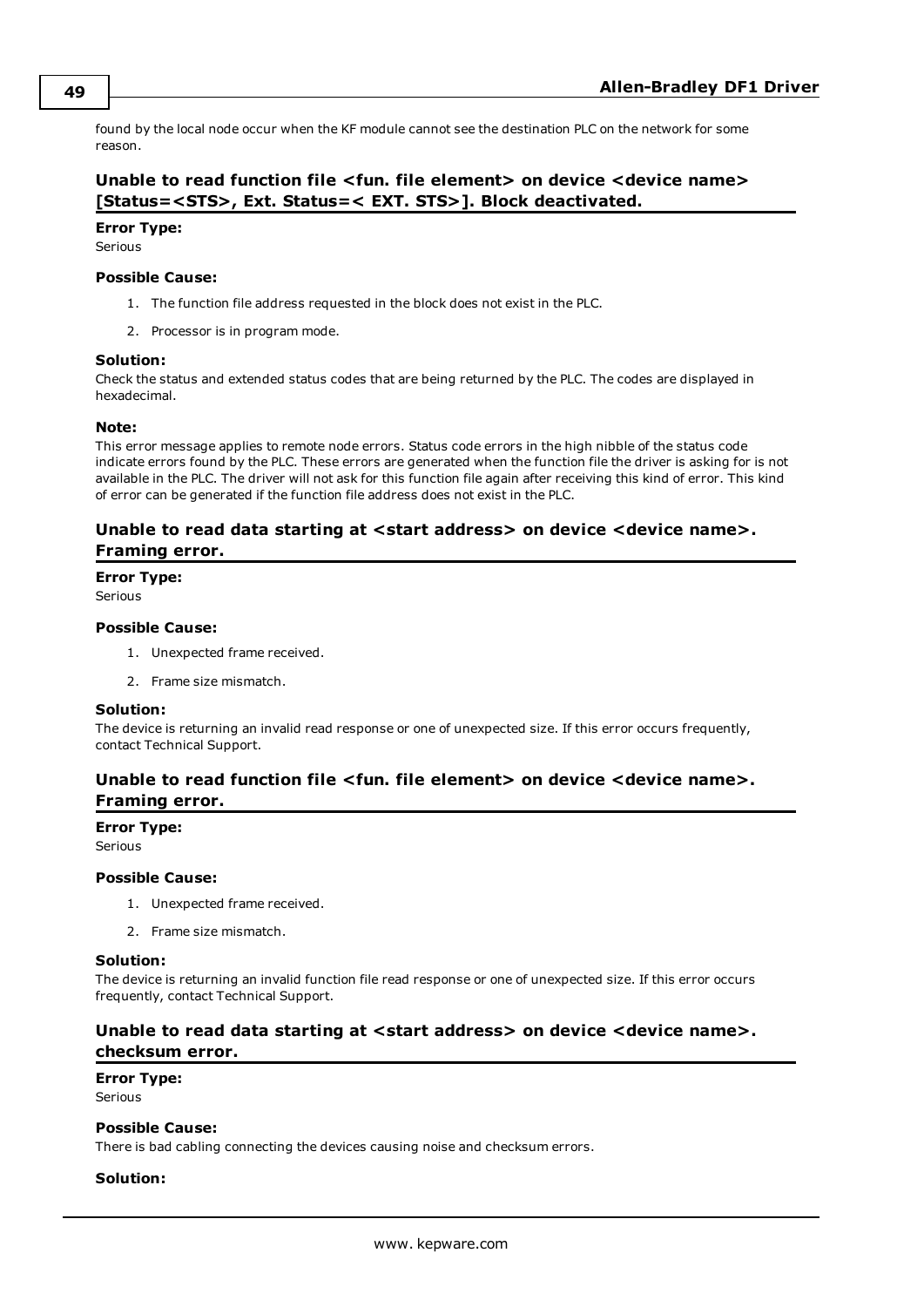<span id="page-49-0"></span>Inspect cabling between the Host PC and the device.

#### **Unable to read function file <fun. file element> on device <device name>. Checksum error.**

**Error Type:**

Serious

#### **Possible Cause:**

There is bad cabling connecting the devices causing noise and checksum errors.

#### **Solution:**

<span id="page-49-1"></span>Inspect cabling between the Host PC and the device.

#### **Unable to read data starting at <start address> on device <device name>. Slave sink/source full.**

#### **Error Type:**

Serious

#### **Possible Cause:**

The slave device cannot accept anymore requests from the master. The client may be requesting data too fast.

#### **Solution:**

The driver will automatically poll and re-poll the slave to empty its source and in turn make room for responses from requests previously in the full sink. If this error occurs too often, decrease the update rate on suspected tags.

#### <span id="page-49-2"></span>**Unable to read function file <fun. file element> on device <device name>. Slave sink/source full.**

#### **Error Type:**

Serious

#### **Possible Cause:**

The slave device cannot accept anymore requests from the master. The client may be requesting data too fast.

#### **Solution:**

The driver will automatically poll and re-poll the slave to empty its source and in turn make room for responses from requests previously in the full sink. If this error occurs too often, decrease the update rate on suspected function file tags.

#### <span id="page-49-3"></span>**Unable to read data starting at <start address> on device <device name>. Slave source empty.**

#### **Error Type:**

Serious

#### **Possible Cause:**

The slave device does not have a response prepared for the data request starting at <start address>. The slave re-poll delay may be set to short.

#### **Solution:**

The driver will automatically poll and re-poll the slave in seek of a poll response. If this error occurs too often, increase the slave re-poll delay on the given channel.

#### <span id="page-49-4"></span>**Unable to read function file <fun. file element> on device <device name>. Slave source empty.**

**Error Type:** Serious

#### **Possible Cause:**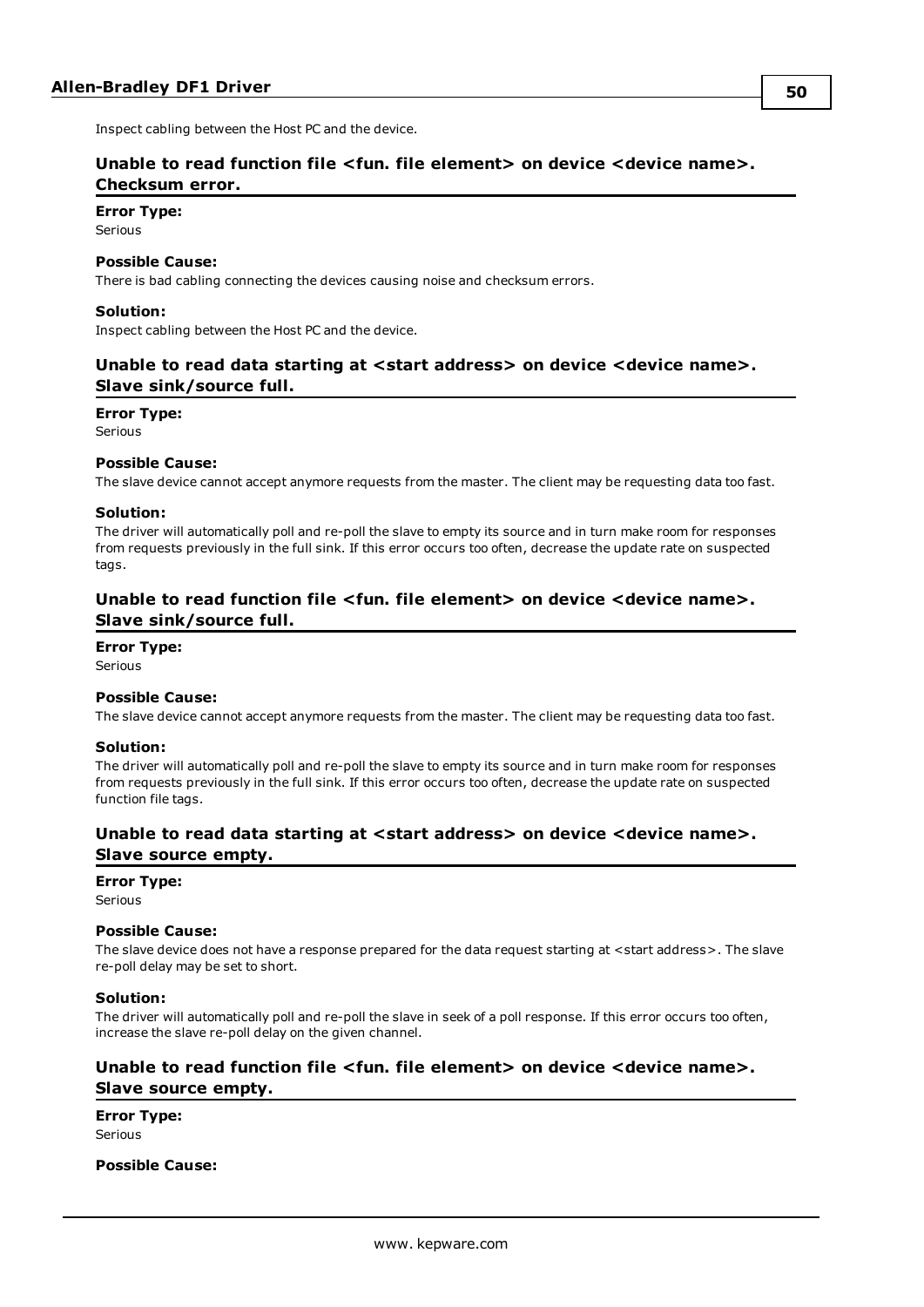The slave device does not have a response prepared for the request of function file <fun. file element>. The slave re-poll delay may be set to short.

#### **Solution:**

The driver will automatically poll and re-poll the slave in seek of a poll response. If this error occurs too often, increase the slave re-poll delay on the given channel.

#### <span id="page-50-0"></span>**Unable to read data starting at <start address> on device <device name>. Device replied with a NAK.**

#### **Error Type:**

Serious

#### **Possible Cause:**

The server sent an invalid response or one of unexpected size.

#### **Solution:**

<span id="page-50-1"></span>If this error occurs frequently, contact Technical Support.

#### **Unable to read function file <fun. file element> on device <device name>. Device replied with a NAK.**

#### **Error Type:**

Serious

#### **Possible Cause:**

The server sent an invalid response or one of unexpected size.

#### **Solution:**

<span id="page-50-2"></span>If this error occurs frequently, contact Technical Support.

#### **Unable to read data starting at <start address> on device <device name>.**

#### **Memory map error.**

**Error Type:** Serious

#### **Possible Cause:**

There was an error writing to memory on the server.

#### **Solution:**

<span id="page-50-3"></span>If this error occurs frequently, contact Technical Support.

### **Unable to read function file <fun. file element> on device <device name>. Memory map error.**

## **Error Type:**

Serious

#### **Possible Cause:**

There was an error writing to memory on the server.

#### **Solution:**

<span id="page-50-4"></span>If this error occurs frequently, contact Technical Support.

#### **Unable to read data starting at <start address> on device <device name>. Device replied with an unexpected NAK. Check device link protocol.**

#### **Error Type:**

Serious

#### **Possible Cause:**

The server either sent an invalid response or one of unexpected size. The server's Protocol Link settings may not match the device configuration.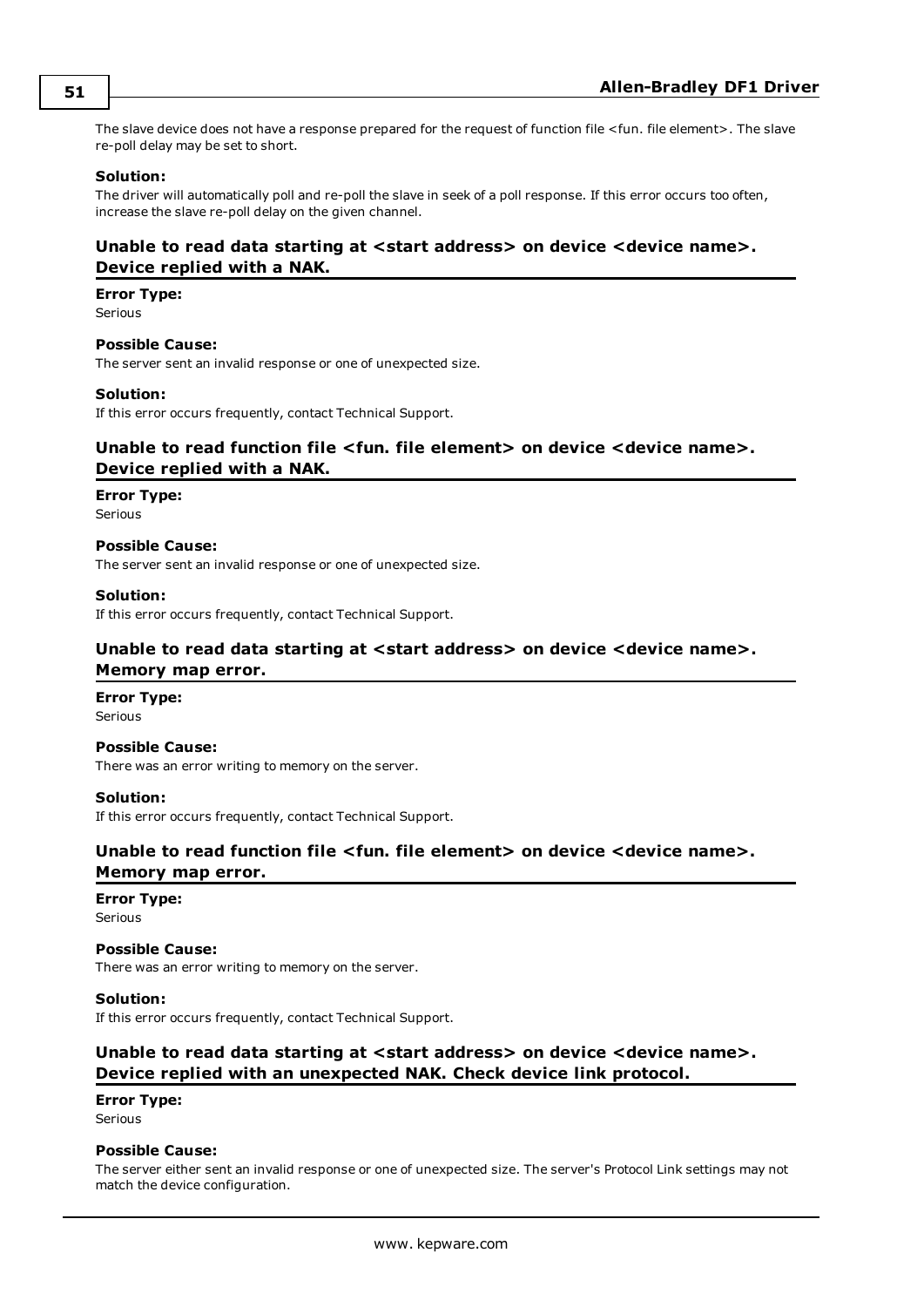#### **Solution:**

Ensure that the device's Link Protocol settings match that of the channel's. If this error occurs frequently, contact Technical Support.

#### <span id="page-51-0"></span>**Unable to read function file <fun. file element> on device <device name>. Device replied with an unexpected NAK. Check device link protocol.**

#### **Error Type:**

Serious

#### **Possible Cause:**

The server either sent an invalid response or one of unexpected size. The server's Protocol Link settings may not match the device configuration.

#### **Solution:**

Ensure that the device's Link Protocol settings match that of the channel. If this error occurs frequently, contact Technical Support.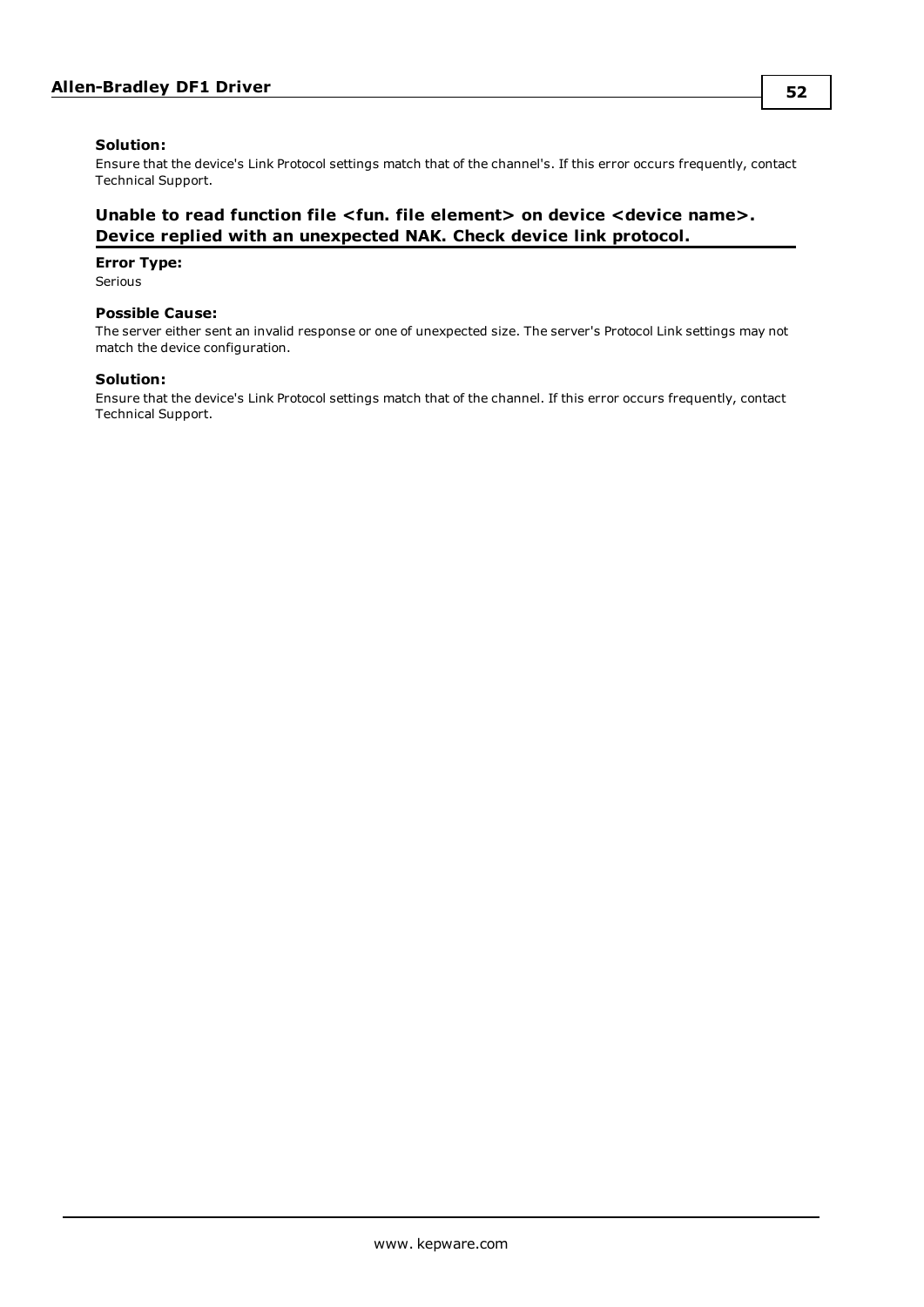# <span id="page-52-0"></span>**Index**

## **1**

15-Pin Module Connection [12](#page-11-1)

## **2**

25-Pin Module Connection [12](#page-11-2)

## **A**

Address <address> is out of range for the specified device or register. [42](#page-41-2) Address Descriptions [22](#page-21-0) Address Validation [42](#page-41-1) Array size is out of range for address <address>. [42](#page-41-3) Array support is not available for the specified address <address>. [42](#page-41-4) ASCII Files [32](#page-31-0) Avtron [11](#page-10-1)

## **B**

BCD [21](#page-20-1) BCD Files [33](#page-32-0) Binary Files [28](#page-27-1) Block Transfer Files [37](#page-36-0) Boolean [21](#page-20-2) Byte [21](#page-20-3)

## **C**

Cable Connections [11](#page-10-0) Channel 0 Communication Status File [39](#page-38-1) Channel 1 Communication Status File [40](#page-39-0) Channel Setup [6](#page-5-0) Char [21](#page-20-4) Checksum [10](#page-9-3) Checksum error occurred writing to address <address> on device <device name>. [46](#page-45-1) Communicating with RSLogix5000 Family Controllers [17](#page-16-0) Communication Parameters [6](#page-5-2) Communications error on <channel name> [<error mask>] [44](#page-43-0) COMn does not exist. [44](#page-43-2) COMn is in use by another application. [44](#page-43-3) Control Files [30](#page-29-0) Counter Files [29](#page-28-1)

## **D**

Data Type <type> is not valid for device address <address>. [42](#page-41-5) Data Types Description [21](#page-20-0) Device <device name> is not responding. [45](#page-44-2) Device <device name> timed out writing to address <address>. [46](#page-45-2) Device address < address > contains a syntax error. [43](#page-42-0)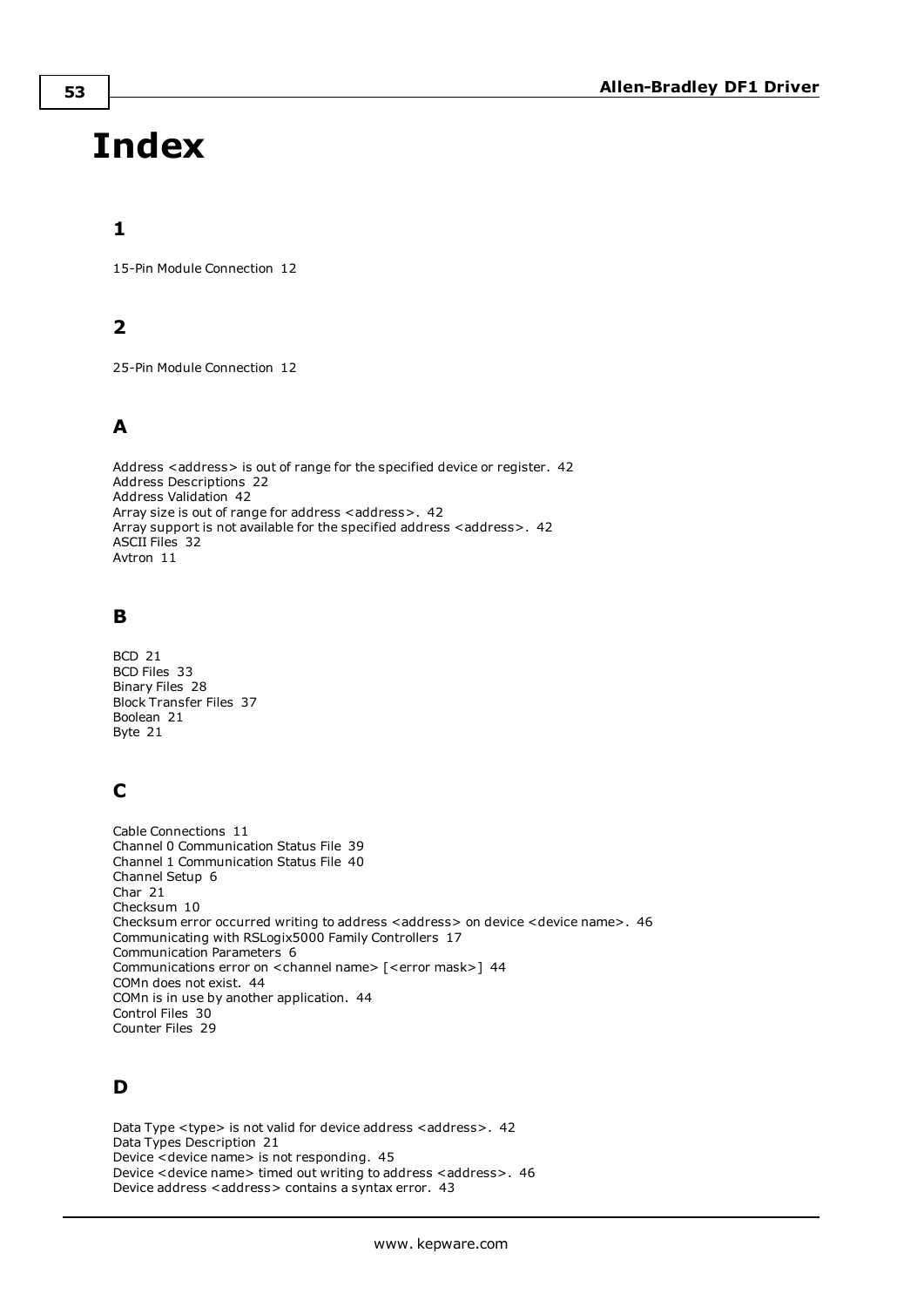Device address <address> is not supported by model <model name>. [43](#page-42-1) Device address <address> is read only. [43](#page-42-2) Device ID [10](#page-9-4) Device Setup [10](#page-9-0) Device Specific Messages [46](#page-45-0) Device Status Messages [45](#page-44-1) DWord [21](#page-20-5)

## **E**

Error Checking [10](#page-9-5) Error Descriptions [42](#page-41-0) Error Mask Definitions [44](#page-43-1) Error opening COMn. [44](#page-43-4) Error writing to address <address> on device <device name> [Status=<STS> Ext. Status=<EXT. STS>]. [47](#page-46-1) Error writing to address <address> on device <device name>. Framing error. [47](#page-46-2) Error writing to address <address> on device <device name>. Slave sink/source full. [47](#page-46-0) Error writing to address < address > on device < device name>. Slave source empty. [47](#page-46-3) Ethernet Encapsulation [10](#page-9-6)

## **F**

Float [10](#page-9-7), [21](#page-20-6) Float Files [31](#page-30-1) Framing [44](#page-43-5) Full-Duplex [7](#page-6-3) Full Duplex [7](#page-6-0) Function File Block Writes [13](#page-12-1) Function File Options [13](#page-12-0)

## **H**

Half-Duplex [7](#page-6-4) Half Duplex Master [7](#page-6-1) Help Contents [5](#page-4-0) High Speed Counter File [38](#page-37-0)

## **I**

I/O Module Status File [40](#page-39-1) Input Files [25](#page-24-0) Integer Files [31](#page-30-0)

## **K**

KF2/KF3 Half Duplex Master [8](#page-7-0)

## **L**

LBCD [21](#page-20-7) Link Protocols [7](#page-6-5) Link Settings [6](#page-5-3) Long [21](#page-20-8)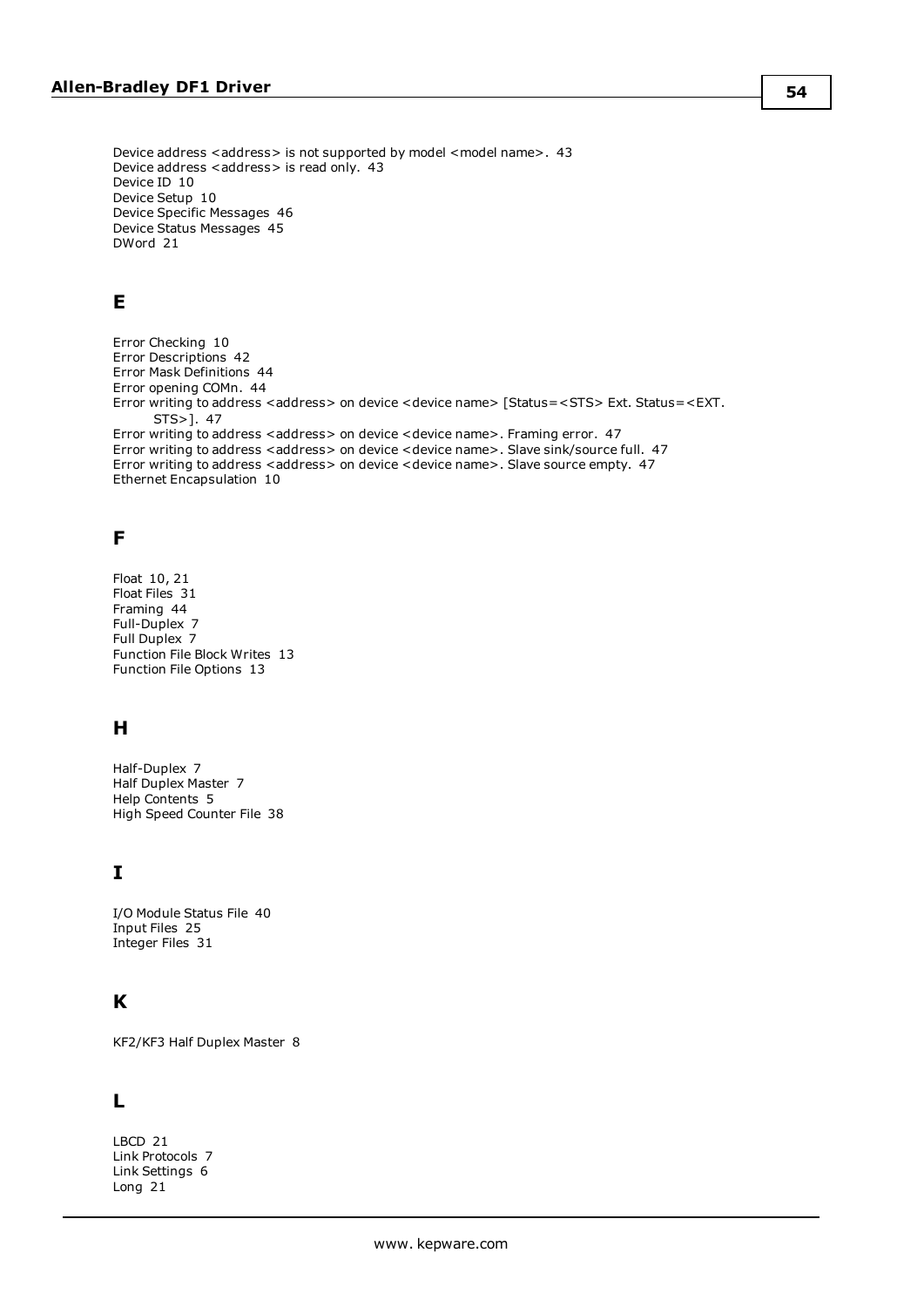Long Files [33](#page-32-1)

### **M**

Mask. [44](#page-43-0) Micrologix Message Files [36](#page-35-0) Micrologix PID Files [33](#page-32-2) Missing address. [43](#page-42-3) Modem Setup [10](#page-9-1) Modular I/O Selection Guide [15](#page-14-0)

## **O**

Output Files [22](#page-21-1) Overrun [44](#page-43-6) Overview [5](#page-4-1)

## **P**

Parity [44](#page-43-7) PLC5 Message Files [36](#page-35-1) PLC5 PID Files [34](#page-33-0) Protocol Settings [10](#page-9-2)

## **R**

Radio Modem [6](#page-5-4), [9](#page-8-0) Real-Time Clock File (RTC) [39](#page-38-0)

## **S**

Serial Communications [43](#page-42-4) Short [21](#page-20-9) SLC500 Connection [12](#page-11-0) SLC500 Slot Configuration [14](#page-13-0) Station Number [6](#page-5-5) Status Files [28](#page-27-0) String [21](#page-20-10) String Files [32](#page-31-1) Supported Devices [10](#page-9-8) Supported Protocols [6](#page-5-0) Swap PLC-5 Float Words [10](#page-9-7)

## **T**

Timer Files [29](#page-28-0)

## **U**

Unable to read data starting at <start address> on device <device name> [Status=<STS> Ext. Status=<EXT. STS>]. [48](#page-47-0)